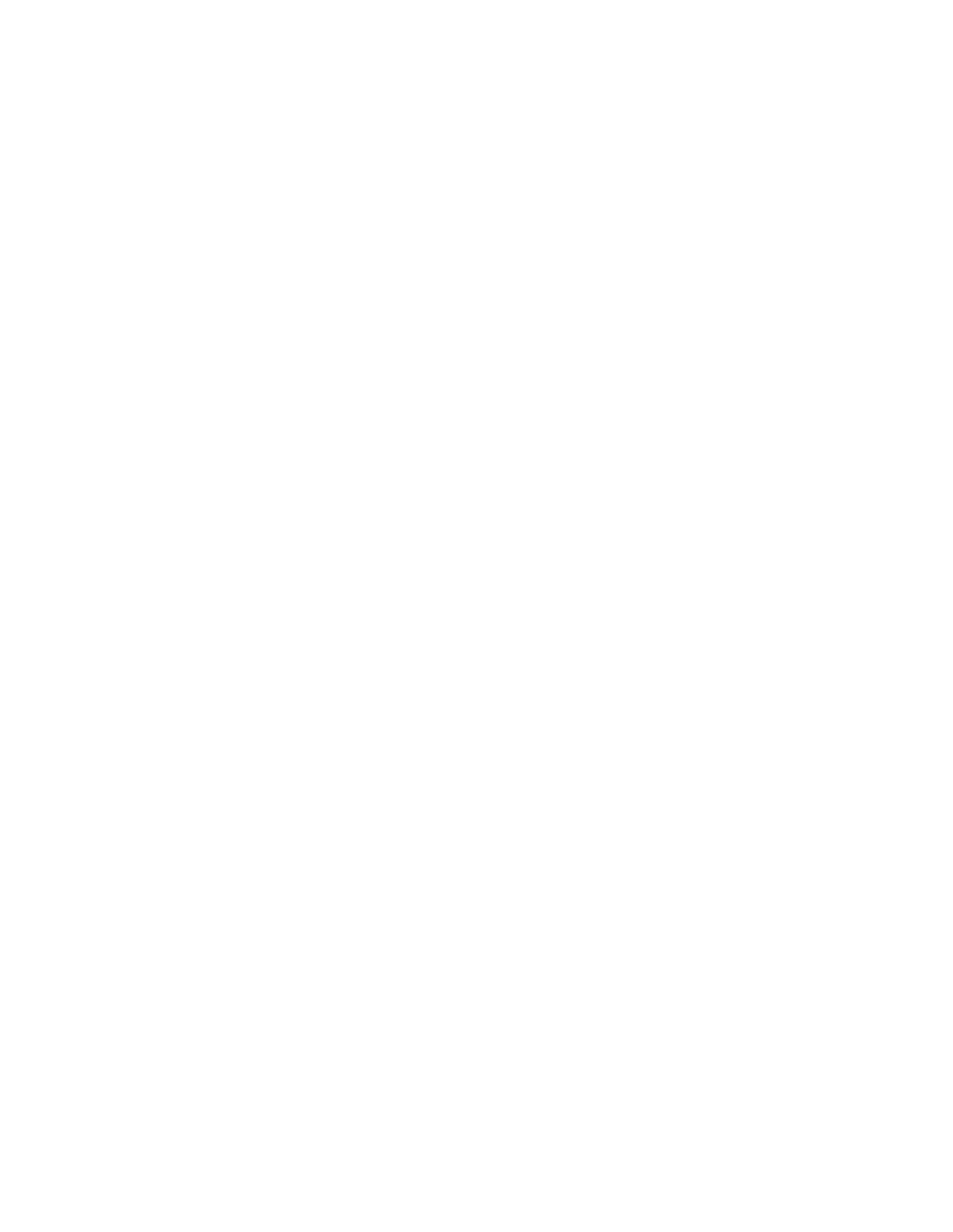Read closely to determine what the text says explicitly and to make logical inferences from it; cite specific textual evidence when writing or speaking to support conclusions drawn from the text.

#### **RL.1.1**

Ask and answer questions about key details in a text.

#### **Essential Skills and Concepts:**

- $\Box$  Ask questions about a text
- $\Box$  Answer questions about a text
- $\Box$  Give details
- Read for details

#### **Question Stems and Prompts:**

- $\checkmark$  Who was the story about?
- $\checkmark$  What was the story about?
- $\checkmark$  What happened in the story?
- $\checkmark$  What happened at the beginning, middle, and end of the story?
- $\checkmark$  Ask your partner to share a detail from the text.
- $\checkmark$  Turn to your partner and ask a question about this book.

#### **Academic Vocabulary Spanish Cognates**

| details   | detalles  |
|-----------|-----------|
| questions | preguntas |

- ask
- answer
- text texto
- information información
- answer

### **Anchor Standard**

Read closely to determine what the text says explicitly and to make logical inferences from it; cite specific textual evidence when writing or speaking to support conclusions drawn from the text.

#### **RL.1.1**

Ask and answer questions about key details in a text.

#### **Essential Skills and Concepts:**

- $\Box$  Ask questions about a text
- $\Box$  Answer questions about a text
- $\Box$  Give details
- $\Box$  Read for details

#### **Question Stems and Prompts:**

- $\checkmark$  Who was the story about?
- $\checkmark$  What was the story about?
- $\checkmark$  What happened in the story?
- $\checkmark$  What happened at the beginning, middle, and end of the story?
- $\checkmark$  Ask your partner to share a detail from the text.
- $\checkmark$  Turn to your partner and ask a question about this book.

### **Academic Vocabulary Spanish Cognates**

| ai y | эрашын Соди |
|------|-------------|
|      | detalles    |
|      |             |

- questions preguntas
- ask
- answer

 $\bullet$  details

- text texto
	- information información
- answer

Tulare County Office of Education Tim A. Hire, County Superintendent of Schools



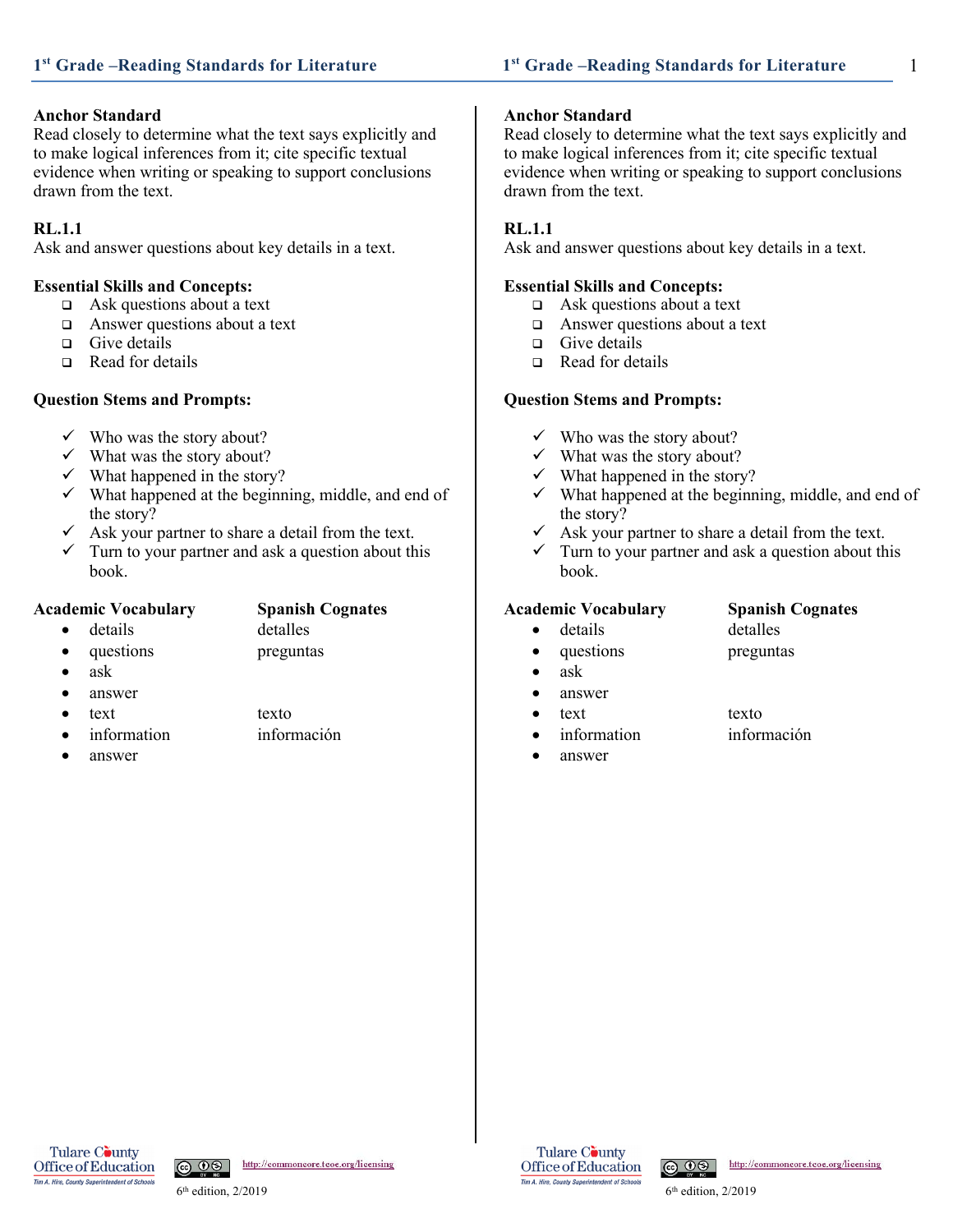Determine central ideas or themes of a text and analyze their development; summarize the key supporting details and ideas.

### **RL.1.2**

Retell stories, including key details, and demonstrate understanding of their central message or lesson.

#### **Essential Skills and Concepts:**

- $\Box$  Understand key details
- □ Understand sequential order
- $\Box$  Identify and verbalize key details and main events within the story
- $\Box$  Retell the story in sequential order
- $\Box$  Identify and verbalize the problem or conflict in the story
- $\Box$  Identify and verbalize how the problem or conflict was resolved within the story

#### **Question Stems and Prompts:**

- $\checkmark$  Retell what happened in the story.
- $\checkmark$  What is this story mainly about?
- $\checkmark$  What is the central message in this story?
- $\checkmark$  What problems did the characters have?
- $\checkmark$  How did the characters solve their problem?
- $\checkmark$  What lessons were learned in the story?

### **Academic Vocabulary Spanish Cognates**

- retell
	- details detailes
- main event
- story
- problem problema
- resolution/ending resolución
- lesson or moral
- sequence secuencia (Beginning, middle, end)
- solve

#### **Anchor Standard**

Determine central ideas or themes of a text and analyze their development; summarize the key supporting details and ideas.

# **RL.1.2**

Retell stories, including key details, and demonstrate understanding of their central message or lesson.

#### **Essential Skills and Concepts:**

- $\Box$  Understand key details
- □ Understand sequential order
- $\Box$  Identify and verbalize key details and main events within the story
- $\Box$  Retell the story in sequential order
- $\Box$  Identify and verbalize the problem or conflict in the story
- $\Box$  Identify and verbalize how the problem or conflict was resolved within the story

#### **Question Stems and Prompts:**

- $\checkmark$  Retell what happened in the story.
- $\checkmark$  What is this story mainly about?
- $\checkmark$  What is the central message in this story?
- $\checkmark$  What problems did the characters have?
- $\checkmark$  How did the characters solve their problem?
- $\checkmark$  What lessons were learned in the story?

- retell
- details detailes
- main event
- story
	- problem problema
		- resolution/ending resolución
- lesson or moral
- sequence secuencia (Beginning, middle, end)
- solve





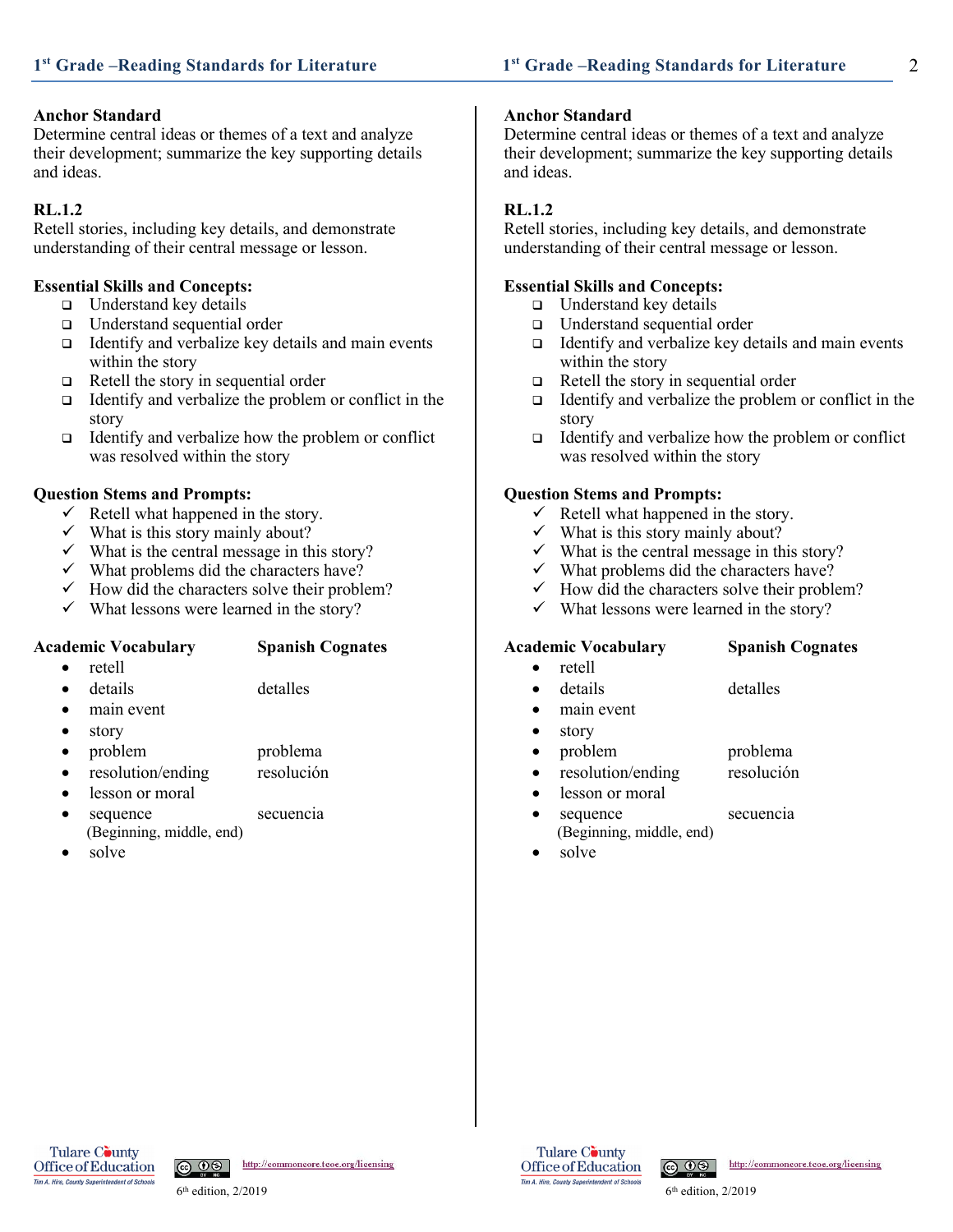3

#### **Anchor Standard**

Analyze how and why individuals, events, and ideas develop and interact over the course of a text.

#### **RL.1.3**

Describe characters, settings, and major events in a story, using key details.

#### **Essential Skills and Concepts:**

- □ Understand character
- $\Box$  Identify characters within the story
- $\Box$  Identify main character of the story
- $\Box$  Identify the minor character of the story
- $\Box$  Identify and verbalize major story events, citing key details
- $\Box$  Identify key events and details of story in sequential order (problem-resolution)
- $\Box$  Understand the lesson or moral of a story

#### **Question Stems and Prompts:**

- $\checkmark$  Who are the characters in the story?
- $\checkmark$  Describe the characters in the story?
- $\checkmark$  Who is the main character in the story? Describe him/her.
- $\checkmark$  Describe the setting of the story.
- $\checkmark$  What is the problem or plot in the story?
- $\checkmark$  How do the characters in the story solve their problem?
- $\checkmark$  What happens at the beginning, middle, and end of the story?
- $\checkmark$  Use details from the text to describe what happened.

#### **Academic Vocabulary Spanish Cognates**

- describe
- characters
- setting
- plot
- events eventos
- sequence secuencia
- problem problema
- resolution resolución
- lesson or moral lección o moraleja

# **Anchor Standard**

Analyze how and why individuals, events, and ideas develop and interact over the course of a text.

#### **RL.1.3**

Describe characters, settings, and major events in a story, using key details.

#### **Essential Skills and Concepts:**

- □ Understand character
- $\Box$  Identify characters within the story
- $\Box$  Identify main character of the story
- $\Box$  Identify the minor character of the story
- $\Box$  Identify and verbalize major story events, citing key details
- $\Box$  Identify key events and details of story in sequential order (problem-resolution)
- $\Box$  Understand the lesson or moral of a story

#### **Question Stems and Prompts:**

- $\checkmark$  Who are the characters in the story?
- $\checkmark$  Describe the characters in the story?
- $\checkmark$  Who is the main character in the story? Describe him/her.
- $\checkmark$  Describe the setting of the story.
- $\checkmark$  What is the problem or plot in the story?
- $\checkmark$  How do the characters in the story solve their problem?
- $\checkmark$  What happens at the beginning, middle, and end of the story?
- $\checkmark$  Use details from the text to describe what happened.

#### **Academic Vocabulary Spanish Cognates**

- describe
- characters
- setting
- plot
	- events eventos
- sequence secuencia
	- problem problema
- resolution resolución
- 
- lesson or moral lección o moraleja

Tulare County Office of Education Tim A. Hire, County Superintendent of Schools





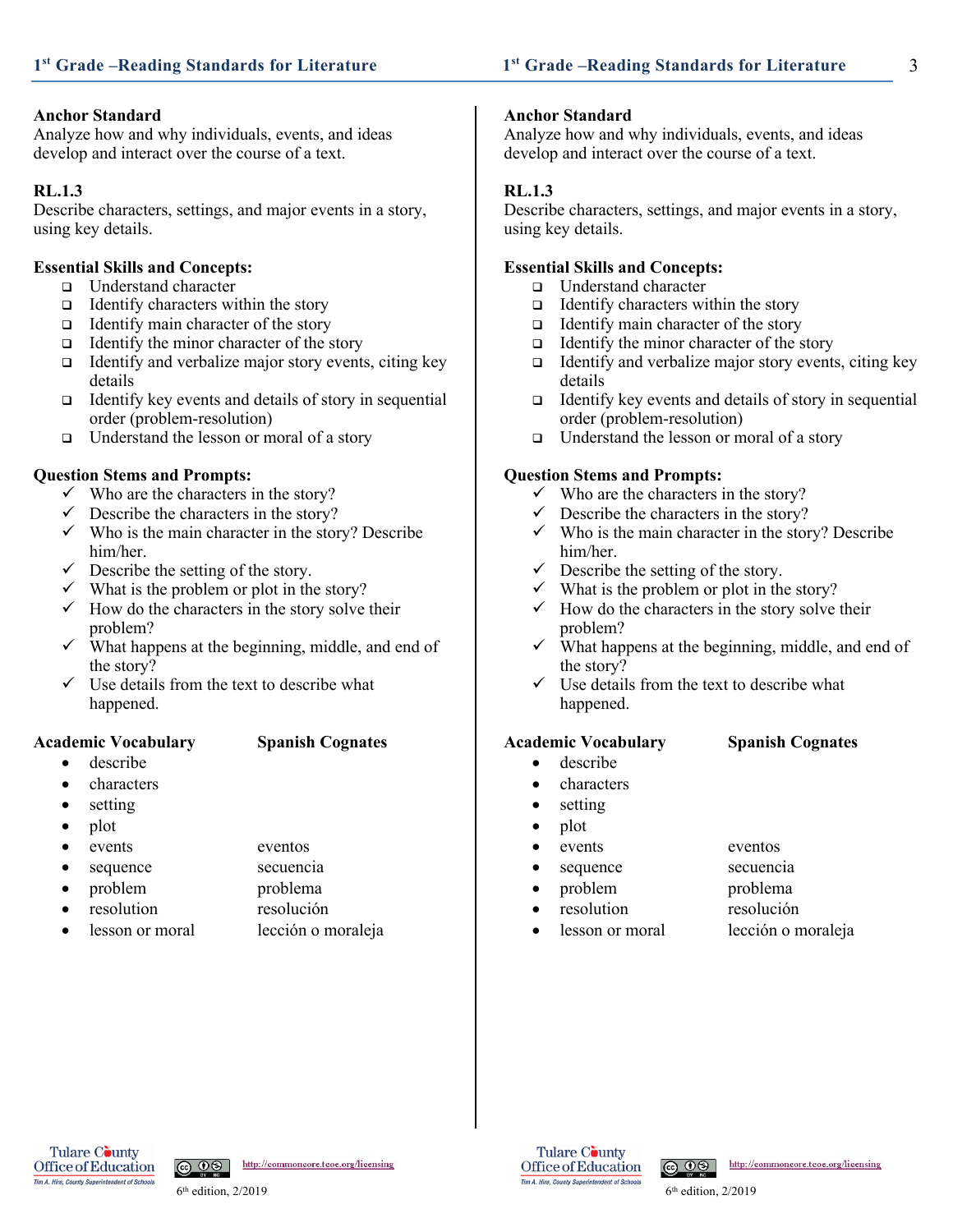Interpret words and phrases as they are used in a text, including determining technical, connotative, and figurative meanings, and analyze how specific word choices shape meaning or tone.

# **RL.1.4**

Identify words and phrases in stories or poems that suggest feelings or appeal to the senses. **(See grade 1 Language standards 4-6 for additional expectations.) CA**

### **Essential Skills and Concepts:**

- $\Box$  Understand the differences between, words, phrases and sentences
- $\Box$  Identify words, phrases and sentences
- $\Box$  Ask and answer questions about story details
- $\Box$  Understand that words are clues to what characters are thinking
- $\Box$  Identify words that indicate use of the 5 senses ... see, hear, smell, touch, taste
- $\Box$  Identify words that communicate feelings....happy, sad, angry, worry, fear

### **Question Stems and Prompts:**

- $\checkmark$  How does this story or poem make you feel when you read it?
- $\checkmark$  Does the character use his/her five senses in this story?
- $\checkmark$  How do we know the character feels happy, sad, or angry?
- $\checkmark$  Identify what the character hears, sees, ...
- $\checkmark$  What words in the story tell us what the setting looks like?
- $\checkmark$  Is this a story or a poem? How do you know?

#### **Academic Vocabulary Spanish Cognates**

- poems poema
- word

• story

- identify identificar
- senses sentidos
- feelings
- poetry poesía
- phrase frase
- sentence

# **Anchor Standard**

Interpret words and phrases as they are used in a text, including determining technical, connotative, and figurative meanings, and analyze how specific word choices shape meaning or tone.

# **RL.1.4**

Identify words and phrases in stories or poems that suggest feelings or appeal to the senses. **(See grade 1 Language standards 4-6 for additional expectations.) CA**

### **Essential Skills and Concepts:**

- $\Box$  Understand the differences between, words, phrases and sentences
- $\Box$  Identify words, phrases and sentences
- $\Box$  Ask and answer questions about story details
- $\Box$  Understand that words are clues to what characters are thinking
- $\Box$  Identify words that indicate use of the 5 senses ... see, hear, smell, touch, taste
- $\Box$  Identify words that communicate feelings....happy, sad, angry, worry, fear

### **Question Stems and Prompts:**

- $\checkmark$  How does this story or poem make you feel when you read it?
- $\checkmark$  Does the character use his/her five senses in this story?
- $\checkmark$  How do we know the character feels happy, sad, or angry?
- $\checkmark$  Identify what the character hears, sees, ...
- $\checkmark$  What words in the story tell us what the setting looks like?
- $\checkmark$  Is this a story or a poem? How do you know?

- story • poems poema • word • identify identificar • senses sentidos
	- feelings
- poetry poesía
- phrase frase
- sentence





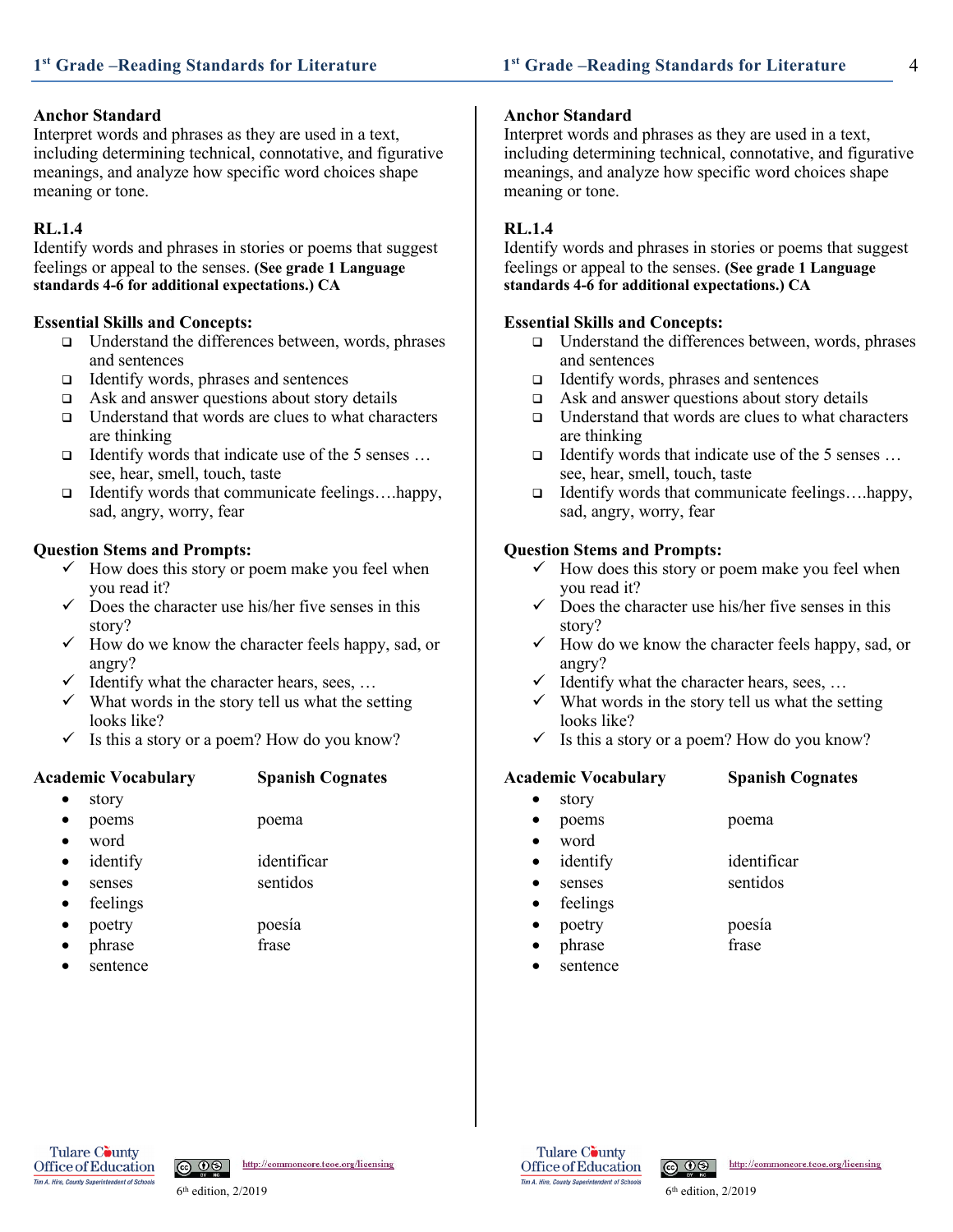Analyze the structure of texts, including how specific sentences, paragraphs, and larger portions of the text (e.g., a section, chapter, scene, or stanza) relate to each other and the whole.

# **R L.1.5**

Explain major differences between books that tell stories and books that give information, drawing on a wide reading of a range of text types.

# **Essential Skills and Concepts:**

- $\Box$  Understand the narrative structure of a story
- $\Box$  Understand the expository structure found in informational text
- $\Box$  Identify story structure
- $\Box$  Identify informational structure
- $\Box$  Distinguish between story and informational text structure
- $\Box$  Recognize common genres
	- o Fable
	- o Narrative
	- o Fairytale
	- o Poem/Rhyme
	- o Magazine –Expository
	- o Fiction/non-fiction

### **Question Stems and Prompts:**

- $\checkmark$  Is this a book that tells a story or gives information? How do you know?
- $\checkmark$  Explain if it is fiction or non-fiction
- $\checkmark$  What is this book about?
- $\checkmark$  What information can we gather from this book?
- $\checkmark$  What can we learn from this book?
- $\checkmark$  Who are the characters?
- $\checkmark$  Where does the story take place?
- $\checkmark$  What happens in the story?

### **Academic Vocabulary Spanish Cognates**

|          | $\sim$ pamon $\sim$ o $\sim$ |
|----------|------------------------------|
| explicar |                              |

- $\bullet$  explain difference diferencia
- story
- poem poema
- information información
- text texto
- narrative narrativa
- expository expositivo
- characters
- fiction ficción
- non-fiction

# **Anchor Standard**

Analyze the structure of texts, including how specific sentences, paragraphs, and larger portions of the text (e.g., a section, chapter, scene, or stanza) relate to each other and the whole.

# **R L.1.5**

Explain major differences between books that tell stories and books that give information, drawing on a wide reading of a range of text types.

# **Essential Skills and Concepts:**

- $\Box$  Understand the narrative structure of a story
- $\Box$  Understand the expository structure found in informational text
- **q** Identify story structure
- $\Box$  Identify informational structure
- $\Box$  Distinguish between story and informational text structure
- $\Box$  Recognize common genres
	- o Fable
	- o Narrative
	- o Fairytale
	- o Poem/Rhyme
	- o Magazine –Expository
	- o Fiction/non-fiction

### **Question Stems and Prompts:**

- $\checkmark$  Is this a book that tells a story or gives information? How do you know?
- $\checkmark$  Explain if it is fiction or non-fiction
- $\checkmark$  What is this book about?
- $\checkmark$  What information can we gather from this book?
- $\checkmark$  What can we learn from this book?
- $\checkmark$  Who are the characters?
- $\checkmark$  Where does the story take place?
- $\checkmark$  What happens in the story?

#### **Academic Vocabulary Spanish Cognates**

• explain explicar • difference diferencia • story • poem poema • information información  $\bullet$  text texto • narrative narrativa • expository expositivo • characters fiction ficción non-fiction

Tulare County Office of Education



Tulare County Office of Education  $\frac{m}{100}$  a. Hire, County Superintendent of Schools  $\frac{1}{6}$  edition, 2/2019

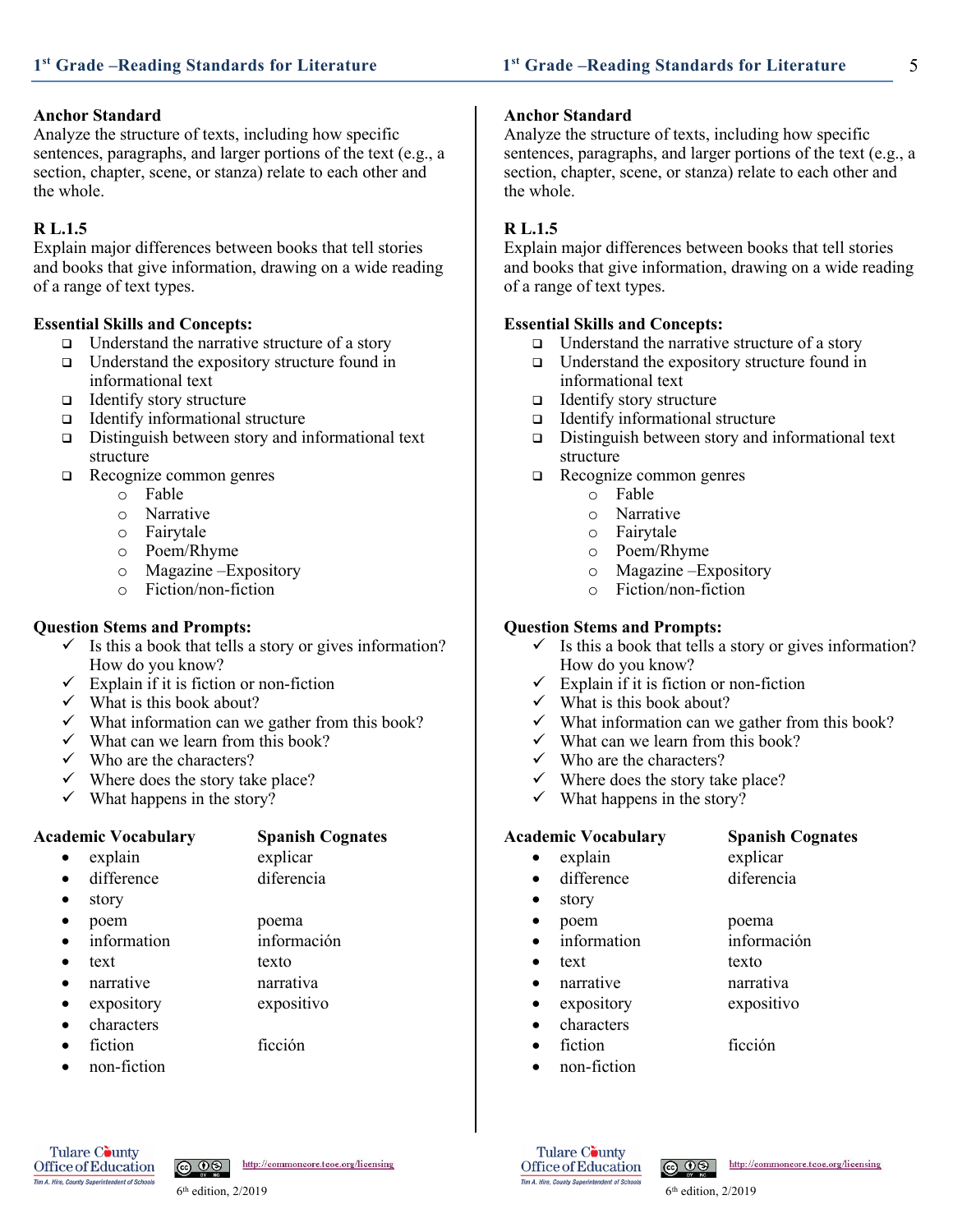6

#### **Anchor Standard**

Assess how point of view or purpose shapes the content and style of a text.

### **RL.1.6**

Identify who is telling the story at various points in a text.

#### **Essential Skills and Concepts:**

- □ Understand the role of a narrator
- □ Understand character
- q Understand concept of dialogue (talking between characters)
- □ Understand quotation marks
- q Identify narrator
- $\Box$  Identify character's voice
- $\Box$  Identify dialogue in text
- $\Box$  Identify speaker

#### **Question Stems and Prompts:**

- $\checkmark$  Who is telling the story?
- $\checkmark$  What does the narrator of a story do?
- $\checkmark$  What does an author do?
- $\checkmark$  Who is talking? How do we know?
- $\checkmark$  How many characters are in the story?
- $\checkmark$  What are the names of the characters?
- $\checkmark$  What are the characters in the story saying?
- $\checkmark$  Who is the story about?

#### **Academic Vocabulary**

|  | <b>Spanish Cognates</b> |
|--|-------------------------|
|--|-------------------------|

- narrator/narrate narrador/a
	-
- character
	- dialogue diálogo
- author autor
- 
- author's voice voz del autor
- quotations cotizaciones

#### **Anchor Standard**

Assess how point of view or purpose shapes the content and style of a text.

# **RL.1.6**

Identify who is telling the story at various points in a text.

#### **Essential Skills and Concepts:**

- □ Understand the role of a narrator
- □ Understand character
- q Understand concept of dialogue (talking between characters)
- □ Understand quotation marks
- q Identify narrator
- □ Identify character's voice
- $\Box$  Identify dialogue in text
- $\Box$  Identify speaker

#### **Question Stems and Prompts:**

- $\checkmark$  Who is telling the story?
- $\checkmark$  What does the narrator of a story do?
- $\checkmark$  What does an author do?
- $\checkmark$  Who is talking? How do we know?
- $\checkmark$  How many characters are in the story?
- $\checkmark$  What are the names of the characters?
- $\checkmark$  What are the characters in the story saying?
- $\checkmark$  Who is the story about?

#### **Academic Vocabulary Spanish Cognates**

- narrator/narrate narrador/a
- character
- dialogue diálogo
- author autor

.

- author's voice voz del autor
	- quotations cotizaciones

Tulare County Office of Education Tim A. Hire, County Superintendent of Schools





 $\frac{m}{100}$  a. Hire, County Superintendent of Schools  $\frac{1}{6}$  edition, 2/2019

- -
	-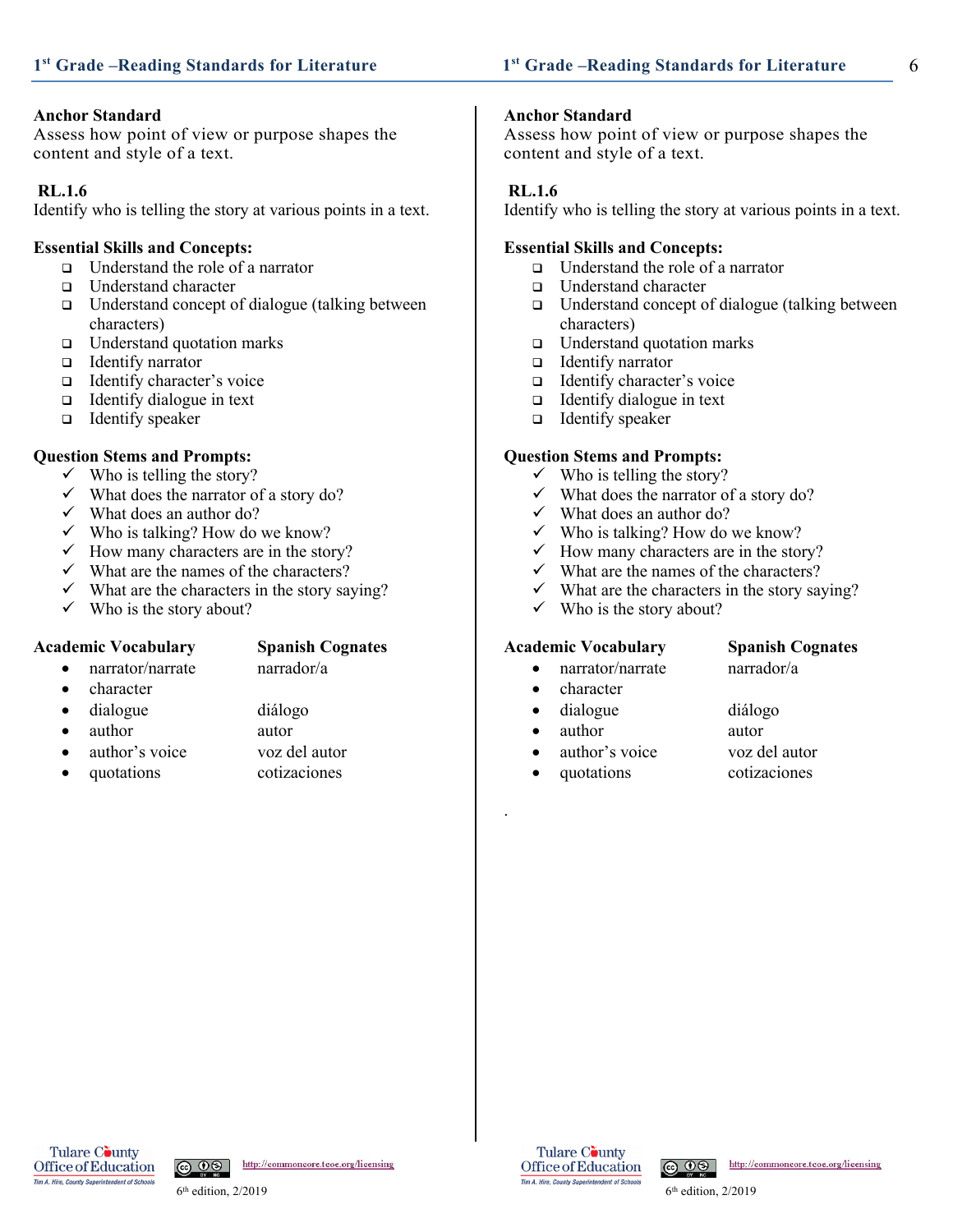Integrate and evaluate content presented in diverse media and formats, including visually and quantitatively, as well as in words.

### **RL.1.7**

Use illustrations and details in a story to describe its characters, settings, or events.

#### **Essential Skills and Concepts:**

- $\Box$  Understand that illustration is a picture or a drawing
- $\Box$  Understand that details are specific pieces of information that add meaning to a story
- □ Understand character
- $\Box$  Understand and identify major story events
- $\Box$  Understand and identify story setting
- $\Box$  Understand that illustrations add details to story
- $\Box$  Understanding that illustrations are used to show the setting of story
- $\Box$  Identify the sequence of the main events of a story using details in illustration

### **Question Stems and Prompts:**

- $\checkmark$  What is an illustration?
- $\checkmark$  Where can we look to find details about the story characters (ex. How they look, where they live)?
- $\checkmark$  How do illustrations help us understand the events in the story?
- $\checkmark$  Describe details from illustrations.
- $\checkmark$  Where does the story take place (setting)? How do we know?

#### **Academic Vocabulary Spanish Cognates**

- 
- settings
- events
- story
- illustrations ilustraciones
- describe describir
- details detailes

Standard RL.1.8 is not applicable to first grade.

# **Anchor Standard**

Integrate and evaluate content presented in diverse media and formats, including visually and quantitatively, as well as in words.

# **RL.1.7**

Use illustrations and details in a story to describe its characters, settings, or events.

### **Essential Skills and Concepts:**

- $\Box$  Understand that illustration is a picture or a drawing
- $\Box$  Understand that details are specific pieces of information that add meaning to a story
- □ Understand character
- $\Box$  Understand and identify major story events
- $\Box$  Understand and identify story setting
- $\Box$  Understand that illustrations add details to story
- $\Box$  Understanding that illustrations are used to show the setting of story
- $\Box$  Identify the sequence of the main events of a story using details in illustration

#### **Question Stems and Prompts:**

- $\checkmark$  What is an illustration?
- $\checkmark$  Where can we look to find details about the story characters (ex. How they look, where they live)?
- $\checkmark$  How do illustrations help us understand the events in the story?
- $\checkmark$  Describe details from illustrations.
- $\checkmark$  Where does the story take place (setting)? How do we know?

#### **Academic Vocabulary Spanish Cognates**

- 
- characters personajes
- settings
- events
- story
	- illustrations ilustraciones
	- describe describir
	- details detailes

Standard RL.1.8 is not applicable to first grade.



7

- characters personajes
	-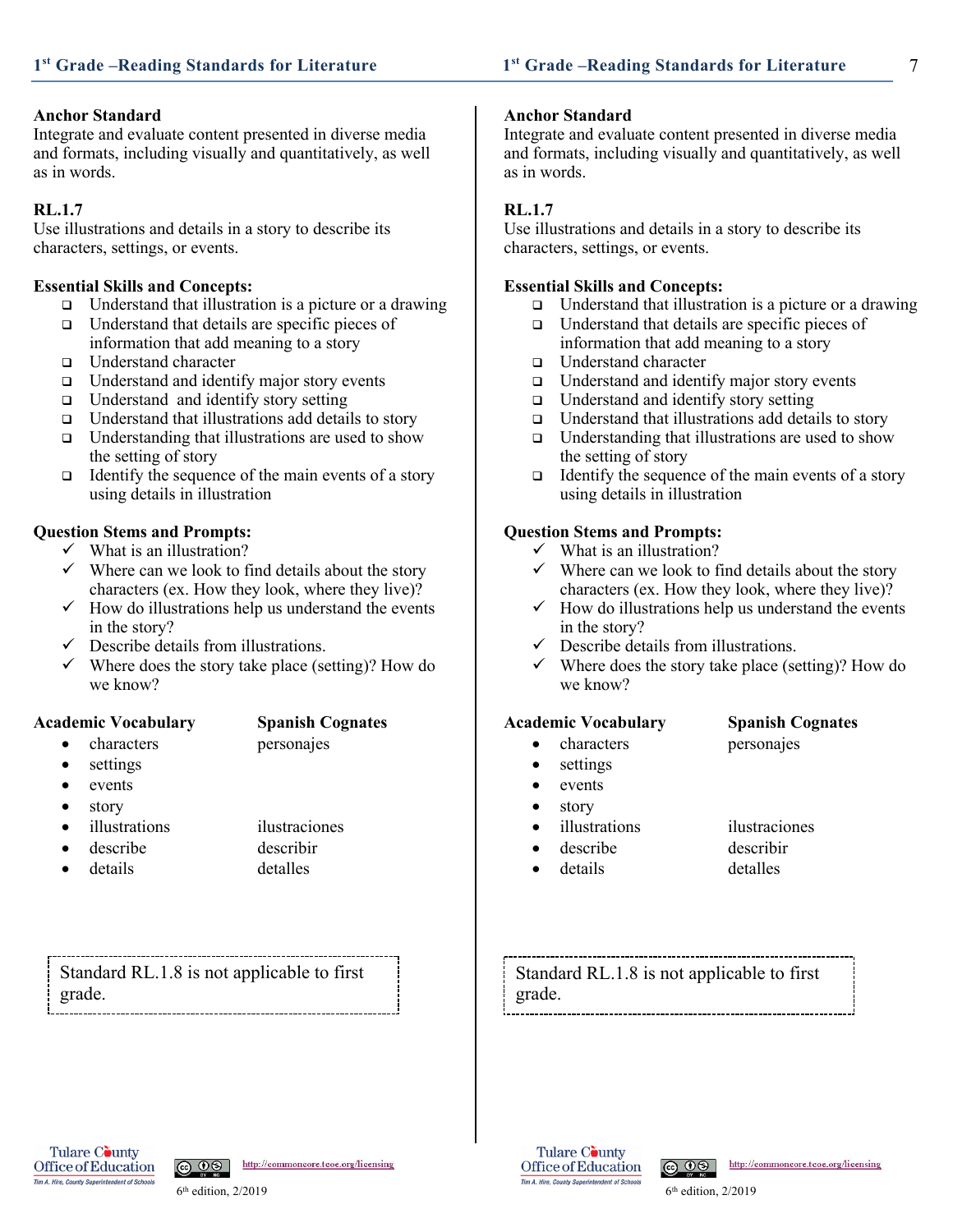Analyze how two or more texts address similar themes or topics in order to build knowledge or to compare the approaches the authors take.

### **RL.1.9**

Compare and contrast the adventures and experiences of characters in stories.

# **Essential Skills and Concepts:**

- $\Box$  Identify the characters in a story
- $\Box$  Understand comparison (similarities)
- $\Box$  Understand contrast (differences)
- □ Understand what an adventure is
- $\Box$  Understand what an experience is
- $\Box$  Identify similarities (comparisons)
- $\Box$  Identify differences (contrasts)
- $\Box$  Make comparisons between characters
- $\Box$  Understand the "who" and "what" within stories

#### **Question Stems and Prompts:**

- $\checkmark$  How is similar to in a story?
- $\checkmark$  How are and different?
- $\checkmark$  What adventures did have in the story?
- $\checkmark$  What experiences did and have in the story?
- $\checkmark$  How are their adventures similar? How are they different?
- $\checkmark$  How are their experiences similar (compare)?
- $\checkmark$  How are their experiences different (contrast)?

#### **Academic Vocabulary Spanish Cognates**

- compare (similarities) comparar
- contrast (differences) contraste
- adventures aventuras
- experiences experiencias
- characters

### **Anchor Standard**

Analyze how two or more texts address similar themes or topics in order to build knowledge or to compare the approaches the authors take.

8

# **RL.1.9**

Compare and contrast the adventures and experiences of characters in stories.

### **Essential Skills and Concepts:**

- $\Box$  Identify the characters in a story
- $\Box$  Understand comparison (similarities)
- $\Box$  Understand contrast (differences)
- □ Understand what an adventure is
- □ Understand what an experience is
- $\Box$  Identify similarities (comparisons)
- $\Box$  Identify differences (contrasts)
- □ Make comparisons between characters
- $\Box$  Understand the "who" and "what" within stories

#### **Question Stems and Prompts:**

- $\overline{\smile}$  How is similar to  $\overline{\smile}$  in a story?<br> $\overline{\smile}$  How are and different?
- $\checkmark$  How are and
- $\checkmark$  What adventures did have in the story?
- $\checkmark$  What experiences did and have in the story?
- $\checkmark$  How are their adventures similar? How are they different?
- $\checkmark$  How are their experiences similar (compare)?
- $\checkmark$  How are their experiences different (contrast)?

#### **Academic Vocabulary Spanish Cognates**

- compare (similarities) comparar
- contrast (differences) contraste
	-
- adventures aventuras
	- experiences experiencias
- characters



Tulare County Office of Education  $\frac{m}{100}$  a. Hire, County Superintendent of Schools  $\frac{1}{6}$  edition, 2/2019

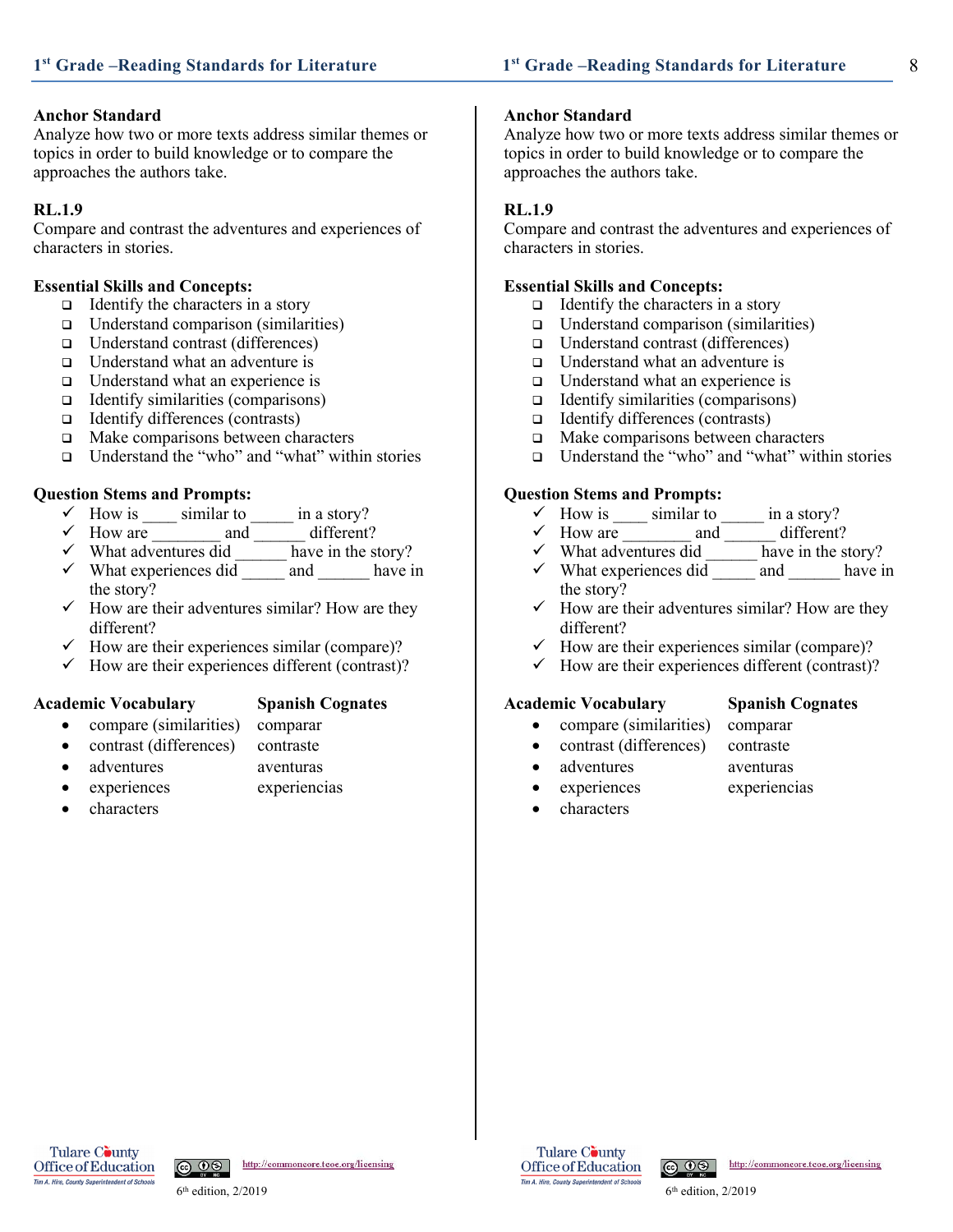Read and comprehend complex literary and informational texts independently and proficiently.

#### **RL.1.10**

With prompting and support, read prose and poetry of appropriate complexity for grade 1.

- **a. Activate prior knowledge related to the information and events in texts. CA**
- **b. Confirm predictions about what will happen next in text. CA**

#### **Essential Skills and Concepts:**

- Recall familiar stories
- Retell familiar stories
- $\Box$  Recite poems
- □ Make connections between texts such as poems on the same topic
- q Make and confirm predictions about what will happen next in a story

### **Question Stems and Prompts:**

- $\checkmark$  Retell the text (prose/poetry).
- $\checkmark$  Does this story/poem remind you of any other stories/poems we have read?
- $\checkmark$  Compare this piece to other pieces of text you have read.
- $\checkmark$  Identify similarities between the two pieces.
- $\checkmark$  What other stories or poems have you read about  $\overline{\phantom{a}}$
- $\overrightarrow{P}$  Predict what you think will happen next in the story?
- $\checkmark$  What makes you think that will happen?
- $\checkmark$  How do you know?

### **Academic Vocabulary Spanish Cognates**

- retell
- recall
- compare comparar
- predict predecir
- identify identificar

# **Anchor Standard**

Read and comprehend complex literary and informational texts independently and proficiently.

#### **RL.1.10**

With prompting and support, read prose and poetry of appropriate complexity for grade 1.

- **a. Activate prior knowledge related to the information and events in texts. CA**
- **b. Confirm predictions about what will happen next in text. CA**

### **Essential Skills and Concepts:**

- Recall familiar stories
- Retell familiar stories
- $\Box$  Recite poems
- □ Make connections between texts such as poems on the same topic
- q Make and confirm predictions about what will happen next in a story

#### **Question Stems and Prompts:**

- $\checkmark$  Retell the text (prose/poetry).
- $\checkmark$  Does this story/poem remind you of any other stories/poems we have read?
- Compare this piece to other pieces of text you have read.
- Identify similarities between the two pieces.
- $\checkmark$  What other stories or poems have you read about  $\overline{\phantom{a}}$
- $\overline{\phantom{a}}$  Predict what you think will happen next in the story?
- $\checkmark$  What makes you think that will happen?
- $\checkmark$  How do you know?

- retell
- recall
	- compare comparar
	- predict predecir
	- identify identificar



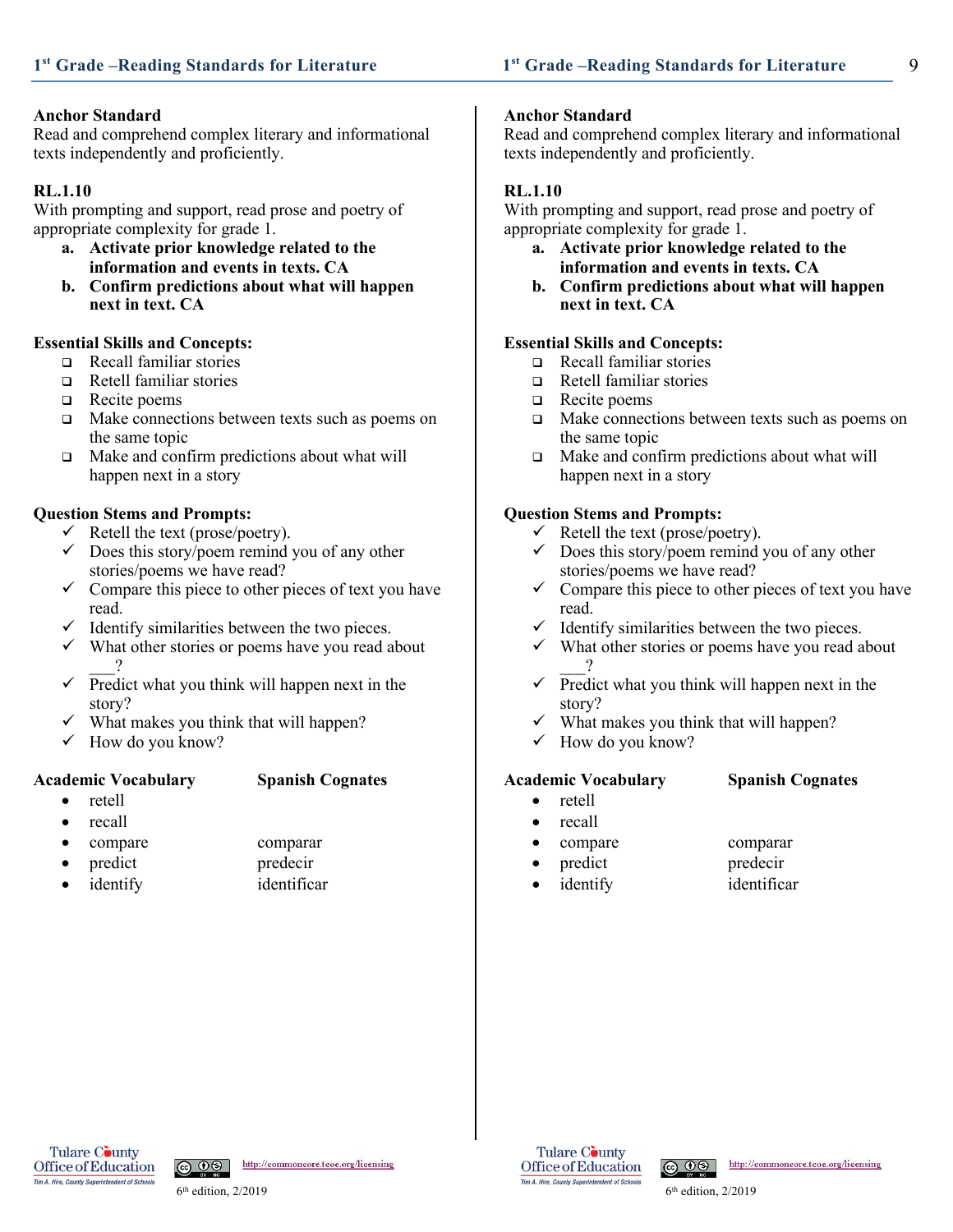Tulare County Office of Education



Tulare County Office of Education



10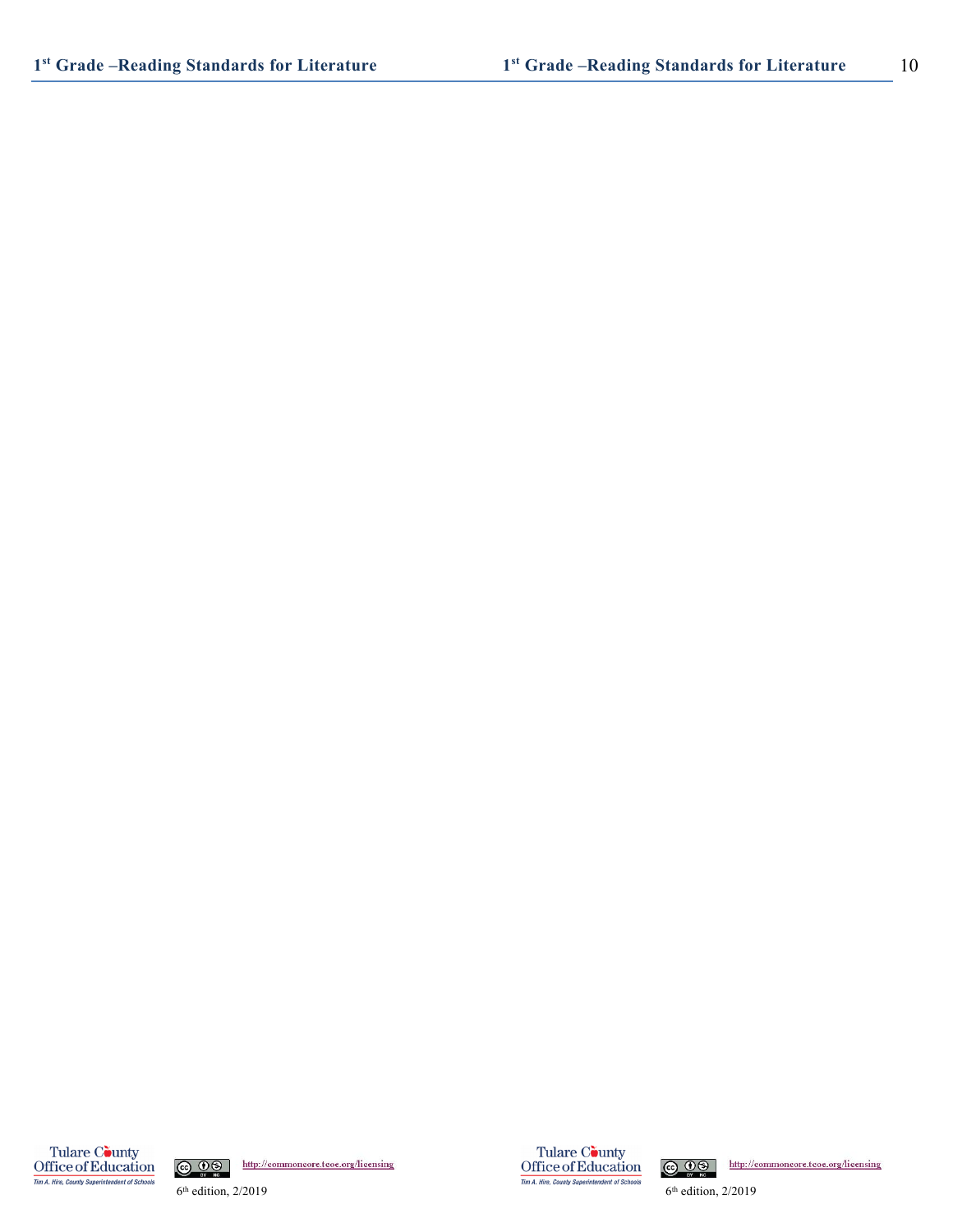Read closely to determine what the text says explicitly and to make logical inferences from it; cite specific textual evidence when writing or speaking to support conclusions drawn from the text.

#### **RI.1.1**

Ask and answer questions about key details in a text.

#### **Essential Skills and Concepts:**

- $\Box$  Understand how to ask a question about text
- $\Box$  Understand how to answer questions about text
- $\Box$  Respond in clear, focused sentences
- $\Box$  Answer who, what, where, when, and how questions
- $\Box$  Identify main events, and key details within a text

#### **Question Stems and Prompts:**

- $\checkmark$  What is this story about?
- $\checkmark$  How do we know ?
- $\checkmark$  What is the most important idea or part of this text?
- $\checkmark$  What can we learn from this book?
- $\checkmark$  What details help us know how does
- $\checkmark$  Where can we find  $\checkmark$ ?
- $\checkmark$  What details were important?
- $\checkmark$  What events happened first, second, third?
- $\checkmark$  Can you identify the main event?
- $\checkmark$  How do you know this is the main event?
- $\checkmark$  Turn to your partner and ask a question about the text.

#### **Academic Vocabulary Spanish Cognates**

- question
- answer
	- identify identificar
- ask
- detail detailes
- text texto
- events
- learn

#### **Anchor Standard**

Read closely to determine what the text says explicitly and to make logical inferences from it; cite specific textual evidence when writing or speaking to support conclusions drawn from the text.

#### **RI.1.1**

Ask and answer questions about key details in a text.

#### **Essential Skills and Concepts:**

- $\Box$  Understand how to ask a question about text
- $\Box$  Understand how to answer questions about text
- $\Box$  Respond in clear, focused sentences
- $\Box$  Answer who, what, where, when, and how questions
- $\Box$  Identify main events, and key details within a text

#### **Question Stems and Prompts:**

- $\checkmark$  What is this story about?
- $\checkmark$  How do we know ?
- $\checkmark$  What is the most important idea or part of this text?
- $\checkmark$  What can we learn from this book?
- $\checkmark$  What details help us know how does ?
- $\checkmark$  Where can we find  $\checkmark$ ?
- $\checkmark$  What details were important?
- $\checkmark$  What events happened first, second, third?
- $\checkmark$  Can you identify the main event?
- $\checkmark$  How do you know this is the main event?
- $\checkmark$  Turn to your partner and ask a question about the text.

- question
- answer
	- identify identificar
- ask
	- detail detailes
- text texto
- events
- learn



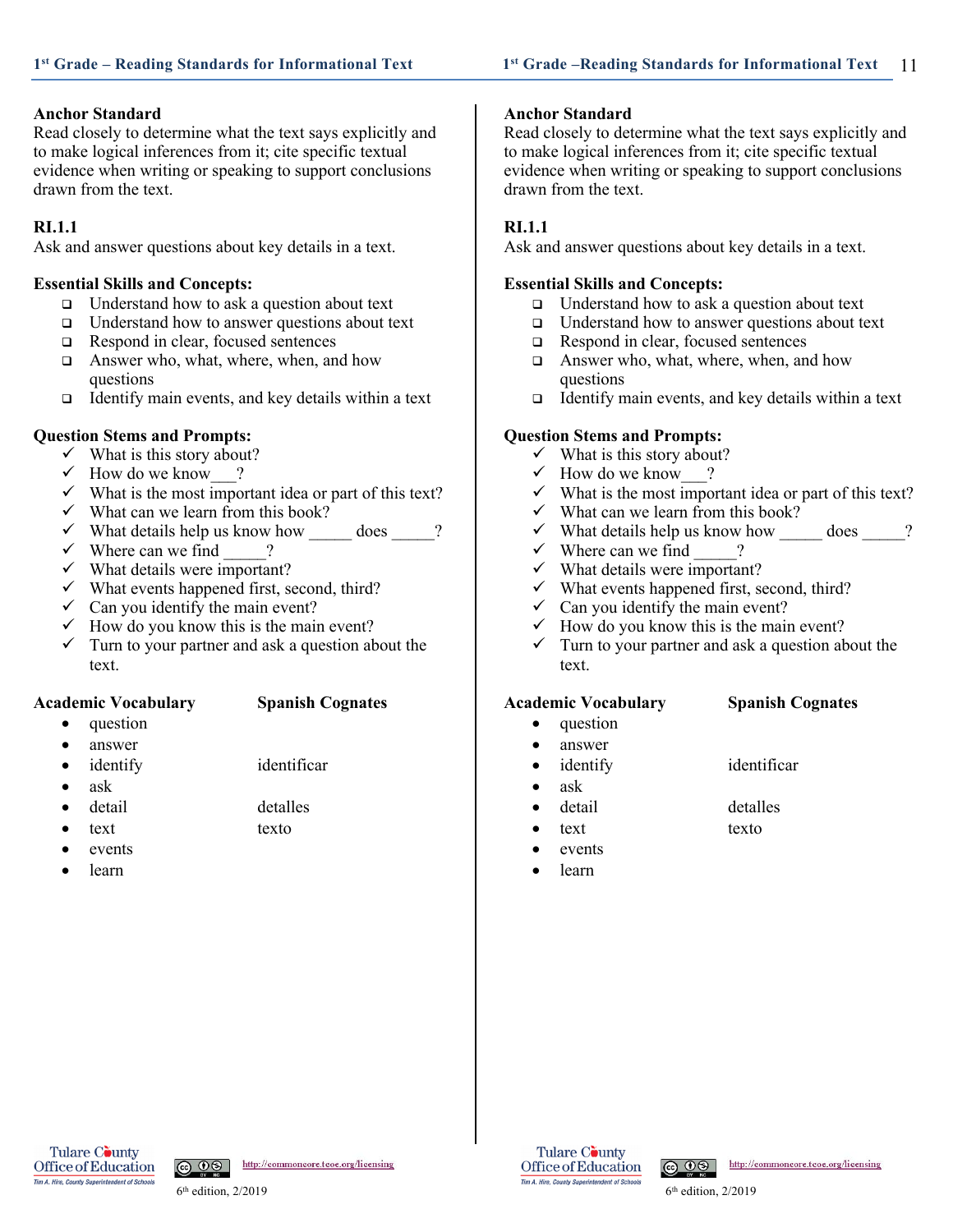Determine central ideas or themes of a text and analyze their development; summarize the key supporting details and ideas.

#### **RI.1.2**

Identify the main topic, and retell key details in a text.

#### **Essential Skills and Concepts:**

- $\Box$  Identify topics within text
- $\Box$  Identify main ideas, key details in text
- $\Box$  Understand how to retell text, recounting key details

#### **Question Stems and Prompts:**

- $\checkmark$  Tell me what we can learn about from this text?
- $\checkmark$  What is this book mostly about? How do you know?
- $\checkmark$  What are the important details about \_\_\_\_\_\_in the text?
- $\checkmark$  Can you retell the information you learned to a friend?
- $\checkmark$  What were the important details that your partner needs to know?

#### **Academic Vocabulary Spanish Cognates**

• identify identificar

- 
- main topic
- retell
- key details
- important importante
- $\bullet$  text texto
- 
- details detailes

**Anchor Standard**

Determine central ideas or themes of a text and analyze their development; summarize the key supporting details and ideas.

#### **RI.1.2**

Identify the main topic, and retell key details in a text.

#### **Essential Skills and Concepts:**

- $\Box$  Identify topics within text
- $\Box$  Identify main ideas, key details in text
- $\Box$  Understand how to retell text, recounting key details

#### **Question Stems and Prompts:**

- $\checkmark$  Tell me what we can learn about from this text?
- $\checkmark$  What is this book mostly about? How do you know?
- $\checkmark$  What are the important details about \_\_\_\_\_\_in the text?
- $\checkmark$  Can you retell the information you learned to a friend?
- $\checkmark$  What were the important details that your partner needs to know?

### **Academic Vocabulary Spanish Cognates**

- identify identificar
- main topic
- retell
	- key details
- important importante
- text texto
	- details detailes

Tulare County Office of Education Tim A. Hire, County Superintendent of Schools



Tulare County Office of Education  $\frac{m}{100}$  a. Hire, County Superintendent of Schools  $\frac{1}{6}$  edition, 2/2019

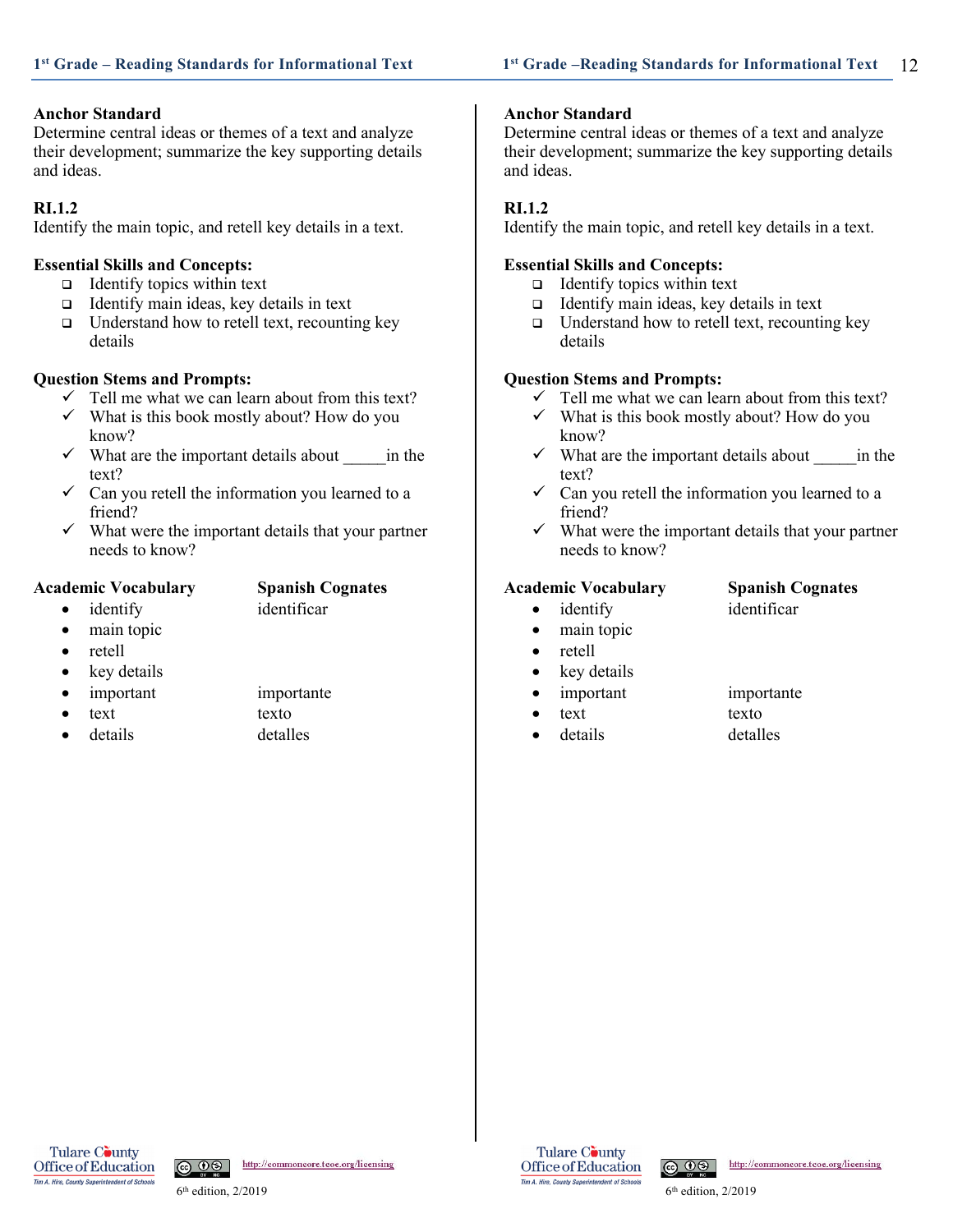Analyze how and why individuals, events, and ideas develop and interact over the course of a text.

#### **RI.1.3**

Describe the connection between two individuals, events, ideas, or pieces of information in a text.

#### **Essential Skills and Concepts:**

- $\Box$  Understand the purpose of informational text
- $\Box$  Understand the structure of informational text
- $\Box$  Use written and graphic elements to derive meaning (comprehension) of informational text
- $\Box$  Connect individuals and events within informational text
- $\Box$  Describe main ideas in informational text
- $\Box$  Distinguish what is an important piece of information
- $\Box$  Link people and their ideas

#### **Question Stems and Prompts:**

- $\checkmark$  How are and connected in this text?
- $\checkmark$  Do these illustrations/graphics/pictures give you a hint to what will be discussed next? How do you know?
- $\checkmark$  What are the main events in the text?
- $\checkmark$  What happened first, next, last?
- $\checkmark$  What caused to happen?
- $\checkmark$  How do you know? What information tells
- $\checkmark$  What details in the story give you information about the characters?

#### **Academic Vocabulary Spanish Cognates**  $\bullet$  text texto

- graphics gráfico
- illustrations ilustración
- picture
- photograph fotografía
- diagram diagrama
- labels
- character
- events
- details detalles
- information información

#### **Anchor Standard**

Analyze how and why individuals, events, and ideas develop and interact over the course of a text.

#### **RI.1.3**

Describe the connection between two individuals, events, ideas, or pieces of information in a text.

#### **Essential Skills and Concepts:**

- $\Box$  Understand the purpose of informational text
- $\Box$  Understand the structure of informational text
- $\Box$  Use written and graphic elements to derive meaning (comprehension) of informational text
- $\Box$  Connect individuals and events within informational text
- $\Box$  Describe main ideas in informational text
- $\Box$  Distinguish what is an important piece of information
- $\Box$  Link people and their ideas

#### **Question Stems and Prompts:**

- $\checkmark$  How are and connected in this text?
- $\checkmark$  Do these illustrations/graphics/pictures give you a hint to what will be discussed next? How do you know?
- $\checkmark$  What are the main events in the text?
- $\checkmark$  What happened first, next, last?
- $\checkmark$  What caused to happen?
- $\checkmark$  How do you know? What information tells
- $\checkmark$  What details in the story give you information about the characters?

| text          | texto       |
|---------------|-------------|
| graphics      | gráfico     |
| illustrations | ilustración |
| picture       |             |
| photograph    | fotografía  |
| diagram       | diagrama    |
| labels        |             |
| character     |             |
| events        |             |
| details       | detalles    |
| information   | información |



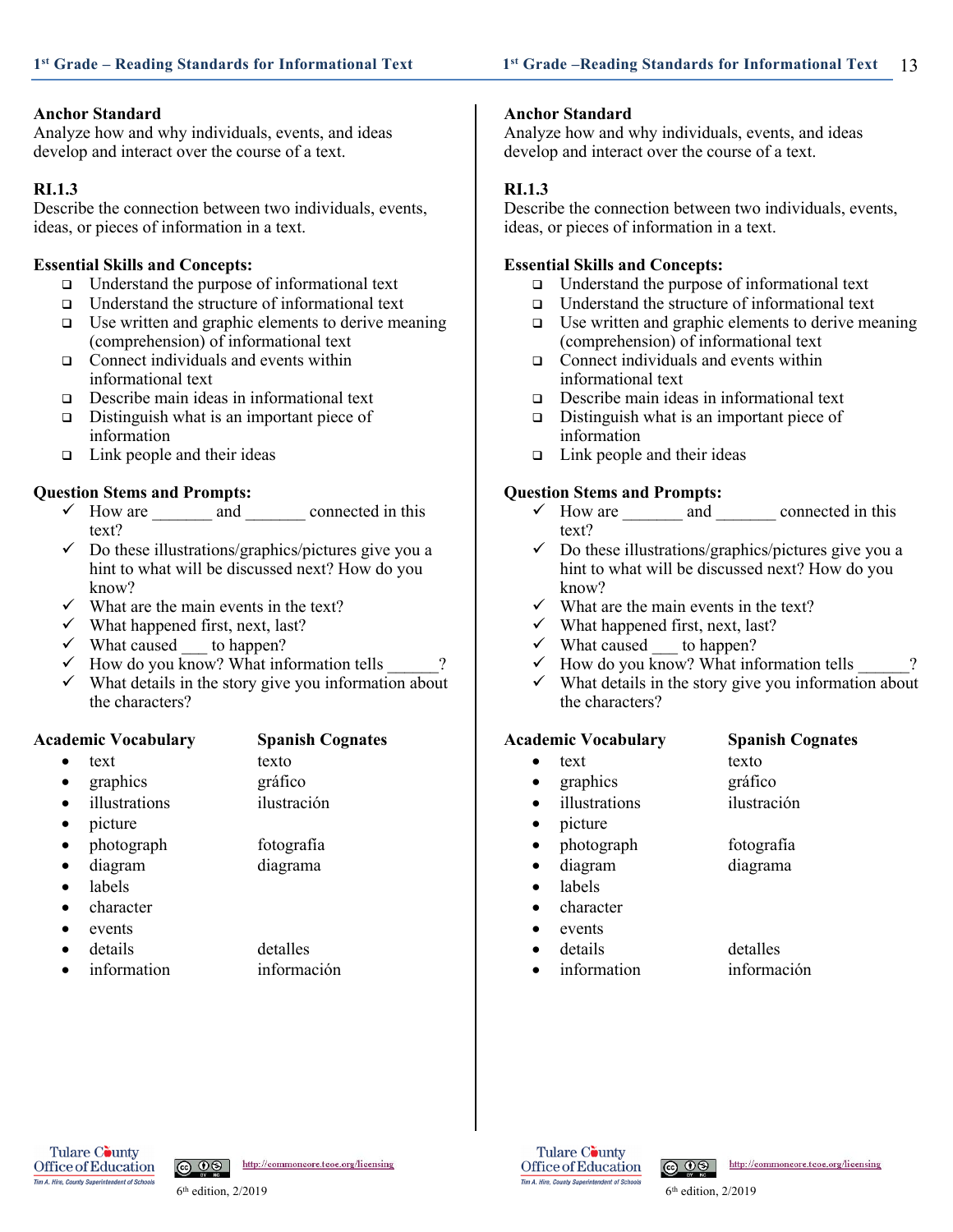Interpret words and phrases as they are used in a text, including determining technical, connotative, and figurative meanings, and analyze how specific word choices shape meaning or tone**.**

#### **RI.1.4**

Ask and answer questions to help determine or clarify the meaning of words and phrases in a text. **(See grade 1 Language standards 4-6 for additional expectations) CA**

#### **Essential Skills and Concepts:**

- $\Box$  Ability to ask clarifying questions about texts
- q Ability to express own understanding of the meaning of a text
- $\Box$  Identify a word that is unknown
- $\Box$  With support, self-monitor by identifying unknown words, decode, re-read for clarification
- $\Box$  Understand the use of context clues, such as in determining the meaning of unknown words

#### **Question Stems and Prompts:**

- $\checkmark$  What can you do when you get to word you don't know?
- $\checkmark$  Is this a word/phrase you know or have heard?
- $\checkmark$  What can you do when you get to an unknown word?
- $\checkmark$  What can you do to help yourself?
- $\checkmark$  Look at the picture, graphic, illustration; is there something there to help you figure out what the word is?
- $\checkmark$  Re-read the sentence; do the other words help you understand?

#### **Academic Vocabulary Spanish Cognates**

- clarify clarificar determine determinar
- 
- ask
- answer
- unknown
- words

- clue
- context contexto
- re-read
- decode

## **Anchor Standard**

Interpret words and phrases as they are used in a text, including determining technical, connotative, and figurative meanings, and analyze how specific word choices shape meaning or tone**.**

### **RI.1.4**

Ask and answer questions to help determine or clarify the meaning of words and phrases in a text. **(See grade 1 Language standards 4-6 for additional expectations) CA**

#### **Essential Skills and Concepts:**

- $\Box$  Ability to ask clarifying questions about texts
- $\Box$  Ability to express own understanding of the meaning of a text
- $\Box$  Identify a word that is unknown
- $\Box$  With support, self-monitor by identifying unknown words, decode, re-read for clarification
- $\Box$  Understand the use of context clues, such as in determining the meaning of unknown words

#### **Question Stems and Prompts:**

- $\checkmark$  What can you do when you get to word you don't know?
- $\checkmark$  Is this a word/phrase you know or have heard?
- $\checkmark$  What can you do when you get to an unknown word?
- $\checkmark$  What can you do to help yourself?
- $\checkmark$  Look at the picture, graphic, illustration; is there something there to help you figure out what the word is?
- $\checkmark$  Re-read the sentence; do the other words help you understand?

#### **Academic Vocabulary Spanish Cognates**

- clarify clarificar
- determine determinar
- $\bullet$  ask
- answer
- unknown
- words
- text texto
- clue
- context contexto
- re-read
- decode





text texto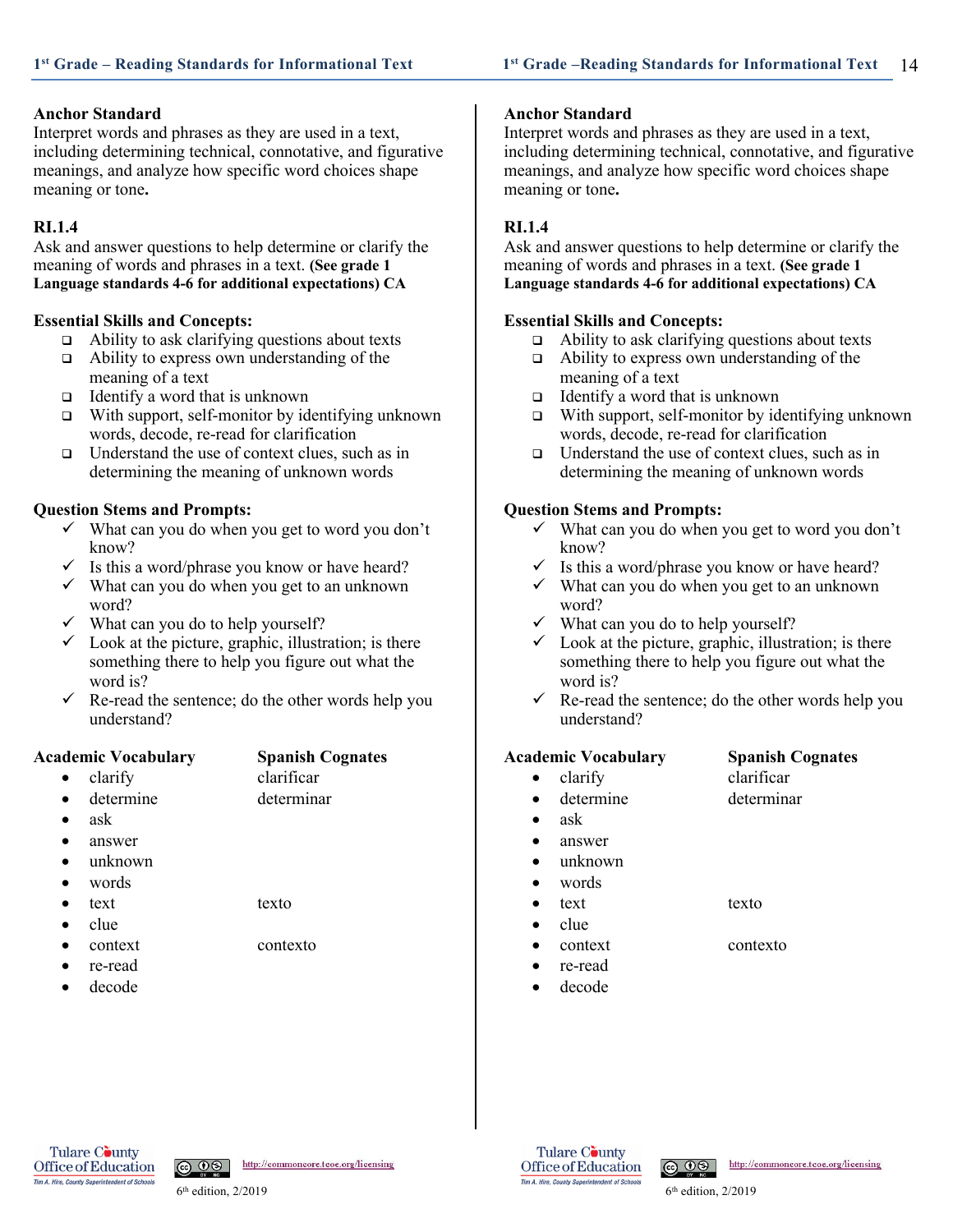Analyze the structure of texts, including how specific sentences, paragraphs, and larger portions of the text (e.g., a section, chapter, scene, or stanza) relate to each other and the whole.

#### **RI.1.5**

Know and use various text **structures (e.g., sequence) and text** features (e.g., headings, tables of contents, glossaries, electronic menus, icons) to locate key facts or information in a text. **CA**

#### **Essential Skills and Concepts:**

- $\Box$  Identify headings and their purposes
- $\Box$  Identify and use table of contents to locate facts
- $\Box$  Identify and use glossary to locate facts
- $\Box$  Understand computer icons and menus to locate information

#### **Question Stems and Prompts:**

- $\checkmark$  Can you identify the different parts of this book?
- $\checkmark$  Can you explain how the different parts are used?
- $\checkmark$  If you wanted to find the meaning of a word in this book, where would you look?
- $\checkmark$  Look in the table of contents and find the page number for
- $\checkmark$  How do you know this page is going to talk about \_\_\_\_\_\_\_?
- $\checkmark$  Why did the author use bold print here?

#### **Academic Vocabulary Spanish Cognates**

- identify identificar
	-
	- different diferente • parts partes
- 
- explain explicar
- meaning
- table of contents
- glossary glosario
- headings

#### **Anchor Standard**

Analyze the structure of texts, including how specific sentences, paragraphs, and larger portions of the text (e.g., a section, chapter, scene, or stanza) relate to each other and the whole.

#### **RI.1.5**

Know and use various text **structures (e.g., sequence) and text** features (e.g., headings, tables of contents, glossaries, electronic menus, icons) to locate key facts or information in a text. **CA**

#### **Essential Skills and Concepts:**

- $\Box$  Identify headings and their purposes
- $\Box$  Identify and use table of contents to locate facts
- $\Box$  Identify and use glossary to locate facts
- $\Box$  Understand computer icons and menus to locate information

#### **Question Stems and Prompts:**

- $\checkmark$  Can you identify the different parts of this book?
- $\checkmark$  Can you explain how the different parts are used?
- $\checkmark$  If you wanted to find the meaning of a word in this book, where would you look?
- $\checkmark$  Look in the table of contents and find the page number for
- $\checkmark$  How do you know this page is going to talk about \_\_\_\_\_\_\_?
- $\checkmark$  Why did the author use bold print here?

- identify identificar
	-
- parts **partes** 
	- explain explicar
- meaning
- table of contents
- glossary glosario
- headings







- different diferente
	-
	-
	-
	-
-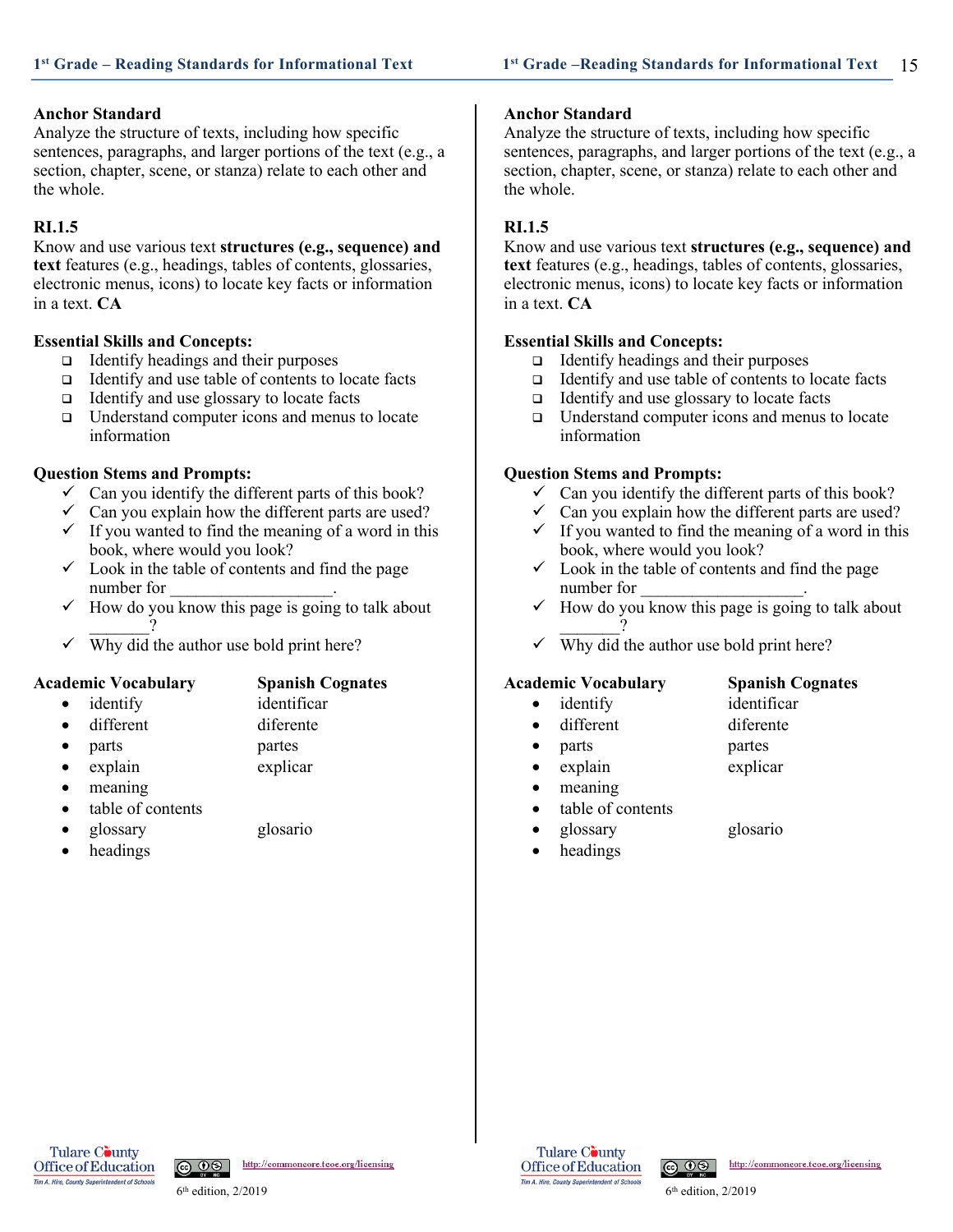Assess how point of view or purpose shapes the content and style of a text.

#### **RI.1.6**

Distinguish between information provided by pictures or other illustrations and information provided by the words in a text.

#### **Essential Skills and Concepts:**

- $\Box$  Analyze how the illustration presents information and ideas
- □ Analyze how the words present information and ideas
- □ Understand the role of an illustrator
- $\Box$  Understand the role of an author

#### **Question Stems and Prompts:**

- $\checkmark$  What does the author do?
- $\checkmark$  What does the illustrator do?
- $\checkmark$  How does the illustrator give us information?
- $\checkmark$  Do you think they would work together on a book?
- $\checkmark$  Why would a book need an illustrator and an author?
- $\checkmark$  What do the illustrations tell us about the words?
- $\checkmark$  What do the words tell us about the illustrations?

- author autor
- illustration ilustración
- illustrator ilustrador
- distinguish distinguir

### **Anchor Standard**

Assess how point of view or purpose shapes the content and style of a text.

#### **RI.1.6**

Distinguish between information provided by pictures or other illustrations and information provided by the words in a text.

#### **Essential Skills and Concepts:**

- $\Box$  Analyze how the illustration presents information and ideas
- $\Box$  Analyze how the words present information and ideas
- q Understand the role of an illustrator
- $\Box$  Understand the role of an author

#### **Question Stems and Prompts:**

- $\checkmark$  What does the author do?
- $\checkmark$  What does the illustrator do?
- $\checkmark$  How does the illustrator give us information?
- Do you think they would work together on a book?
- ü Why would a book need an illustrator and an author?
- What do the illustrations tell us about the words?
- What do the words tell us about the illustrations?

#### **Academic Vocabulary Spanish Cognates**

- 
- author autor
	- illustration ilustración
		- illustrator ilustrador
		- distinguish distinguir





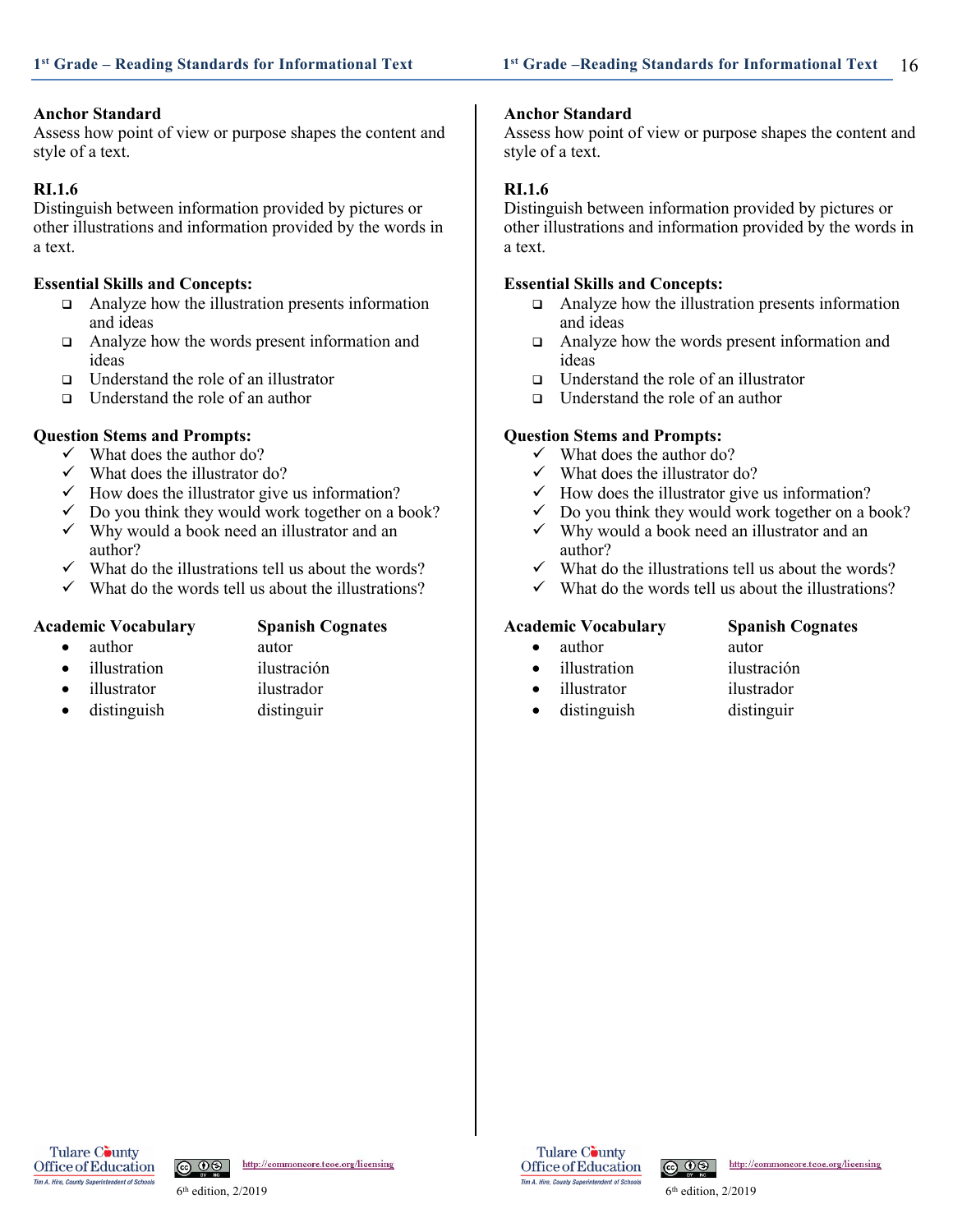Integrate and evaluate content presented in diverse media and formats, including visually and quantitatively, as well as in words.

#### **RI.1.7**

Use the illustrations and details in a text to describe its key ideas.

#### **Essential Skills and Concepts:**

- $\Box$  Recognize what is an illustration (picture, photo, drawing)
- $\Box$  Understand and follow the information in the text
- $\Box$  Know that the illustrations help you understand more about the text and the person, place, thing or idea the text is about
- $\Box$  With help, connect the illustrations with the message

#### **Question Stems and Prompts:**

- $\checkmark$  What can you learn from the illustrations?
- $\checkmark$  What do you think the writer is trying to say? What in the picture helps you think that?
- $\checkmark$  Why do you think the illustrator put in that picture?
- $\checkmark$  Does the illustration match what the writer is trying to say?
- $\checkmark$  Do you think the story and the picture are connected?
- $\checkmark$  Describe how the picture helps you understand what the author has written.

#### **Academic Vocabulary Spanish Cognates**

- Illustration ilustración
- 
- describe describir
- relationship relación
- $\bullet$  text texto
- person persona
- place
- idea idea
- thing
- depict
- shows
- tells

#### **Anchor Standard**

Integrate and evaluate content presented in diverse media and formats, including visually and quantitatively, as well as in words.

### **RI.1.7**

Use the illustrations and details in a text to describe its key ideas.

#### **Essential Skills and Concepts:**

- $\Box$  Recognize what is an illustration (picture, photo, drawing)
- $\Box$  Understand and follow the information in the text
- $\Box$  Know that the illustrations help you understand more about the text and the person, place, thing or idea the text is about
- $\Box$  With help, connect the illustrations with the message

#### **Question Stems and Prompts:**

- $\checkmark$  What can you learn from the illustrations?
- $\checkmark$  What do you think the writer is trying to say? What in the picture helps you think that?
- $\checkmark$  Why do you think the illustrator put in that picture?
- $\checkmark$  Does the illustration match what the writer is trying to say?
- $\checkmark$  Do you think the story and the picture are connected?
- $\checkmark$  Describe how the picture helps you understand what the author has written.

- Illustration ilustración
	-
- describe describir
- relationship relación
- $\bullet$  text texto
- person persona
- place
	- idea idea
- thing
- depict
- shows
- tells



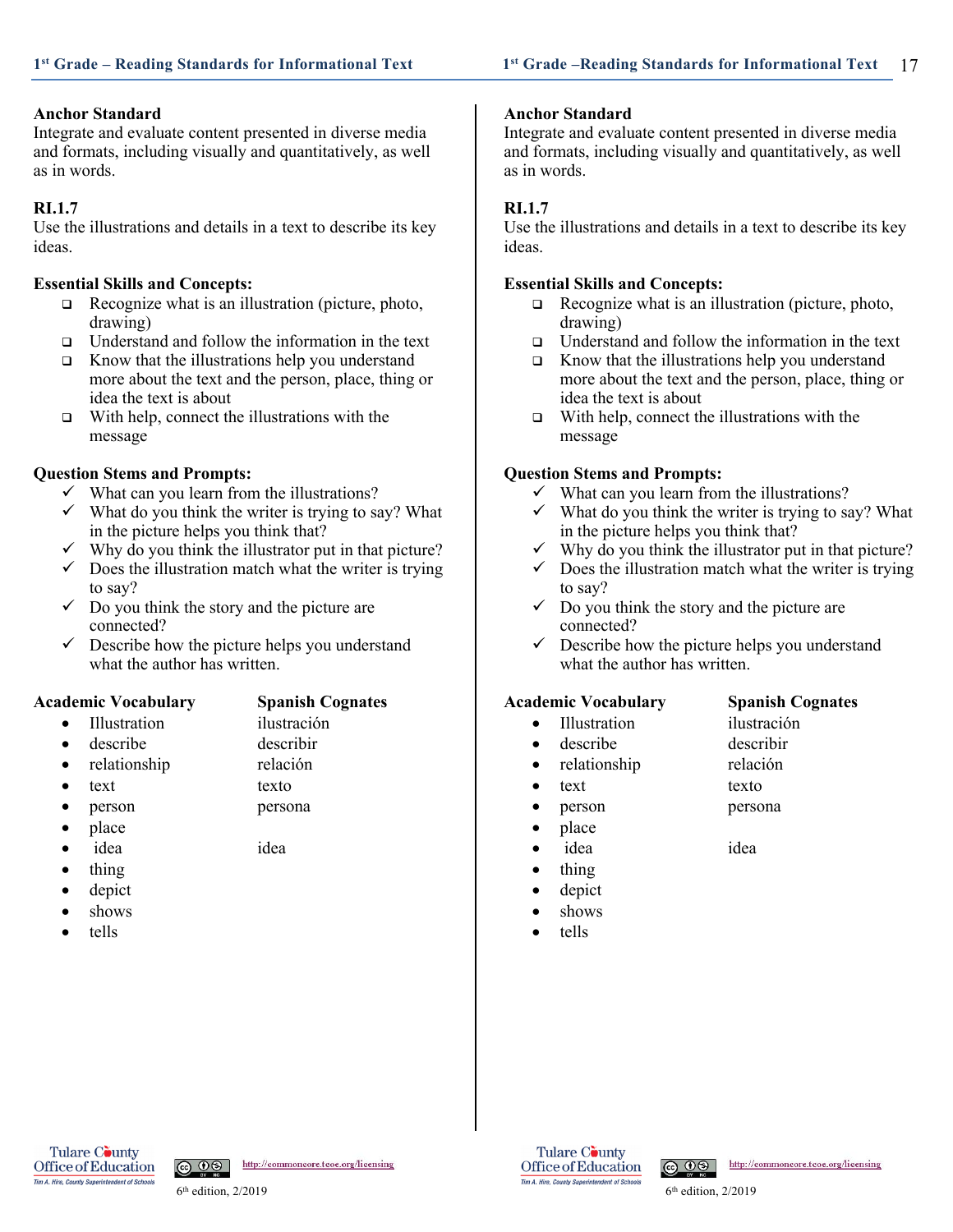Delineate and evaluate the argument and specific claims in a text including the validity of the reasoning, as well as the relevance and sufficiency of the evidence.

# **RI.1.8**

Identify the reasons an author gives to support points in a text.

# **Essential Skills and Concepts:**

- $\Box$  Know how to link people and their ideas
- $\Box$  Know that an author writes to share what he/she thinks
- $\Box$  Know that authors use details to help make a point
- $\Box$  Understand that authors try to explain their thinking
- $\Box$  Know that an author may have more than one reason to explain his thinking

# **Question Stems and Prompts:**

- $\checkmark$  What does the writer think about this problem?
- $\checkmark$  Why do you think the author wrote that?
- $\checkmark$  Were there any reasons why you think the author…?
- $\checkmark$  What in the writing made you think that?
- $\checkmark$  What were the reasons the author wrote this piece?
- $\checkmark$  How and where did the author support his reasoning?
- $\checkmark$  What important points does the author make?
- $\checkmark$  What words did the author use to tell us ?

# **Academic Vocabulary Spanish Cognates**

- reasons razones
	- author autor
- explain explicar
- tells
- writing
- text texto
- support
- points

# **Anchor Standard**

Delineate and evaluate the argument and specific claims in a text including the validity of the reasoning, as well as the relevance and sufficiency of the evidence.

### **RI.1.8**

Identify the reasons an author gives to support points in a text.

# **Essential Skills and Concepts:**

- Know how to link people and their ideas
- $\Box$  Know that an author writes to share what he/she thinks
- $\Box$  Know that authors use details to help make a point
- $\Box$  Understand that authors try to explain their thinking
- $\Box$  Know that an author may have more than one reason to explain his thinking

# **Question Stems and Prompts:**

- What does the writer think about this problem?
- $\checkmark$  Why do you think the author wrote that?
- $\checkmark$  Were there any reasons why you think the author…?
- $\checkmark$  What in the writing made you think that?
- $\checkmark$  What were the reasons the author wrote this piece?
- $\checkmark$  How and where did the author support his reasoning?
- $\checkmark$  What important points does the author make?
- $\checkmark$  What words did the author use to tell us ?

- reasons razones
	- author autor
- explain explicar
- tells
- writing
	- text texto
- support
- points





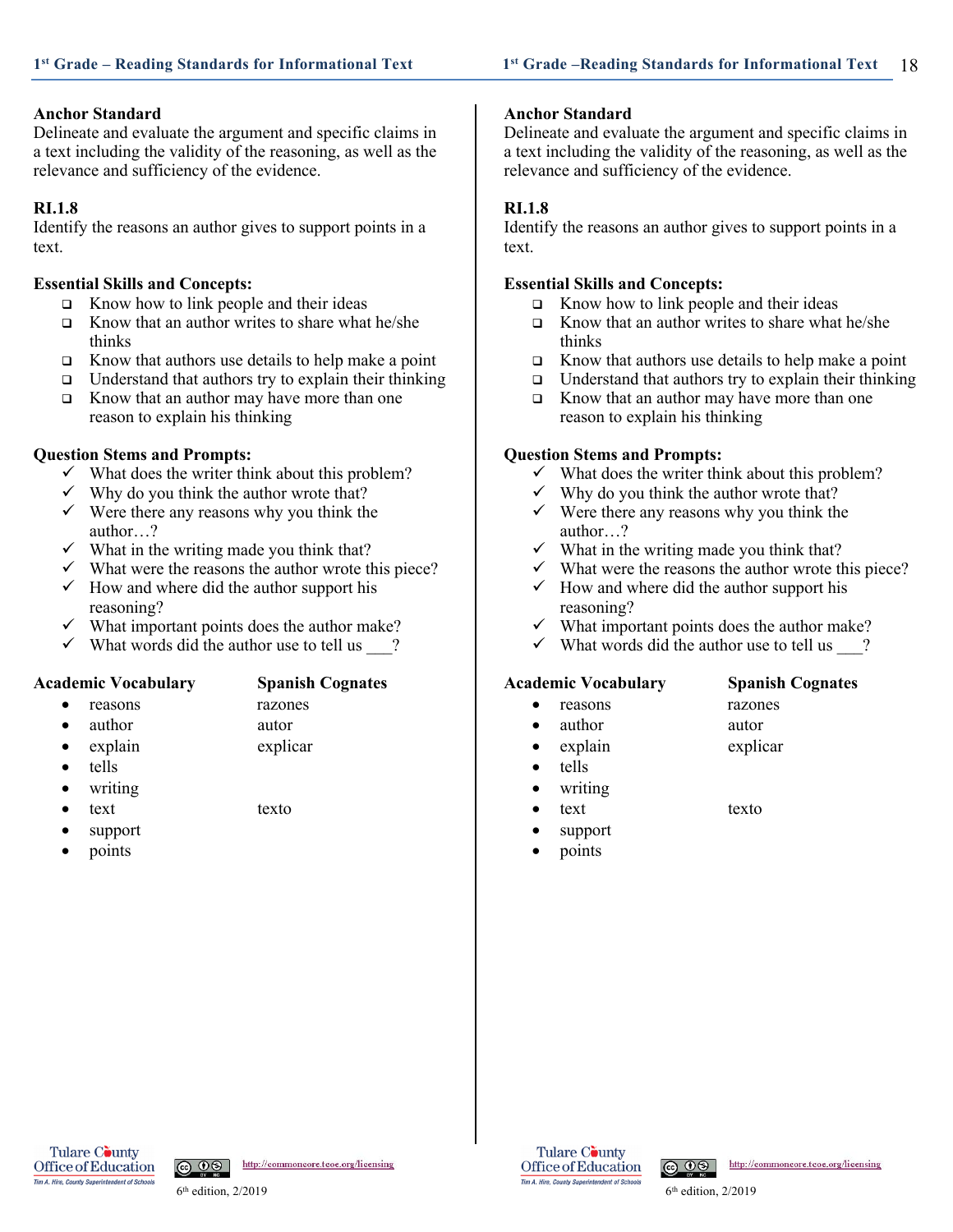Analyze how two or more texts address similar themes or topics in order to build knowledge or to compare the approaches the authors take.

#### **RI.1.9**

Identify basic similarities in and differences between two texts on the same topic (e.g., in illustrations, descriptions, or procedures).

#### **Essential Skills and Concepts:**

- $\Box$  Understand the two texts on the same topic
- $\Box$  Identify the similarities in the two texts
- $\Box$  Identify the differences between the two texts

#### **Question Stems and Prompts:**

- $\checkmark$  What can we learn from this text?
- $\checkmark$  We read two books, what is different about them? What is the same?
- $\checkmark$  Can you fill in the Thinking Map showing the similarities and differences of the two texts?
- $\checkmark$  Do both books have illustrations? How were they used in both books?
- $\checkmark$  What did the illustrations in the books tell you?

#### **Academic Vocabulary Spanish Cognates** • illustration ilustración • similarities differences diferencias

- 
- 

text texto

#### **Anchor Standard**

Analyze how two or more texts address similar themes or topics in order to build knowledge or to compare the approaches the authors take.

#### **RI.1.9**

Identify basic similarities in and differences between two texts on the same topic (e.g., in illustrations, descriptions, or procedures).

#### **Essential Skills and Concepts:**

- $\Box$  Understand the two texts on the same topic
- $\Box$  Identify the similarities in the two texts
- $\Box$  Identify the differences between the two texts

#### **Question Stems and Prompts:**

- $\checkmark$  What can we learn from this text?
- $\checkmark$  We read two books, what is different about them? What is the same?
- $\checkmark$  Can you fill in the Thinking Map showing the similarities and differences of the two texts?
- $\checkmark$  Do both books have illustrations? How were they used in both books?
- $\checkmark$  What did the illustrations in the books tell you?

#### **Academic Vocabulary Spanish Cognates**

• illustration ilustración

- similarities
	-
- differences diferencias
- text texto





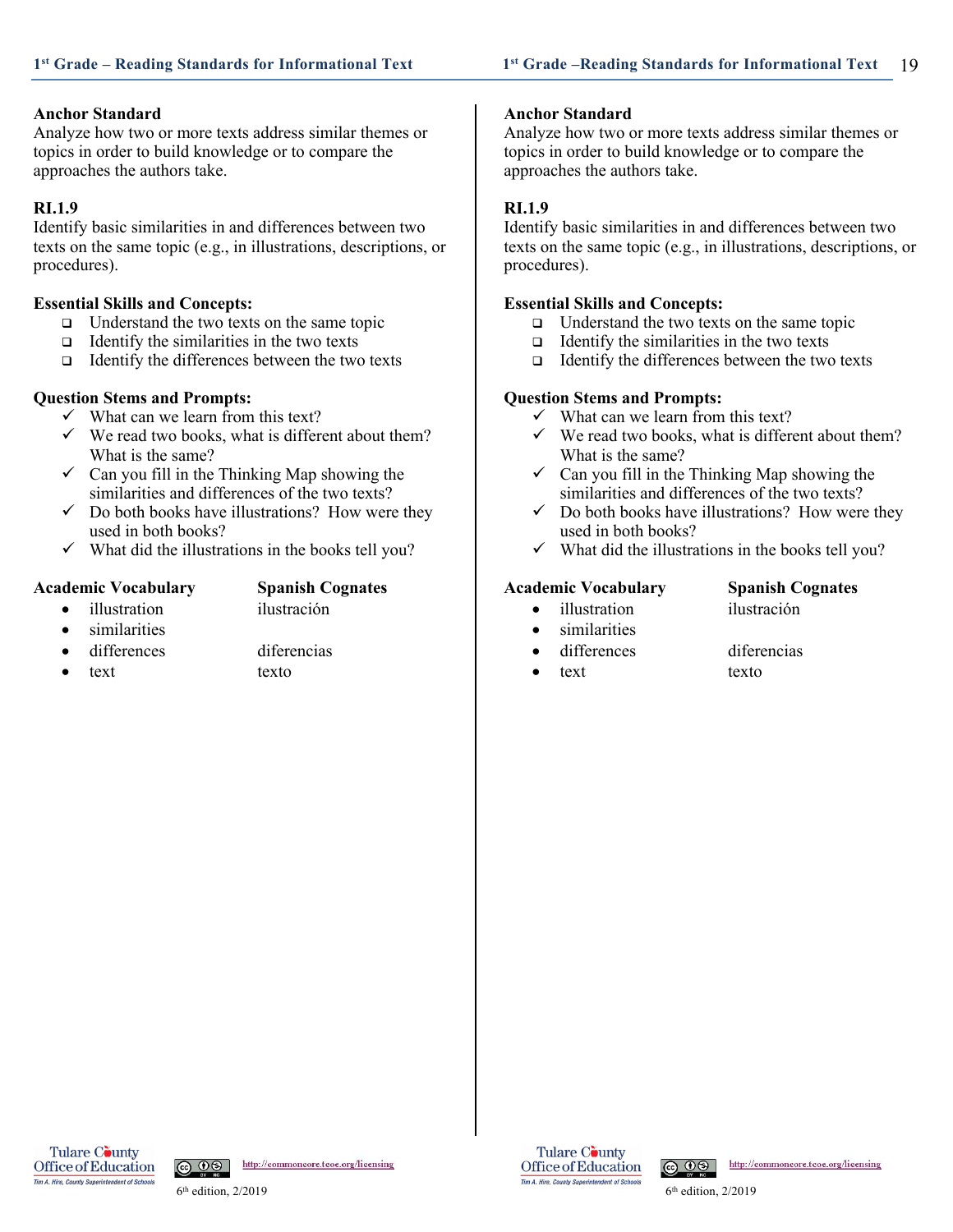Read and comprehend complex literary and informational texts independently and proficiently.

#### **RI.1.10**

With prompting and support, read informational texts appropriately complex for grade 1.

- **a. Activate prior knowledge related to the information and events in texts. CA**
- **b. Confirm predictions about what will happen next in text. CA**

#### **Essential Skills and Concepts:**

- $\Box$  Work in groups
- $\Box$  Read with a purpose
- $\Box$  Understand what is read individually
- $\Box$  Understand what is read by others
- $\Box$  Contribute to the group (help understand what is being read)

#### **Question Stems and Prompts:**

- $\checkmark$  Talk to your partner about
- $\checkmark$  Help your partner. . . . .
- $\checkmark$  Everyone needs to take a turn talking about what is happening on the page in the book.
- $\checkmark$  What does your partner think?
- $\checkmark$  What did you already know about this topic?
- $\checkmark$  Can you predict what the author may talk about next?

#### **Academic Vocabulary Spanish Cognates**

- partner
- 
- 
- purpose
- individual individuo
- contribute contribuír

### **Anchor Standard**

Read and comprehend complex literary and informational texts independently and proficiently.

#### **RI.1.10**

With prompting and support, read informational texts appropriately complex for grade 1.

- **a. Activate prior knowledge related to the information and events in texts. CA**
- **b. Confirm predictions about what will happen next in text. CA**

#### **Essential Skills and Concepts:**

- $\Box$  Work in groups
- $\Box$  Read with a purpose
- $\Box$  Understand what is read individually
- $\Box$  Understand what is read by others
- $\Box$  Contribute to the group (help understand what is being read)

#### **Question Stems and Prompts:**

- $\checkmark$  Talk to your partner about
- $\checkmark$  Help your partner. . . . .
- $\checkmark$  Everyone needs to take a turn talking about what is happening on the page in the book.
- $\checkmark$  What does your partner think?
- $\checkmark$  What did you already know about this topic?
- $\checkmark$  Can you predict what the author may talk about next?

#### **Academic Vocabulary Spanish Cognates**

- partner
- purpose
	- individual individuo
	- contribute contribuír

Tulare County Office of Education Tim A. Hire, County Superintendent of Schools





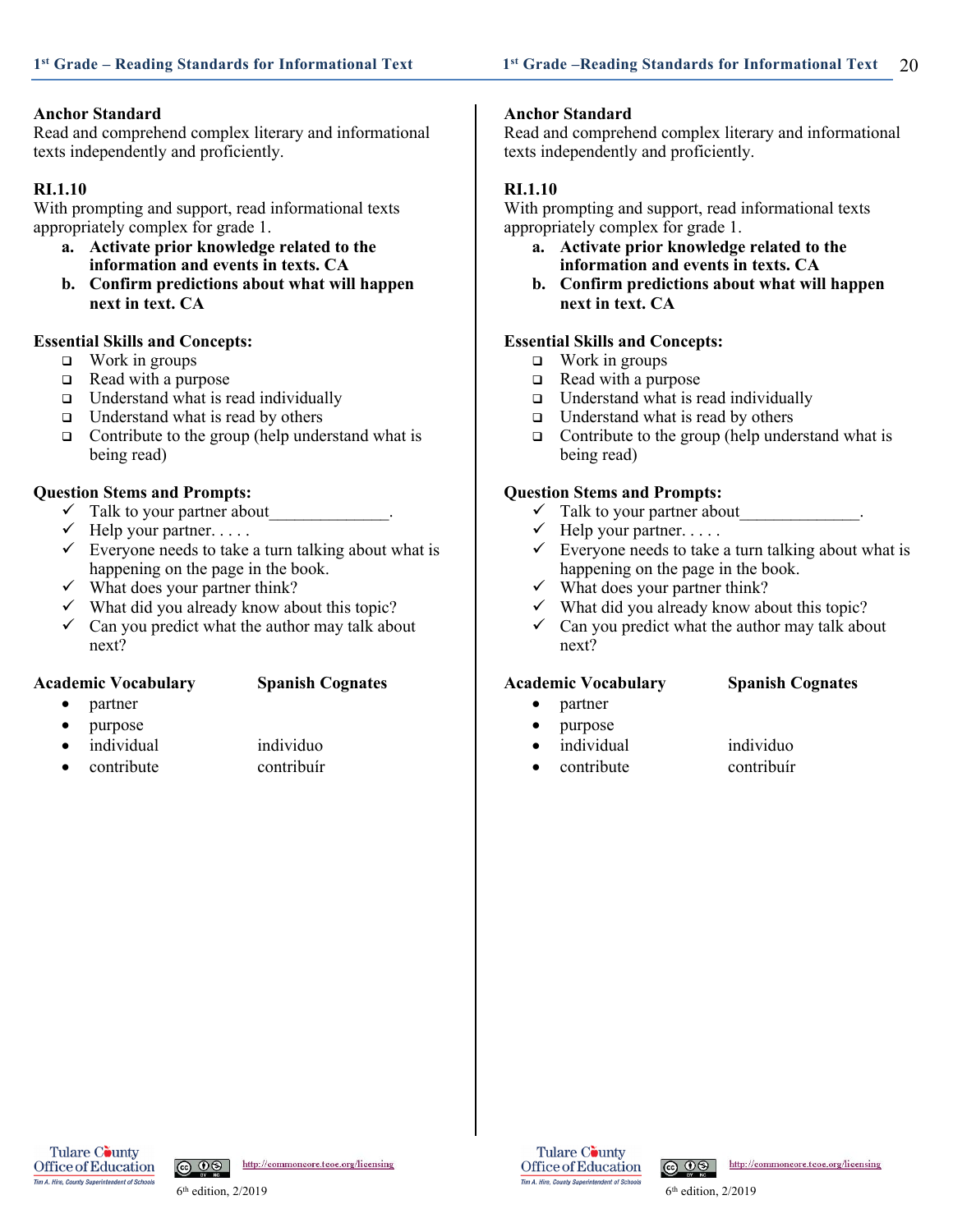| Anchor standards do not exist for RF |  |
|--------------------------------------|--|
| standards.                           |  |

# **RF.1.1**

Demonstrate understanding of the organization and basic features of print.

**a.** Recognize the distinguishing features of a sentence (e.g., first word, capitalization, ending punctuation).

# **Essential Skills and Concepts:**

- $\Box$  Know that a sentence begins with a capital letter
- $\Box$  Know that a sentence conveys a complete thought
- $\Box$  Know that a sentence needs ending punctuation
	- o question ?
	- o period **.**
	- o exclamation !

# **Question Stems and Prompts:**

- $\checkmark$  Show me where to begin reading.
- $\checkmark$  Distinguish UC from LC letters.
- $\checkmark$  Identify basic punctuation: period, question mark, etc.
- $\checkmark$  Know basic capitalization (First Letter of Sentence, Proper Nouns.
- $\checkmark$  Know serial order L $\to$ R.
- $\checkmark$  Know that print contains message.
- $\checkmark$  Know illustrations add details.
- $\checkmark$  Did you start that sentence with a capital?
- $\checkmark$  How should you start that sentence?
- $\checkmark$  Does your sentence tell who did what?
- $\checkmark$  How should your sentence end?
- $\checkmark$  Do you need something at the end of your sentences?

# **Academic Vocabulary Spanish Cognates**

- organization organización
- word
- sentence
- names nombres
- beginning
- ending
- punctuation puntuación
- capitalization
- question mark
- period
- exclamation mark

# **Anchor Standard**

### **RF.1.1**

Demonstrate understanding of the organization and basic features of print.

**a.** Recognize the distinguishing features of a sentence (e.g., first word, capitalization, ending punctuation).

# **Essential Skills and Concepts:**

- $\Box$  Know that a sentence begins with a capital letter
- $\Box$  Know that a sentence conveys a complete thought
- $\Box$  Know that a sentence needs ending punctuation o question ?
	- o period **.**
	- o exclamation !

# **Question Stems and Prompts:**

- $\checkmark$  Show me where to begin reading.
- $\checkmark$  Distinguish UC from LC letters.
- $\checkmark$  Identify basic punctuation: period, question mark, etc.
- $\checkmark$  Know basic capitalization (First Letter of Sentence, Proper Nouns.)
- $\checkmark$  Know serial order L $\to$ R.
- $\checkmark$  Know that print contains message.
- $\checkmark$  Know illustrations add details.
- $\checkmark$  Did you start that sentence with a capital?
- $\checkmark$  How should you start that sentence?
- $\checkmark$  Does your sentence tell who did what?
- $\checkmark$  How should your sentence end?
- $\checkmark$  Do you need something at the end of your sentences?

# **Academic Vocabulary Spanish Cognates**

- organization organización
- word
- sentence
	- names nombres
- **beginning**
- ending
- punctuation puntuación
- capitalization
- question mark
- period
- exclamation mark

Tulare County Office of Education Tim A. Hire, County Superintendent of Schools



Tulare County Office of Education  $\frac{m}{100}$  a. Hire, County Superintendent of Schools  $\frac{1}{6}$  edition, 2/2019

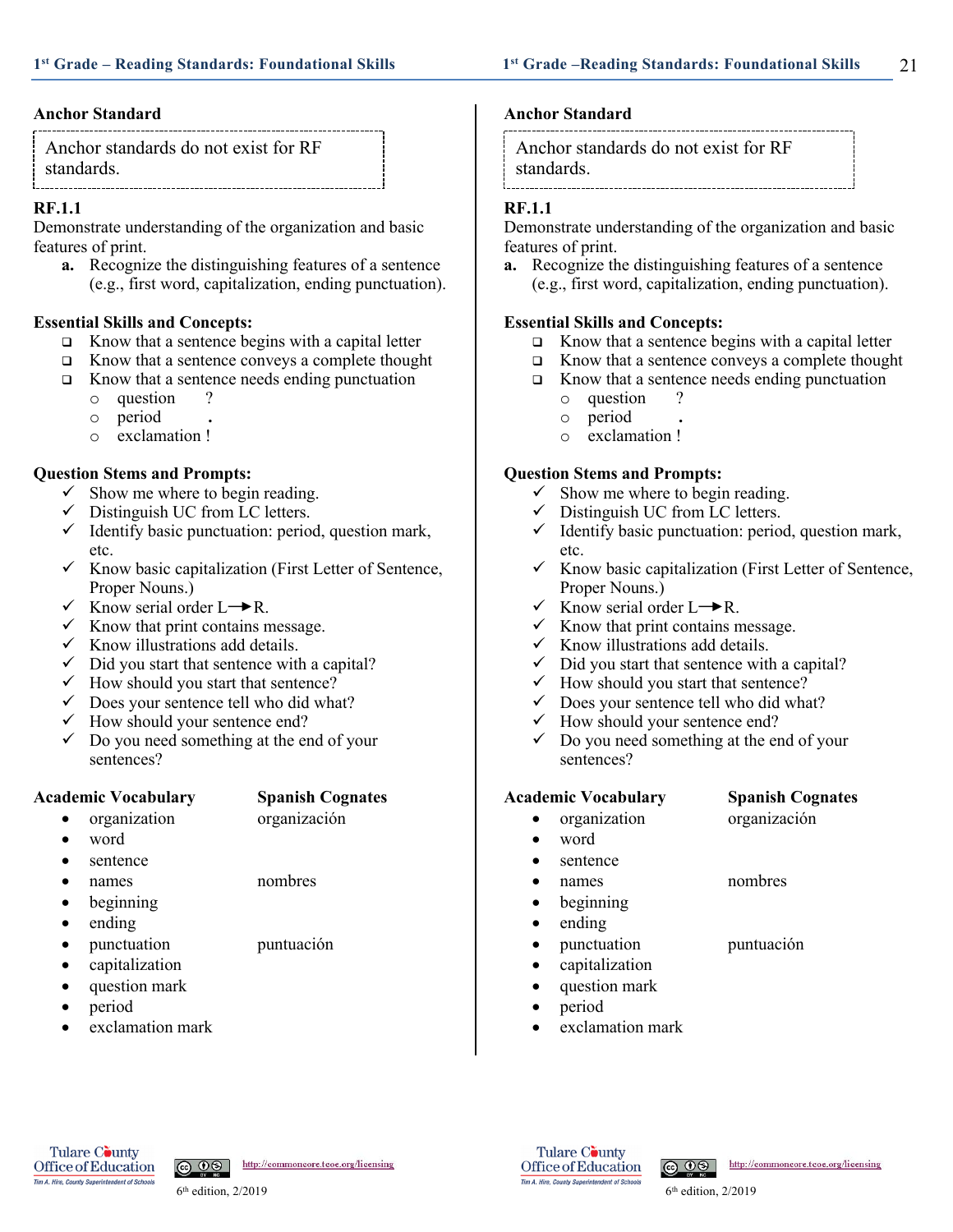| Anchor standards do not exist for RF |  |
|--------------------------------------|--|
| standards.                           |  |

#### **RF.1.2**

Demonstrate understanding of spoken words, syllables, and sounds (phonemes).

- **a.** Distinguish long from short vowel sounds in spoken single-syllable.
- **b.** Orally produce single-syllable words by blending sounds (phonemes), including consonant blends.
- **c.** Isolate and pronounce initial, medial vowel, and final sounds (phonemes) in spoken single-syllable words.
- **d.** Segment spoken single-syllable words into their complete sequence of individual sounds (phonemes).

#### **Essential Skills and Concepts:**

- $\Box$  Know the sound symbol correspondence of all short and long vowel sounds
- $\Box$  Identify vowels/vowel sounds within single syllable words (ex. cvc words)
- $\Box$  Isolate and blend phonemes in single syllable words
- $\Box$  Identify phonemes in the initial, medial and final position in spoken single syllable words
- $\Box$  Articulate simple decodable words, identifying all phonemes in the initial, medial and final position
- $\Box$  Segment phonemes in proper order. (ex. c-a-t = cat)

#### **Question Stem and Prompts:**

- $\checkmark$  What sound do we hear at the beginning of \_\_\_\_\_\_\_\_\_?
- $\checkmark$  What sound do we hear in the middle of  $\frac{\checkmark}{\checkmark}$
- $\checkmark$  What sound do we hear in the end
- $\checkmark$  What is the first sound in ? Last
- $\checkmark$  Stretch the word ,
- $\checkmark$  On your arm, tap the sounds you hear in
- $\checkmark$  What word do you make by putting together the sounds /m/a/H/?

#### **Academic Vocabulary Spanish Cognates**

- distinguish distinguir
- vowel vocal
- consonant consonante
- sound sonido
- segment segmento
- blend
- syllable sílaba
- initial (beginning) inicial
- medial (middle)
- final (end) final

#### **Anchor Standard**

| Anchor standards do not exist for RF |
|--------------------------------------|
| standards.                           |
|                                      |

#### **RF.1.2**

Demonstrate understanding of spoken words, syllables, and sounds (phonemes).

- **a.** Distinguish long from short vowel sounds in spoken single-syllable.
- **b.** Orally produce single-syllable words by blending sounds (phonemes), including consonant blends.
- **c.** Isolate and pronounce initial, medial vowel, and final sounds (phonemes) in spoken single-syllable words.
- **d.** Segment spoken single-syllable words into their complete sequence of individual sounds (phonemes).

#### **Essential Skills and Concepts:**

- $\Box$  Know the sound symbol correspondence of all short and long vowel sounds
- $\Box$  Identify vowels/vowel sounds within single syllable words (ex. cvc words)
- $\Box$  Isolate and blend phonemes in single syllable words
- $\Box$  Identify phonemes in the initial, medial and final position in spoken single syllable words
- $\Box$  Articulate simple decodable words, identifying all phonemes in the initial, medial and final position

#### $\Box$  Segment phonemes in proper order. (ex. c-a-t = cat)

#### **Question Stem and Prompts:**

- $\checkmark$  What sound do we hear at the beginning of \_\_\_\_\_\_\_\_\_?
- $\checkmark$  What sound do we hear in the middle of
- ü What sound do we hear in the end \_\_\_\_\_\_\_?
- $\checkmark$  What is the first sound in ? Last
- Stretch the word \_\_\_\_\_,
- $\checkmark$  On your arm, tap the sounds you hear in
- $\checkmark$  What word do you make by putting together the sounds /m/a/H/?

- distinguish distinguir
	- vowel vocal
	- consonant consonante
- sound sonido
- segment segmento
- blend
- syllable sílaba
	- initial (beginning) inicial
- medial (middle)
- final (end) final



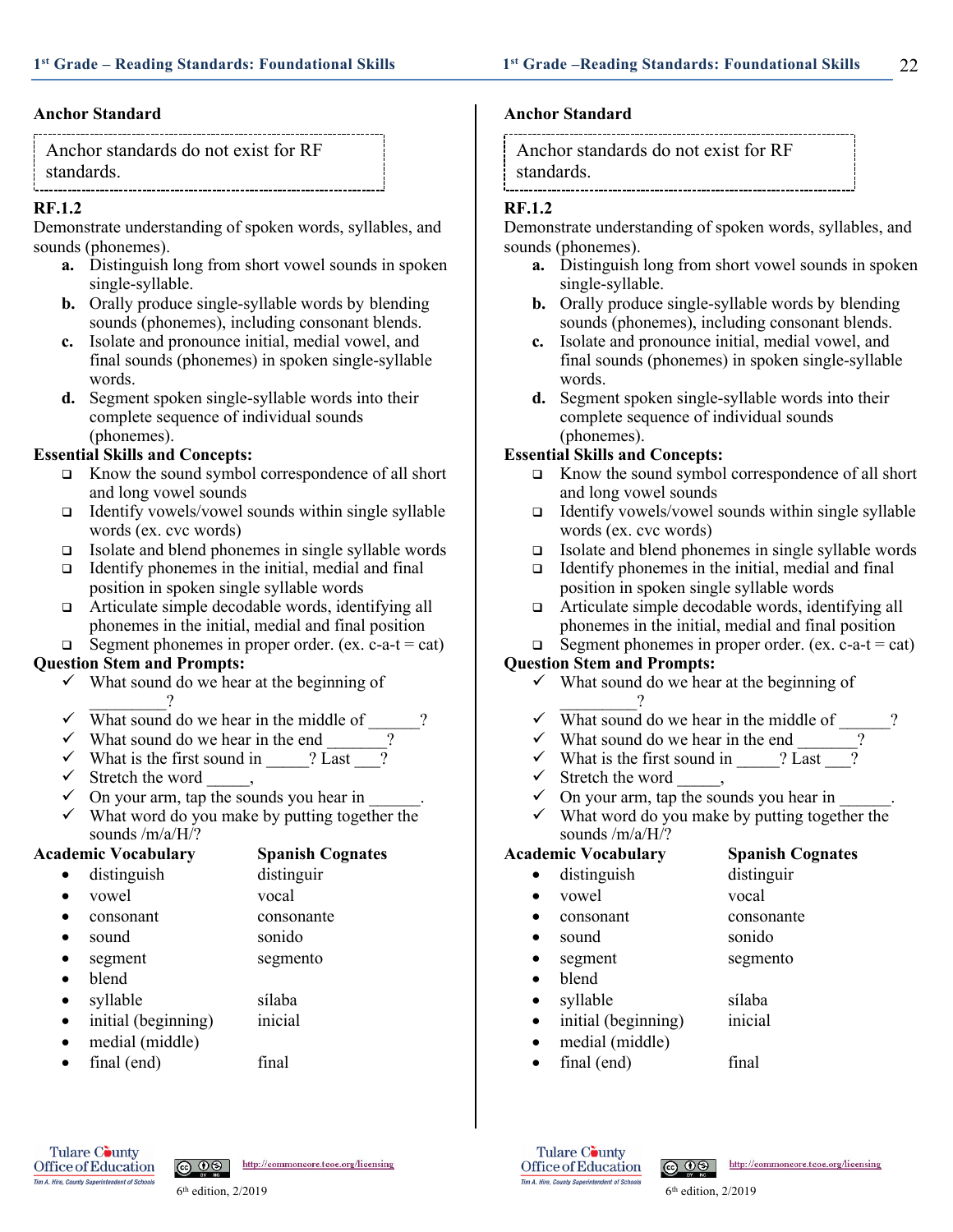| Anchor standards do not exist for RF |  |
|--------------------------------------|--|
| standards.                           |  |

### **RF.1.3**

Know and apply grade-level phonics and word analysis skills in decoding words **both in isolation and in text. CA**

- **a.** Know the spelling-sound correspondences for common consonant digraphs.
- **b.** Decode regularly spelled one-syllable words.
- **c.** Know final –e and common vowel team conventions for representing long vowel sounds.
- **d.** Use knowledge that every syllable must have a vowel sound to determine the number of syllables in a printed word.
- **e.** Decode two-syllable words following basic patterns by breaking the words into syllables.
- **f.** Read words with inflectional endings.
- **g.** Recognize and read grade-appropriate irregularly spelled words.

#### **Essential Skills and Concepts:**

- $\Box$  Understand that sometimes two consonant letters make one sound (e.g.,/sn/wh/khl)
- $\Box$  Read and pronounce the sounds represented in one – syllable words
- $\Box$  Know that in many short words that end in e, the vowel has a long sound
- $\Box$  Understand that words have parts, and each part needs a vowel
- q Use inflectional ending like –ed, -es-ing, to read words
- $\Box$  Know the role that inflectional endings play in making words
- $\Box$  Know rules for breaking words apart like double consonants, inflected endings
- $\Box$  Understanding that each syllable must contain a vowel sound; use this knowledge to identify syllables within written words
- $\Box$  Ability to decode simple two syllable words following the vowel pattern for syllable division
- q Ability to recognize and read **grade 1** irregularly spelled words/sight words and words with inflectional endings (look, looked)

#### **Anchor Standard**

Anchor standards do not exist for RF standards.

#### **RF.1.3**

Know and apply grade-level phonics and word analysis skills in decoding words **both in isolation and in text. CA**

- **a.** Know the spelling-sound correspondences for common consonant digraphs.
- **b.** Decode regularly spelled one-syllable words.
- **c.** Know final –e and common vowel team conventions for representing long vowel sounds.
- **d.** Use knowledge that every syllable must have a vowel sound to determine the number of syllables in a printed word.
- **e.** Decode two-syllable words following basic patterns by breaking the words into syllables.
- **f.** Read words with inflectional endings.
- **g.** Recognize and read grade-appropriate irregularly spelled words.

#### **Essential Skills and Concepts:**

- $\Box$  Understand that sometimes two consonant letters make one sound (e.g.,/sn/wh/khl)
- $\Box$  Read and pronounce the sounds represented in one – syllable words
- $\Box$  Know that in many short words that end in e, the vowel has a long sound
- $\Box$  Understand that words have parts, and each part needs a vowel
- □ Use inflectional ending like –ed, -es-ing, to read words
- $\Box$  Know the role that inflectional endings play in making words
- $\Box$  Know rules for breaking words apart like double consonants, inflected endings
- $\Box$  Understanding that each syllable must contain a vowel sound; use this knowledge to identify syllables within written words
- $\Box$  Ability to decode simple two syllable words following the vowel pattern for syllable division
- q Ability to recognize and read **grade 1** irregularly spelled words/sight words and words with inflectional endings (look, looked)

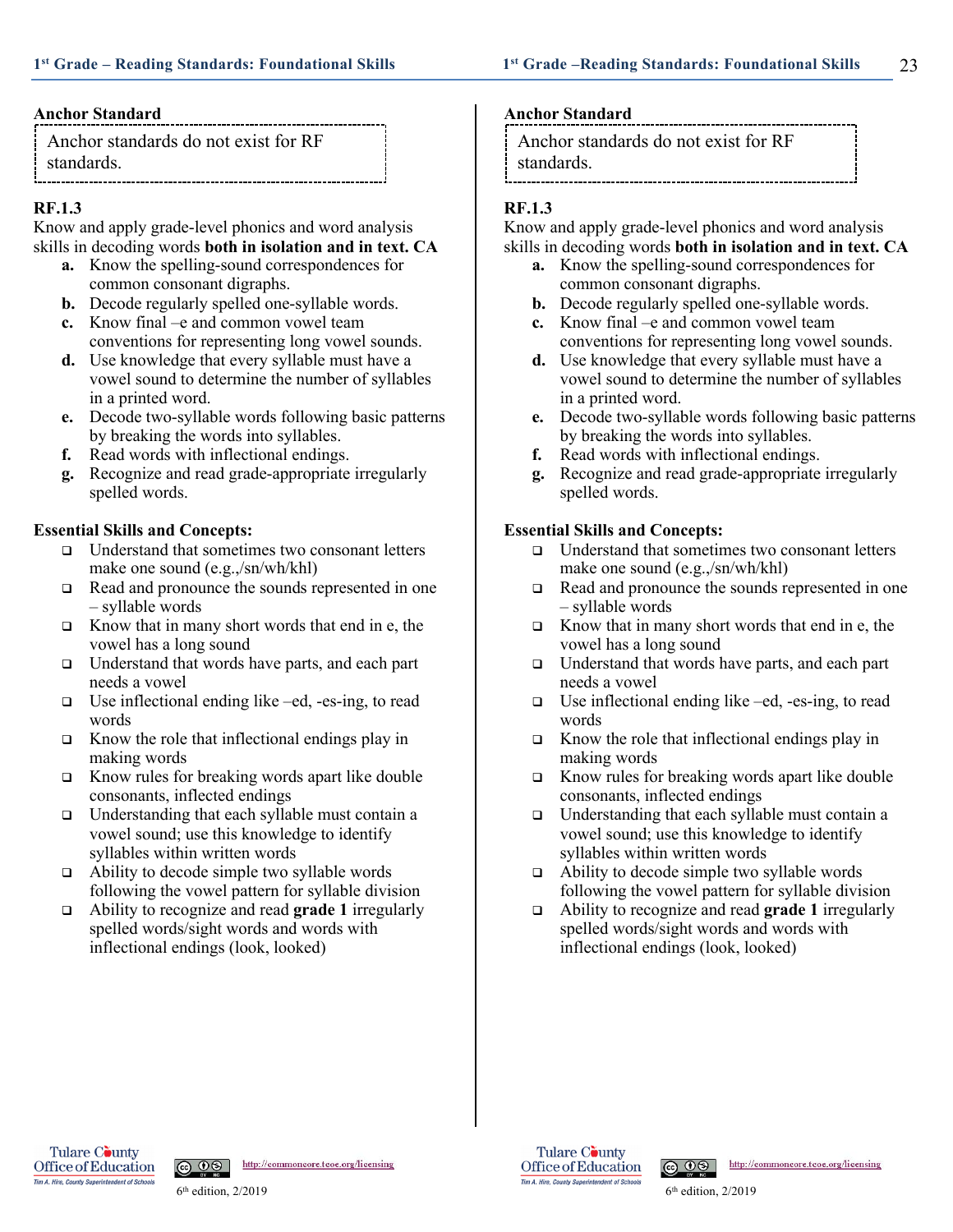# **RF.1.3 – (Continued)**

### **Question Stems and Prompts:**

- $\checkmark$  When I point to a letter, tell me if it is a vowel or consonant.
- $\checkmark$  What can you do when you get to a word you don't know?
- $\checkmark$  What do you hear at the beginning, middle, and end of this word?
- $\checkmark$  Stretch the sounds....; now put them together quickly.
- $\checkmark$  Can you hear the differences between long and short vowel sounds?
- $\checkmark$  Did you see any silent letters?
- $\checkmark$  How many syllables does this word have?
- $\checkmark$  Tap out the syllables in the word…..
- $\checkmark$  Are there any chunks you know?

# **Academic Vocabulary Spanish Cognates**

- decode descodificar
- syllable sílaba
	-
- sounds sonidos
- silent silencioso/a
- vowel vocal
- consonant consonante
- pattern patrón
- endings
- diagraph

### **RF.1.3 – (Continued)**

#### **Question Stems and Prompts:**

- $\checkmark$  When I point to a letter, tell me if it is a vowel or consonant.
- $\checkmark$  What can you do when you get to a word you don't know?
- $\checkmark$  What do you hear at the beginning, middle, and end of this word?
- $\checkmark$  Stretch the sounds....; now put them together quickly.
- $\checkmark$  Can you hear the differences between long and short vowel sounds?
- $\checkmark$  Did you see any silent letters?
- $\checkmark$  How many syllables does this word have?
- Tap out the syllables in the word…..
- $\checkmark$  Are there any chunks you know?

#### **Academic Vocabulary Spanish Cognates**

- 
- decode descodificar • svllable sílaba
	-
	- sounds sonidos
	- silent silencioso/a
- vowel vocal
- consonant consonante
	- pattern patrón
- endings
- diagraph



Tulare County Office of Education  $\frac{m}{100}$  a. Hire, County Superintendent of Schools  $\frac{1}{6}$  edition, 2/2019

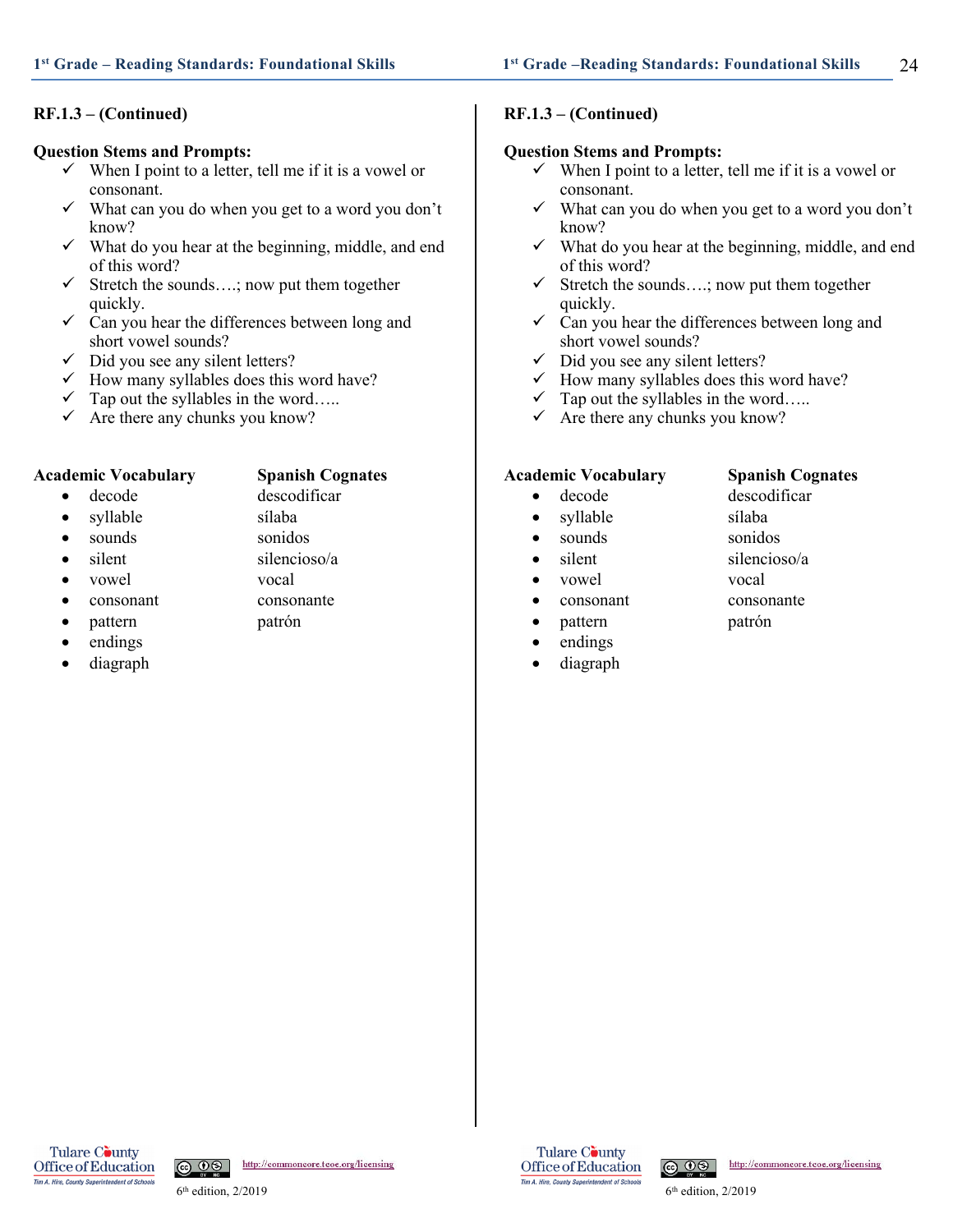Anchor standards do not exist for RF standards. 

#### **RF.1.4**

Read with sufficient accuracy and fluency to support comprehension.

- **a.** Read on-level text with purpose and understanding.
- **b.** Read on-level text orally with accuracy, appropriate rate, and expression on successive readings.
- **c.** Use context to confirm or self-correct word recognition and understanding, re-reading as necessary.

#### **Essential Skills and Concepts:**

- $\Box$  Bank of known sight words
- $\Box$  Understand meaning is contained in text
- $\Box$  Early self monitoring/correcting behaviors
- $\Box$  Use re-reading as a strategy to help understand text

#### **Question Stems and Prompts:**

- $\checkmark$  What can you do when you get to a word or part you don't know?
- $\checkmark$  How can you help yourself?
- $\checkmark$  Can you get your mouth ready for the first sound....? Now, stretch the sounds.
- $\checkmark$  Reread the sentence again, make it sound like talking.
- $\checkmark$  Reread the story from the beginning.
- $\checkmark$  What is this book about?
- $\checkmark$  What helps you know what it is about?
- $\checkmark$  What do we do with our voice when we reach a period, comma?

#### **Academic Vocabulary Spanish Cognates**

- fluency fluidez
- accuracy
- 
- expression expresión
- recognition
- comprehension comprensión
- reread
- punctuation puntuación
- period
- comma coma

#### **Anchor Standard**

| Anchor standards do not exist for RF |  |
|--------------------------------------|--|
| standards.                           |  |
|                                      |  |

#### **RF.1.4**

Read with sufficient accuracy and fluency to support comprehension.

- **a.** Read on-level text with purpose and understanding.
- **b.** Read on-level text orally with accuracy, appropriate rate, and expression on successive readings.
- **c.** Use context to confirm or self-correct word recognition and understanding, re-reading as necessary.

#### **Essential Skills and Concepts:**

- $\Box$  Bank of known sight words
- $\Box$  Understand meaning is contained in text
- $\Box$  Early self monitoring/correcting behaviors
- $\Box$  Use re-reading as a strategy to help understand text

#### **Question Stems and Prompts:**

- $\checkmark$  What can you do when you get to a word or part you don't know?
- $\checkmark$  How can you help yourself?
- $\checkmark$  Can you get your mouth ready for the first sound….? Now, stretch the sounds.
- $\checkmark$  Reread the sentence again, make it sound like talking.
- $\checkmark$  Reread the story from the beginning.
- $\checkmark$  What is this book about?
- $\checkmark$  What helps you know what it is about?
- $\checkmark$  What do we do with our voice when we reach a period, comma?

- fluency fluidez
- accuracy
	- expression expresión
- recognition
- comprehension comprensión
- reread
- punctuation puntuación
- period
- comma coma

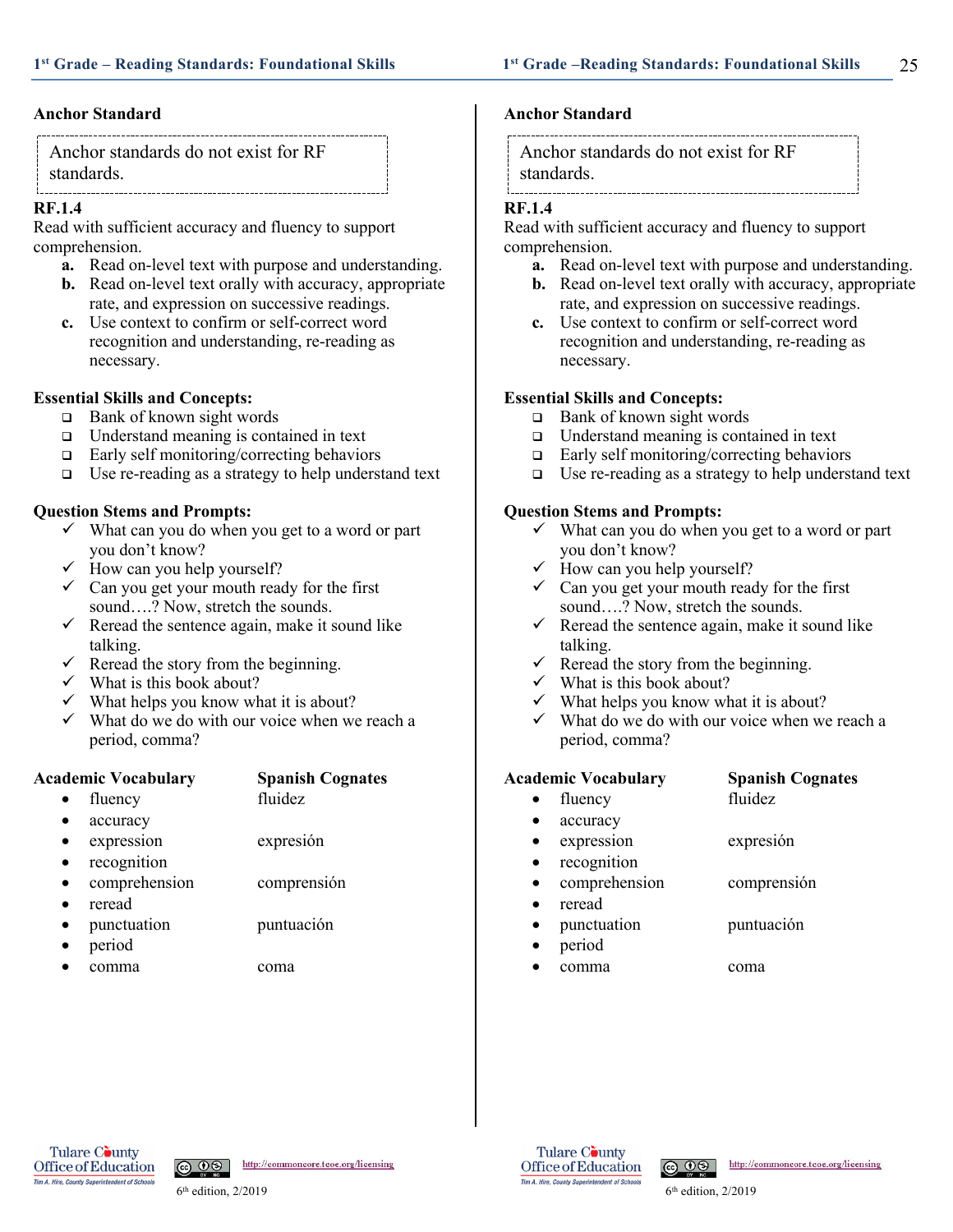Tulare County Office of Education



Tulare County Office of Education  $\frac{\text{http://common correct-toe.org/licensing}}{\text{Im } A, \text{ Hite, County Supplementedent of Schools}}$ <br>  $\frac{\text{Office of Education}}{\text{Im } A, \text{ Hite, County Supplementedent of Schools}}$ <br>  $\frac{\text{http://co. 2019}}{\text{Im } A, \text{ Hite, County Supplementedent of Schools}}$ Office of Education

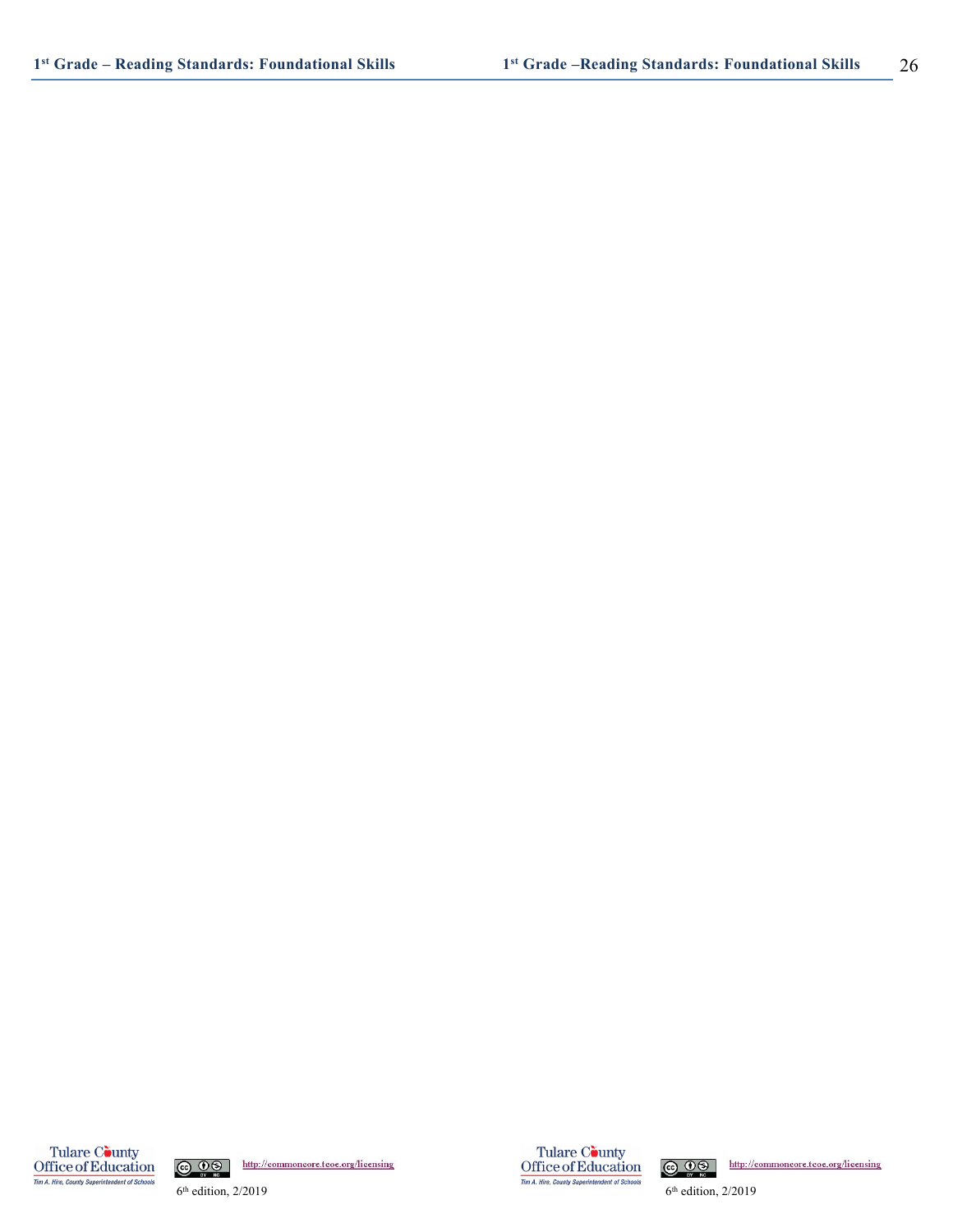Write arguments to support claims in an analysis of substantive topics or texts, using valid reasoning and relevant and sufficient evidence.

# **W.1.1**

Write opinion pieces in which they introduce the topic or name the book they are writing about, state an opinion, supply a reason for the opinion, and provide some sense of closure.

# **Essential Skills and Concepts:**

- $\Box$  Understand the concept of having an opinion
- $\Box$  Identify a favorite book or story
- $\Box$  Express orally an opinion such as like, or dislike, of a chosen book or story, and support that opinion with a reason
- $\Box$  Write a brief opinion piece about a book or story, and provide a reason for that opinion
- $\Box$  Provide enough detail to bring the written piece to a reasonable closure
- $\Box$  Identify a topic for their writing

# **Question Stems and Prompts:**

- $\checkmark$  What is your opinion about from the text?
- $\checkmark$  Where can you find information that supports your opinion?
- $\checkmark$  Name your favorite book or story.
- $\checkmark$  Why did you choose this book or story?
- $\checkmark$  What did you like best?
- $\checkmark$  What are you going to write about? Why?
- $\checkmark$  Tell me two things you like about  $\checkmark$ .
- $\checkmark$  Write about  $\checkmark$ ; include the reasons you chose this topic.
- $\checkmark$  How will you end your writing?

# **Academic Vocabulary Spanish Cognates**

- Opinion opinión
- reasons razones
- topic
- details detailes
- title título
- ask and answer

# **Anchor Standard**

Write arguments to support claims in an analysis of substantive topics or texts, using valid reasoning and relevant and sufficient evidence.

# **W.1.1**

Write opinion pieces in which they introduce the topic or name the book they are writing about, state an opinion, supply a reason for the opinion, and provide some sense of closure.

# **Essential Skills and Concepts:**

- $\Box$  Understand the concept of having an opinion
- $\Box$  Identify a favorite book or story
- $\Box$  Express orally an opinion such as like, or dislike, of a chosen book or story, and support that opinion with a reason
- $\Box$  Write a brief opinion piece about a book or story, and provide a reason for that opinion
- $\Box$  Provide enough detail to bring the written piece to a reasonable closure
- $\Box$  Identify a topic for their writing

# **Question Stems and Prompts:**

- $\checkmark$  What is your opinion about from the text?
- $\checkmark$  Where can you find information that supports your opinion?
- $\checkmark$  Name your favorite book or story.
- $\checkmark$  Why did you choose this book or story?
- $\checkmark$  What did you like best?
- $\checkmark$  What are you going to write about? Why?
- $\checkmark$  Tell me two things you like about
- $\checkmark$  Write about : include the reasons you chose this topic.
- $\checkmark$  How will you end your writing?

- 
- Opinion opinión
- reasons razones
- topic
- details detailes
	- title título
- ask and answer





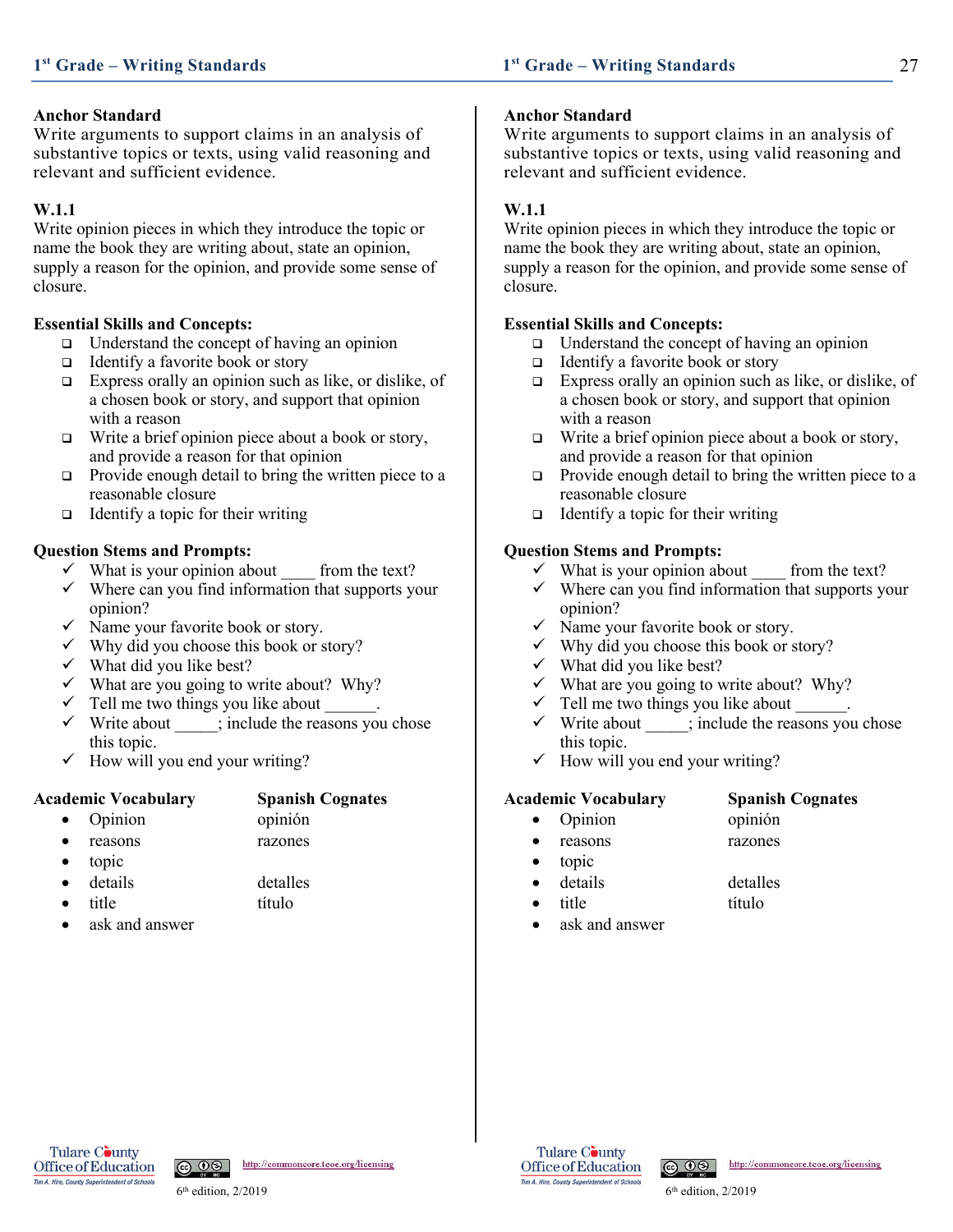Write informative/explanatory texts to examine and convey complex ideas and information clearly and accurately through the effective selection, organization, and analysis of content.

# **W.1.2**

Write informative/explanatory texts in which they name a topic, supply some facts about the topic, and provide some sense of closure.

# **Essential Skills and Concepts:**

- $\Box$  Ability to write complete sentences
- $\Box$  Ability to retell orally a familiar event or experience noting details
- $\Box$  Ability to identify facts within a text
- $\Box$  Ability to select a topic of interest to write about
- $\Box$  Ability to tell what they are writing about
- $\Box$  Ability to organize their ideas so they can be written logically

# **Question Stems and Prompts:**

- $\checkmark$  Chose a topic to write about.
- $\checkmark$  Decide what information you will write about.
- $\checkmark$  How will you organize your ideas?
- $\checkmark$  What is your topic sentence?
- $\checkmark$  What details do you have to support your topic?
- $\checkmark$  Where will you get your information?
- $\checkmark$  How will you end your writing?

# **Academic Vocabulary Spanish Cognates**

• information información

- facts
	- explanation explicación
- write
	- details detalles

# **Anchor Standard**

Write informative/explanatory texts to examine and convey complex ideas and information clearly and accurately through the effective selection, organization, and analysis of content.

# **W.1.2**

Write informative/explanatory texts in which they name a topic, supply some facts about the topic, and provide some sense of closure.

# **Essential Skills and Concepts:**

- $\Box$  Ability to write complete sentences
- $\Box$  Ability to retell orally a familiar event or experience noting details
- $\Box$  Ability to identify facts within a text
- $\Box$  Ability to select a topic of interest to write about
- $\Box$  Ability to tell what they are writing about
- $\Box$  Ability to organize their ideas so they can be written logically

# **Question Stems and Prompts:**

- $\checkmark$  Chose a topic to write about.
- $\checkmark$  Decide what information you will write about.
- $\checkmark$  How will you organize your ideas?
- $\checkmark$  What is your topic sentence?
- $\checkmark$  What details do you have to support your topic?
- $\checkmark$  Where will you get your information?
- $\checkmark$  How will you end your writing?

- information información
- facts
	- explanation explicación
- write
	- details detailes





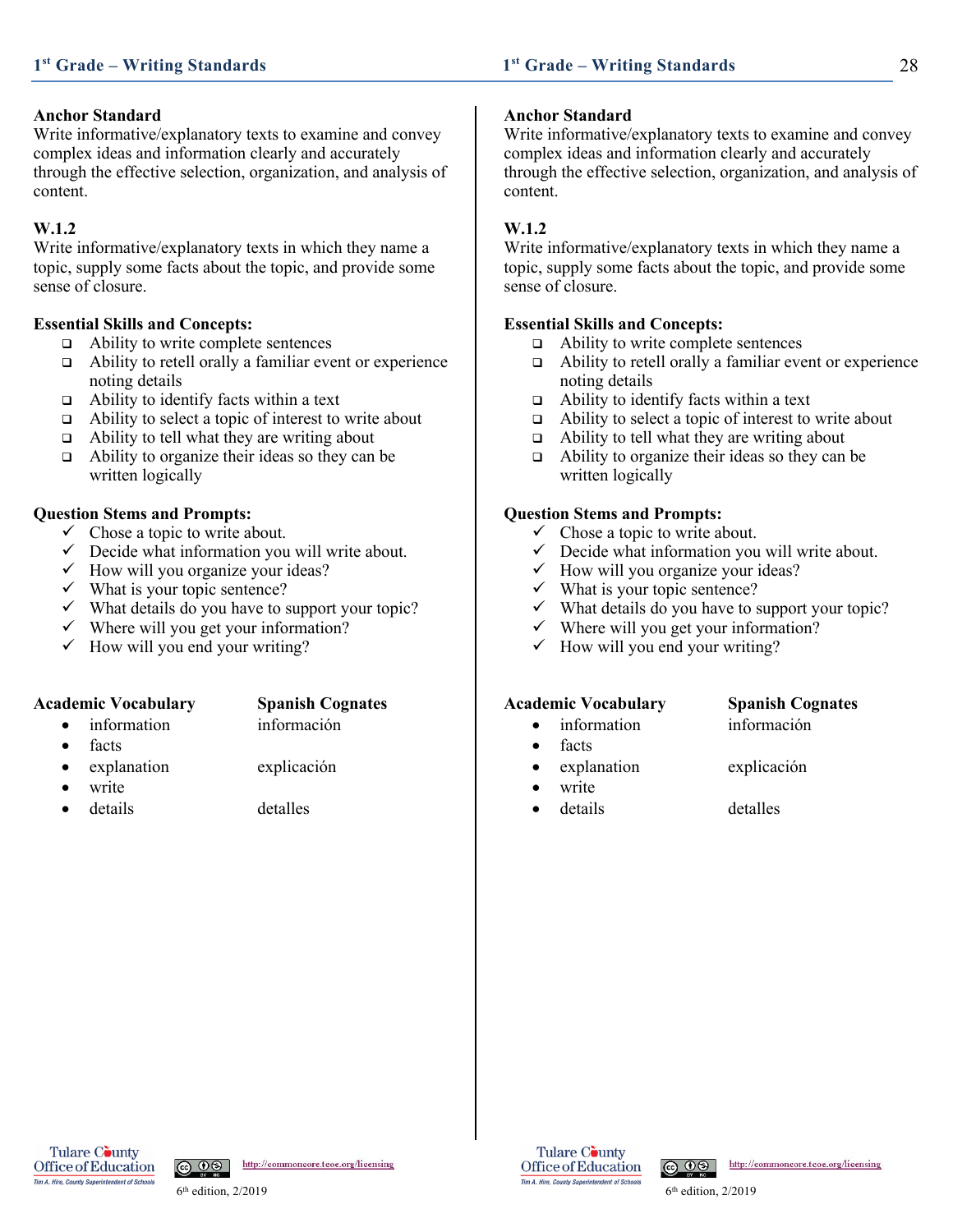Write narratives to develop real or imagined experiences or events using effective technique, well-chosen details, and well-structured event sequences.

### **W.1.3**

Write narratives in which they recount two or more appropriately sequenced events, include some details regarding what happened, use temporal words to signal event order, and provide some sense of closure.

#### **Essential Skills and Concepts:**

- q Ability to retell familiar events in sequence order
- $\Box$  Identify major events
- $\Box$  Write a brief narrative around a center focus
- $\Box$  Bring the writing to an end

#### **Question Stems and Prompts:**

- $\checkmark$  Tell me about
- $\checkmark$  What event happened first, next, etc?
- $\checkmark$  When did you do this?
- $\checkmark$  What was your main event?
- $\checkmark$  Can you organize your thoughts using sequencing?
- $\checkmark$  What words will you use to signal another event?
- $\checkmark$  When did the events happen?
- $\checkmark$  How will you end your story?
- $\checkmark$  How can you provide closure to your story?

#### **Academic Vocabulary Spanish Cognates**

- sequence secuencia
- event
- time
- 
- order orden

Standard W.1.4 is not applicable to first grade.

#### **Anchor Standard**

Write narratives to develop real or imagined experiences or events using effective technique, well-chosen details, and well-structured event sequences.

# **W.1.3**

Write narratives in which they recount two or more appropriately sequenced events, include some details regarding what happened, use temporal words to signal event order, and provide some sense of closure.

#### **Essential Skills and Concepts:**

- $\Box$  Ability to retell familiar events in sequence order
- $\Box$  Identify major events
- $\Box$  Write a brief narrative around a center focus
- $\Box$  Bring the writing to an end

#### **Question Stems and Prompts:**

- $\checkmark$  Tell me about
- $\checkmark$  What event happened first, next, etc?
- $\checkmark$  When did you do this?
- $\checkmark$  What was your main event?
- $\checkmark$  Can you organize your thoughts using sequencing?
- $\checkmark$  What words will you use to signal another event?
- $\checkmark$  When did the events happen?
- $\checkmark$  How will you end your story?
- $\checkmark$  How can you provide closure to your story?

#### **Academic Vocabulary Spanish Cognates**

- sequence secuencia
- event
- time
- order orden

Standard W.1.4 is not applicable to first grade.





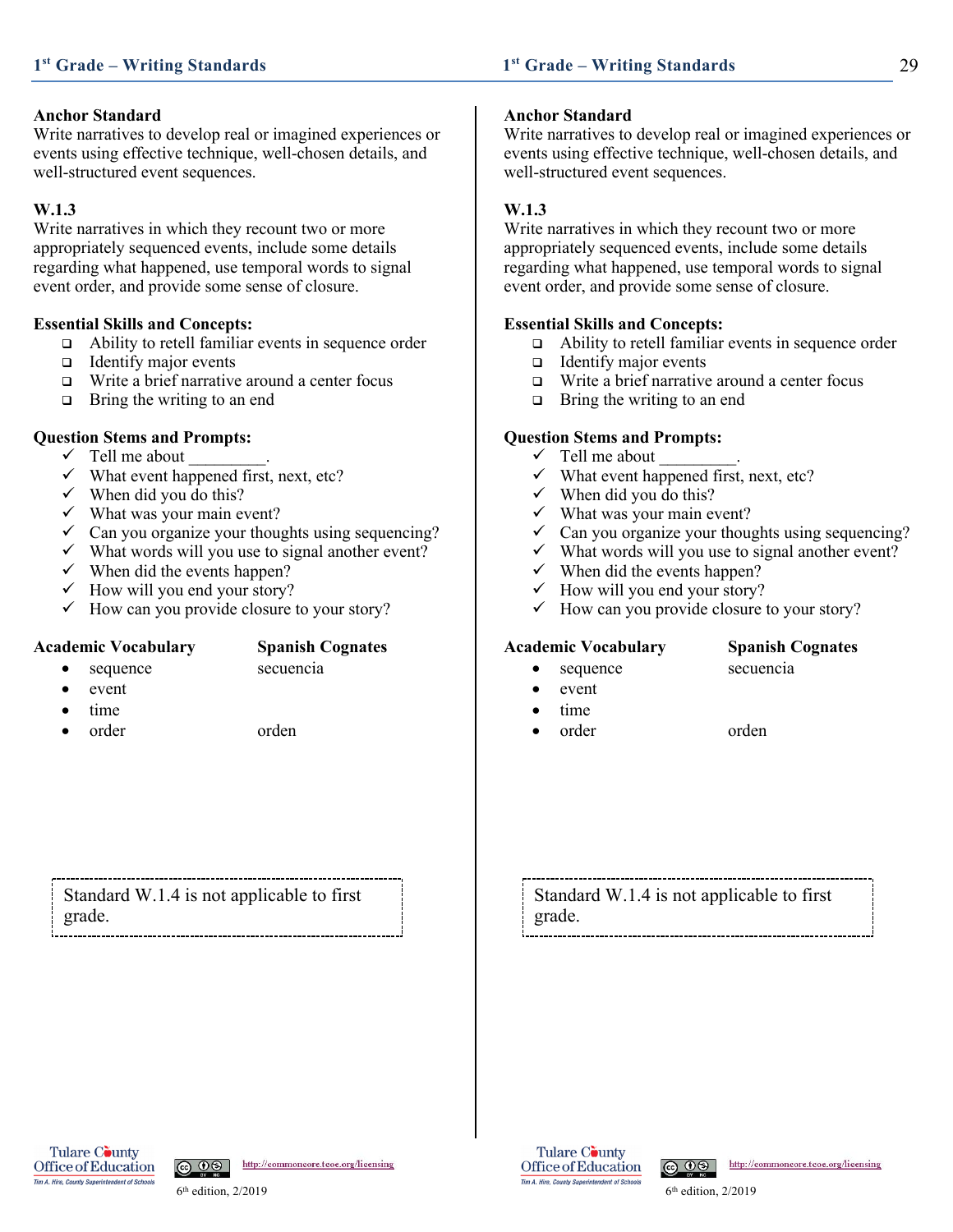30

### **Anchor Standard**

Develop and strengthen writing as needed by planning, revising, editing, rewriting, or trying a new approach.

# **W.1.5**

With guidance and support from adults, focus on a topic, respond to questions and suggestions from peers, and add details to strengthen writing as needed.

# **Essential Skills and Concepts:**

- $\Box$  Generate a topic to write about
- q Know how to take ideas from a graphic organizer or chart to write about
- $\Box$  Organize the writing so that it moves logically
- $\Box$  Write sentences with details
- □ Know that to strengthen your writing, you can add sizes, colors, and other adjectives
- $\Box$  When reading with an adult, be able to recognize unrelated ideas
- $\Box$  Work with peers

### **Question Stems and Prompts:**

- $\checkmark$  What is your topic?
- $\checkmark$  What details will you add to support the topic?
- $\checkmark$  What happened first? Second? Last?
- $\checkmark$  Can you tell a friend what you will be writing in the correct sequence?
- $\checkmark$  How will you revise your writing to make it stronger?
- $\checkmark$  What details are the most important to include in your writing?
- Swap papers with a partner, focus on editing and revising each other's papers.

#### **Academic Vocabulary Spanish Cognates**

- focus
	- details detailes
- revise revisar
- edit
- improve
- sequence secuencia

# **Anchor Standard**

Develop and strengthen writing as needed by planning, revising, editing, rewriting, or trying a new approach.

#### **W.1.5**

With guidance and support from adults, focus on a topic, respond to questions and suggestions from peers, and add details to strengthen writing as needed.

### **Essential Skills and Concepts:**

- $\Box$  Generate a topic to write about
- q Know how to take ideas from a graphic organizer or chart to write about
- $\Box$  Organize the writing so that it moves logically
- $\Box$  Write sentences with details
- □ Know that to strengthen your writing, you can add sizes, colors, and other adjectives
- $\Box$  When reading with an adult, be able to recognize unrelated ideas
- $\Box$  Work with peers

### **Question Stems and Prompts:**

- $\checkmark$  What is your topic?
- $\checkmark$  What details will you add to support the topic?
- $\checkmark$  What happened first? Second? Last?
- $\checkmark$  Can you tell a friend what you will be writing in the correct sequence?
- $\checkmark$  How will you revise your writing to make it stronger?
- $\checkmark$  What details are the most important to include in your writing?
- Swap papers with a partner, focus on editing and revising each other's papers.

- focus
- details detailes
	- revise revisar
- edit
- *improve*
- sequence secuencia





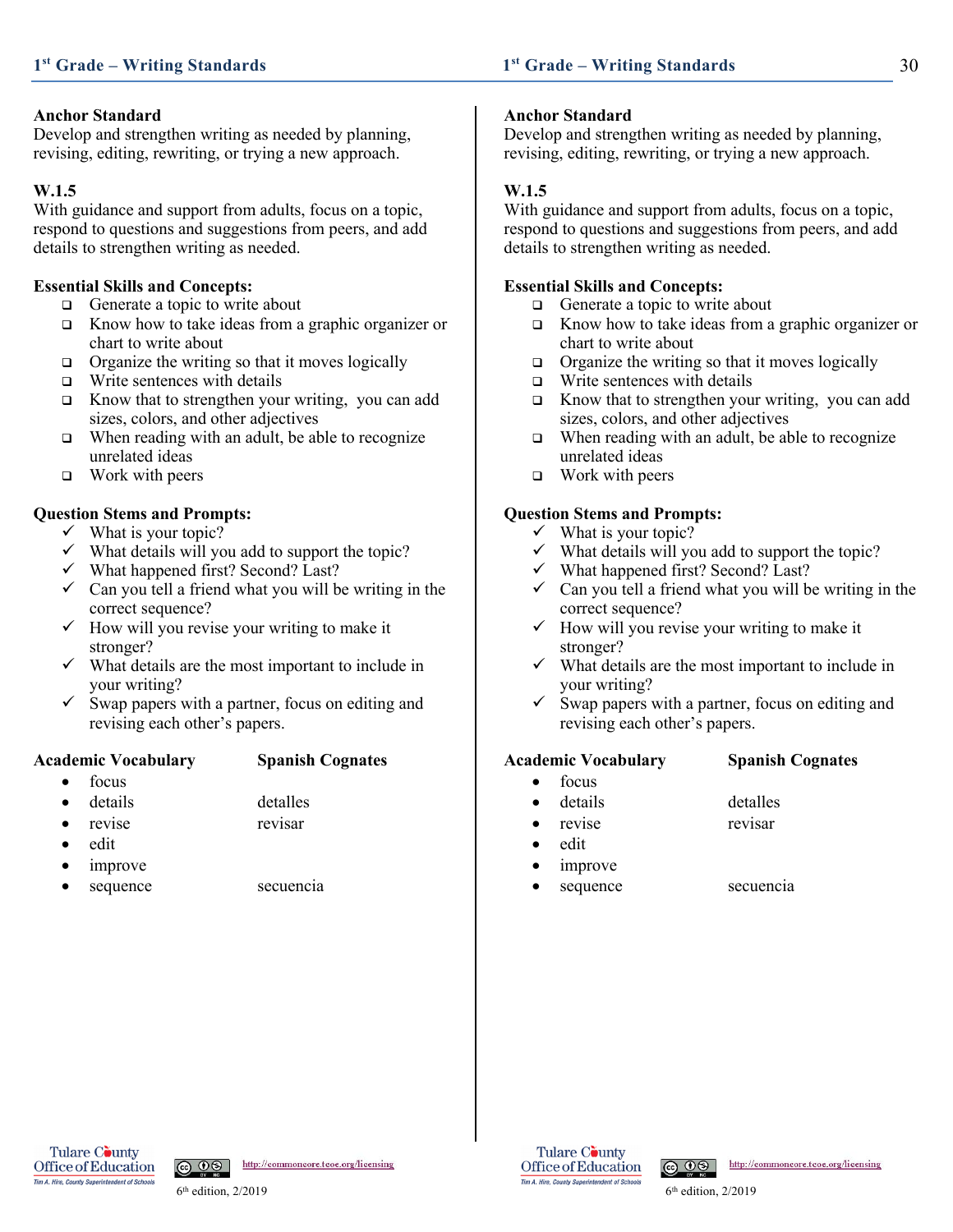Use technology, including the Internet, to produce and publish writing and to interact and collaborate with others.

# **W.1.6**

With guidance and support from adults, use a variety of digital tools to produce and publish writing, including in collaboration with peers.

# **English Skills and Concepts:**

- □ Understand how to use a computer
- q With guidance, know how to use PowerPoint
- $\Box$  Understand how to print
- q Know how to use the computer toolbar
- **q** Know how to use a mouse
- $\Box$  Understand how to save materials
- $\Box$  Work collaborative with a partner

# **Question Stems and Prompts:**

- $\checkmark$  Can you turn on your computer?
- $\checkmark$  Do you know how to save information?
- $\checkmark$  Would you rather present your information using PowerPoint?
- $\checkmark$  Where will you look for information?
- $\checkmark$  Did you find a site that was most helpful?
- $\checkmark$  What information are you looking for?
- $\checkmark$  Can you drag this image to your writing paper?

# **Academic Vocabulary Spanish Cognates**

- Cooperate cooperar
	- computer computadora
- keyboard
- monitor/screen
- information información

# **Anchor Standard**

Use technology, including the Internet, to produce and publish writing and to interact and collaborate with others.

### **W.1.6**

With guidance and support from adults, use a variety of digital tools to produce and publish writing, including in collaboration with peers.

# **English Skills and Concepts:**

- □ Understand how to use a computer
- q With guidance, know how to use PowerPoint
- $\Box$  Understand how to print
- q Know how to use the computer toolbar
- **q** Know how to use a mouse
- $\Box$  Understand how to save materials
- $\Box$  Work collaborative with a partner

# **Question Stems and Prompts:**

- $\checkmark$  Can you turn on your computer?
- $\checkmark$  Do you know how to save information?
- $\checkmark$  Would you rather present your information using PowerPoint?
- $\checkmark$  Where will you look for information?
- Did you find a site that was most helpful?
- $\checkmark$  What information are you looking for?
- $\checkmark$  Can you drag this image to your writing paper?

# **Academic Vocabulary Spanish Cognates**

- Cooperate cooperar
	- computer computadora
		-
- keyboard
- monitor/screen
	- information información

Tulare County Office of Education Tim A. Hire, County Superintendent of Schools



Tulare County Office of Education  $\frac{m}{100}$  a. Hire, County Superintendent of Schools  $\frac{1}{6}$  edition, 2/2019

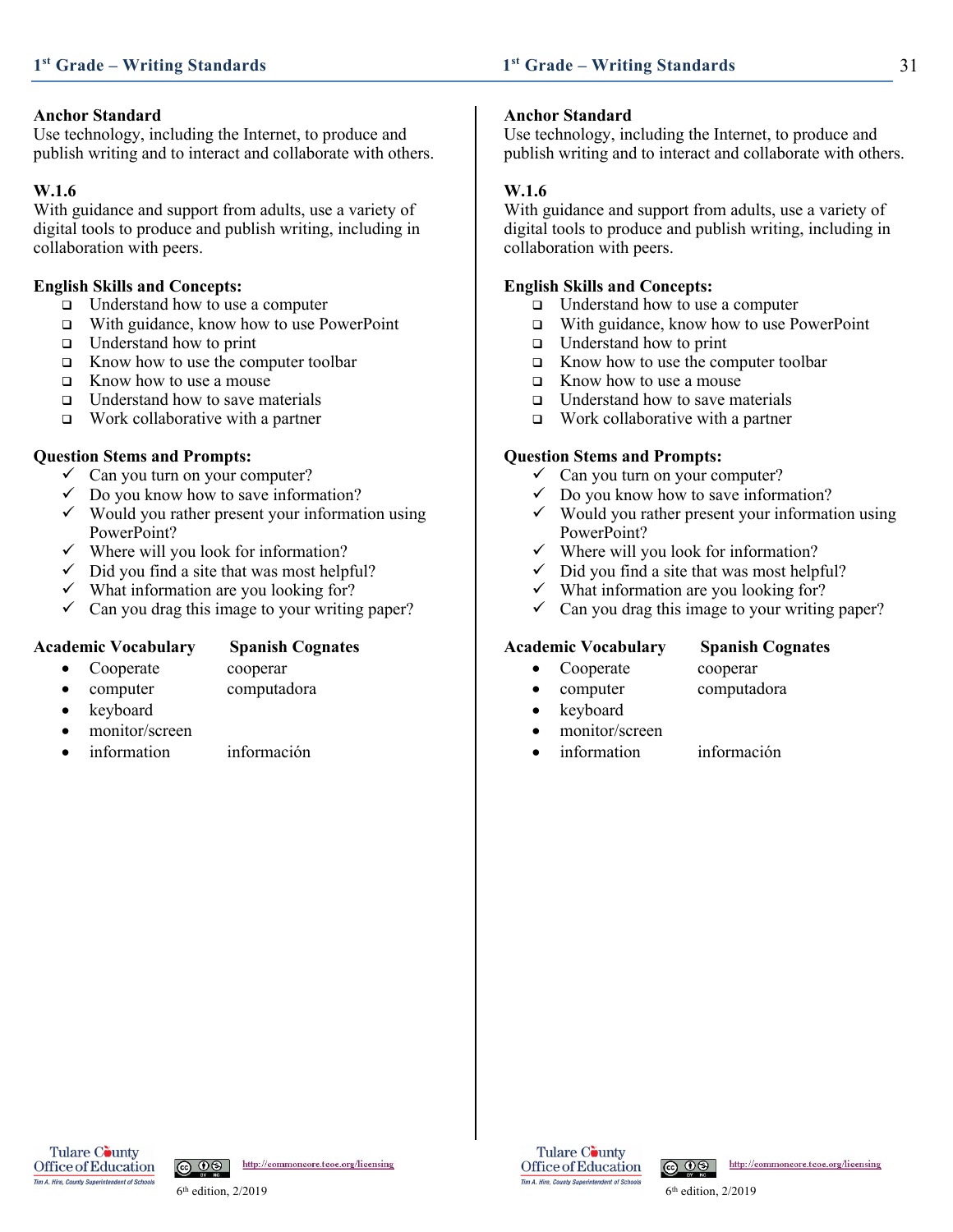Conduct short as well as more sustained research projects based on focused questions, demonstrating understanding of the subject under investigation.

# **W.1.7**

Participate in shared research and writing projects *(e.g., explore a number of "how-to" books on a given topic and use them to write a sequence of instructions*).

# **Essential Skills and Concepts:**

- $\Box$  Write simple sentences
- □ Understand informational texts structure
- q Locate information within text
- $\Box$  Identify sequence in how to guide
- q Information
- □ Facts
- **q** Explanation

# **Question Stems and Prompt:**

- $\checkmark$  Who is the author of the book you read?
- $\checkmark$  Was this book fact or fiction?
- $\checkmark$  How do you know if it is fact or fiction?
- $\checkmark$  What do you do first, second, third, etc?
- $\checkmark$  Locate in the text.

# **Academic Vocabulary Spanish Cognates**

- research • directions directiones
- sequence secuencia
- instruction instrucción
- fact
- - fiction ficción

# **Anchor Standard**

Conduct short as well as more sustained research projects based on focused questions, demonstrating understanding of the subject under investigation.

# **W.1.7**

Participate in shared research and writing projects *(e.g., explore a number of "how-to" books on a given topic and use them to write a sequence of instructions*).

### **Essential Skills and Concepts:**

- $\Box$  Write simple sentences
- □ Understand informational texts structure
- q Locate information within text
- $\Box$  Identify sequence in how to guide
- q Information
- □ Facts
- **q** Explanation

# **Question Stems and Prompt:**

- $\checkmark$  Who is the author of the book you read?
- $\checkmark$  Was this book fact or fiction?
- $\checkmark$  How do you know if it is fact or fiction?
- $\checkmark$  What do you do first, second, third, etc?
- $\checkmark$  Locate in the text.

# **Academic Vocabulary Spanish Cognates**

- research
- directions direcciones
- sequence secuencia
	- instruction instrucción
- fact
- fiction ficción

Tulare County Office of Education Tim A. Hire, County Superintendent of Schools



Tulare County Office of Education



http://commoncore.tcoe.org/licensing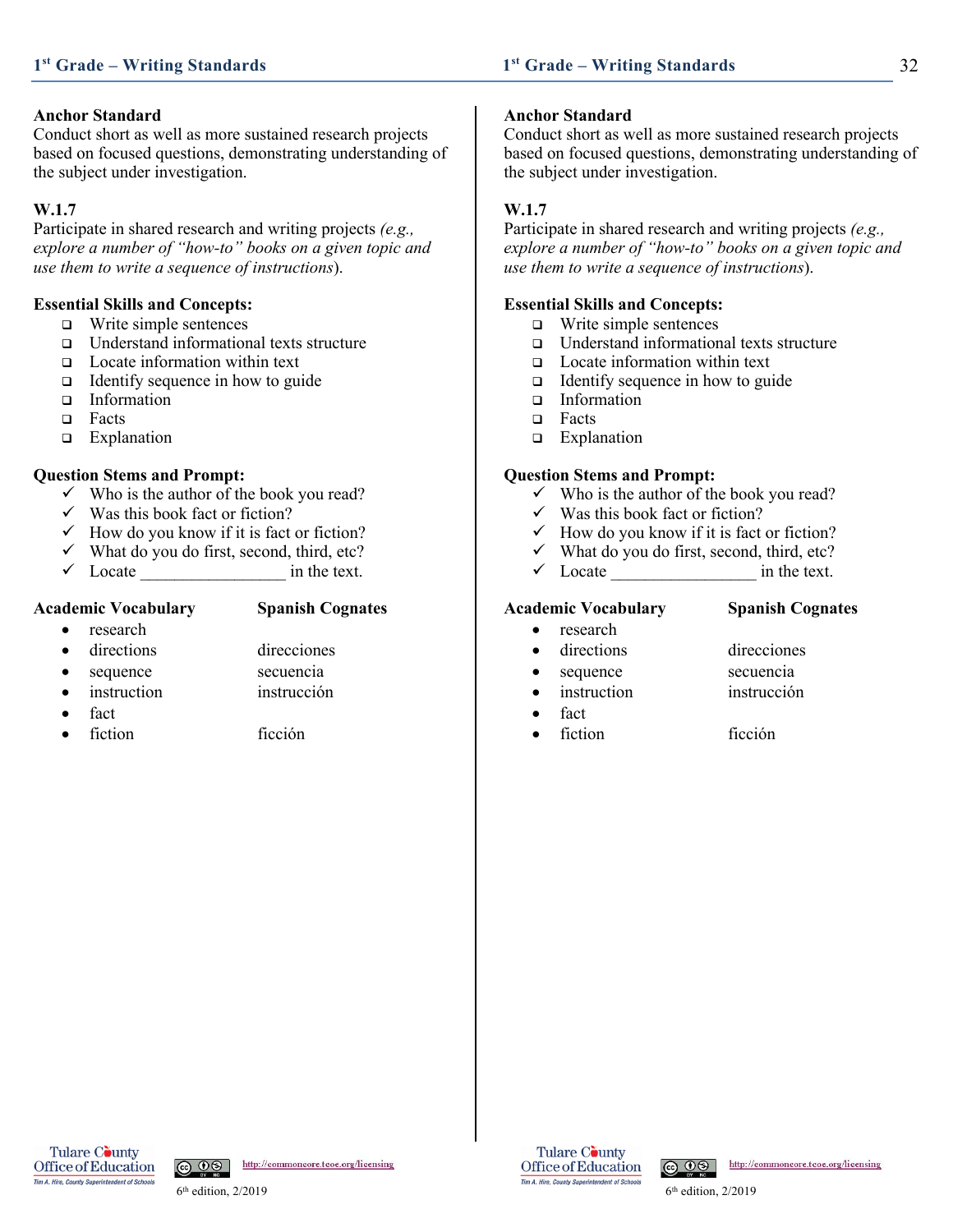Gather relevant information from multiple print and digital sources, assess the credibility and accuracy of each source, and integrate the information while avoiding plagiarism.

### **W.1.8**

With guidance and support from adults, recall information from experiences or gather information from provided sources to answer a question.

### **Essential Skills and Concepts:**

- $\Box$  Retell / recall key details
- $\Box$  Describe personal experiences
- $\Box$  Locate information within text
- $\Box$  Know that information can come from different sources, (e.g., books, digital, print)

#### **Question Stems and Prompts:**

- $\checkmark$  Can you tell me what happened?
- $\checkmark$  Can you give me information using who, what, when, why, and where?
- $\checkmark$  What sources did you use to find information?
- $\checkmark$  Can you recall the main event idea?
- $\checkmark$  Can you retell the main event idea?
- $\checkmark$  Describe why this event or person is important?
- $\checkmark$  How will you rewrite this information in your own words?

### **Academic Vocabulary Spanish Cognates**

- collect
- gather
- select
- recall
- information información
- retell
- describe describir
- sources
- encyclopedia enciclopedia
- non-fiction
- expository
- magazine
- 

# • article artículo

Standard W.1.9 and W.1.10 are not applicable to first grade.

#### **Anchor Standard**

Gather relevant information from multiple print and digital sources, assess the credibility and accuracy of each source, and integrate the information while avoiding plagiarism.

# **W.1.8**

With guidance and support from adults, recall information from experiences or gather information from provided sources to answer a question.

#### **Essential Skills and Concepts:**

- $\Box$  Retell / recall key details
- **Q** Describe personal experiences
- q Locate information within text
- $\Box$  Know that information can come from different sources, (e.g., books, digital, print)

#### **Question Stems and Prompts:**

- $\checkmark$  Can you tell me what happened?
- $\checkmark$  Can you give me information using who, what, when, why, and where?
- $\checkmark$  What sources did you use to find information?
- $\checkmark$  Can you recall the main event idea?
- $\checkmark$  Can you retell the main event idea?
- $\checkmark$  Describe why this event or person is important?
- $\checkmark$  How will you rewrite this information in your own words?

#### **Academic Vocabulary Spanish Cognates**

- collect
- gather
- select
- recall
	- information información
- retell
	- describe describir
- sources
	- encyclopedia enciclopedia
- non-fiction
- expository
- magazine
- article artículo

Standard W.1.9 and W.1.10 are not applicable to first grade.



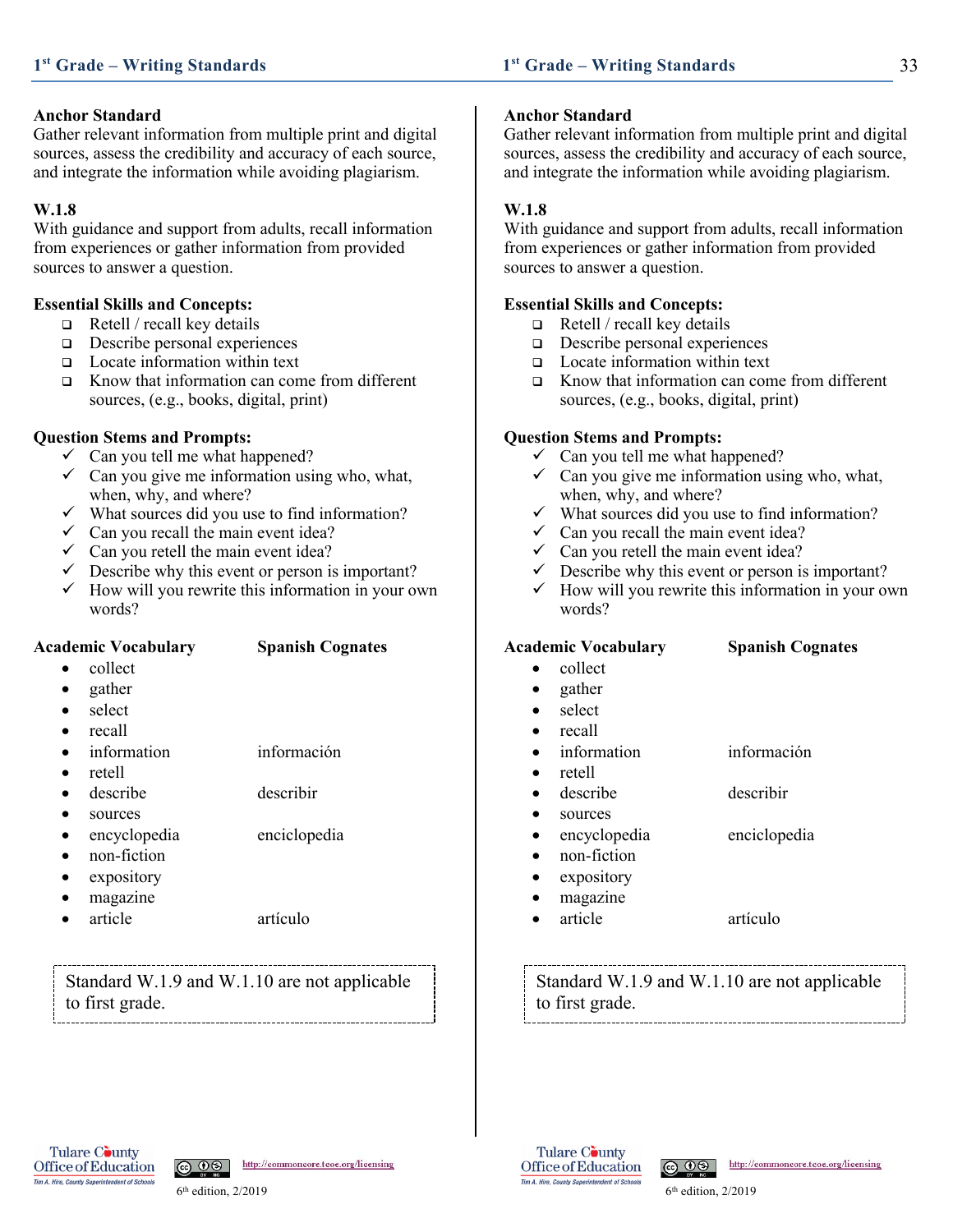



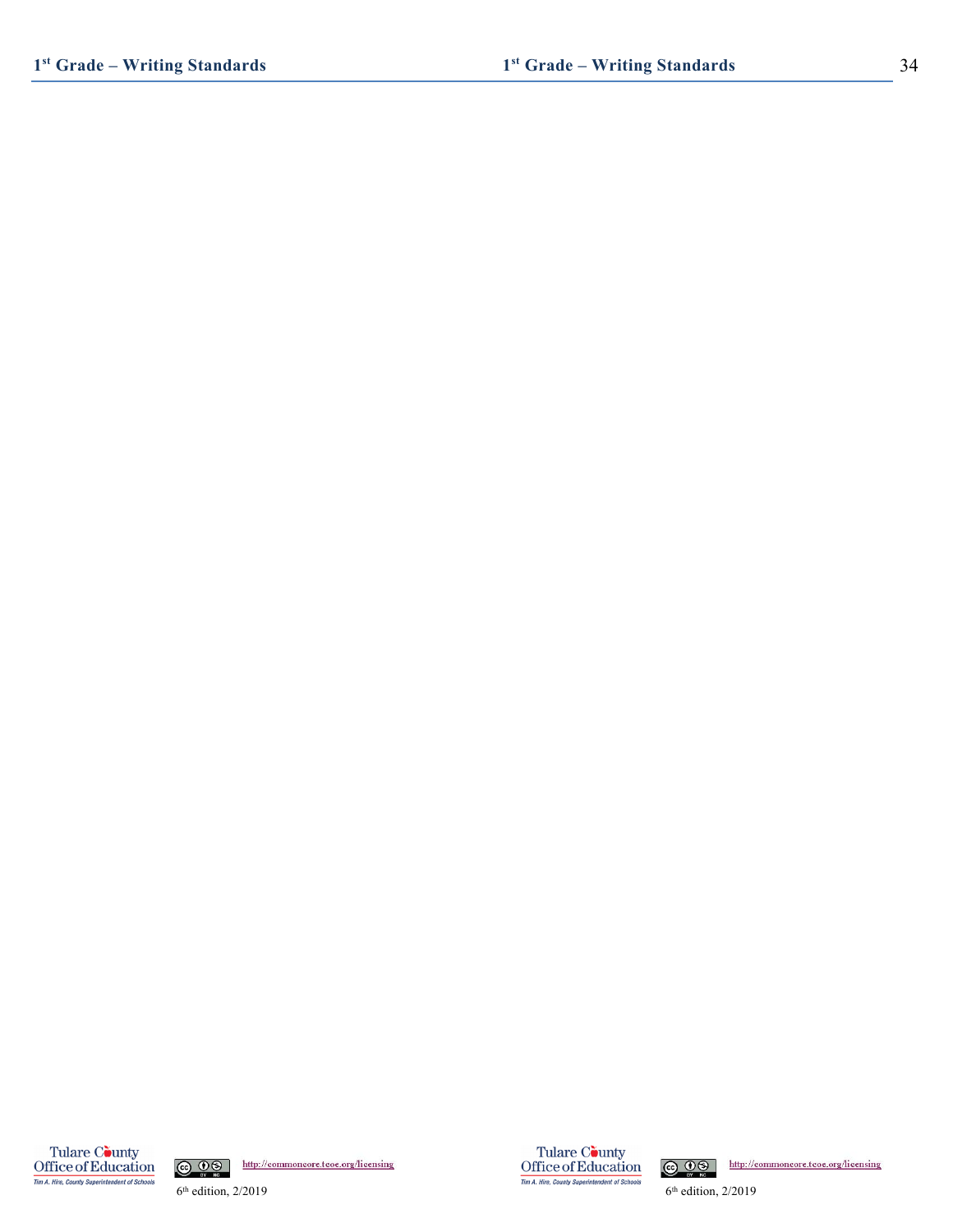Prepare for and participate effectively in a range of conversations and collaborations with diverse partners, building on others' ideas and expressing their own clearly and persuasively.

### **SL.1.1**

Participate in collaborative conversations with diverse partners about *grade 1 topics* and *texts* with peers and adults in small and larger groups.

- **a.** Follow agreed-upon rules for discussions (e.g., listening to others with care, speaking one at a time about the topics and text under discussion).
- **b.** Build on others' talk in conversations by responding to the comments of others through multiple exchanges.
- **c.** Ask questions to clear up confusion about the topics and texts under discussion.

#### **Essential Skills and Concepts:**

- $\Box$  Know that when talking there are rules that we follow such as, not interrupting when another person is speaking
- $\Box$  Know that when listening to someone, we need to look at them
- $\Box$  Know that when we are listening to someone, we need to respond about the same thing
- $\Box$  Ask questions for clarity

#### **Question Stems and Prompts:**

- $\checkmark$  Talk to your partner about...
- $\checkmark$  Remember to follow the rules when we talk with our partners.
- $\checkmark$  Ask your partner
- $\checkmark$  Tell your partner what you think about
- $\checkmark$  Tell your partner what you have liked so far.
- $\checkmark$  Tell your group what you have learned about...
- $\checkmark$  Can you say that again?
- $\checkmark$  I didn't understand?
- $\checkmark$  Can you say it again?
- $\checkmark$  Excuse me, can I say something?

#### **Academic Vocabulary Spanish Cognates**

- Conversation conversación
- partner
- take turns
- listen carefully
- interrupting interrumpir
- inside voices

#### **Anchor Standard**

Prepare for and participate effectively in a range of conversations and collaborations with diverse partners, building on others' ideas and expressing their own clearly and persuasively.

### **SL.1.1**

Participate in collaborative conversations with diverse partners about *grade 1 topics* and *texts* with peers and adults in small and larger groups.

- **a.** Follow agreed-upon rules for discussions (e.g., listening to others with care, speaking one at a time about the topics and text under discussion).
- **b.** Build on others' talk in conversations by responding to the comments of others through multiple exchanges.
- **c.** Ask questions to clear up confusion about the topics and texts under discussion.

#### **Essential Skills and Concepts:**

- □ Know that when talking there are rules that we follow such as, not interrupting when another person is speaking
- $\Box$  Know that when listening to someone, we need to look at them
- $\Box$  Know that when we are listening to someone, we need to respond about the same thing
- $\Box$  Ask questions for clarity

### **Question Stems and Prompts:**

- $\checkmark$  Talk to your partner about...
- $\checkmark$  Remember to follow the rules when we talk with our partners.
- $\checkmark$  Ask your partner
- $\checkmark$  Tell your partner what you think about
- $\checkmark$  Tell your partner what you have liked so far.
- $\checkmark$  Tell your group what you have learned about...
- $\checkmark$  Can you say that again?
- $\checkmark$  I didn't understand?
- $\checkmark$  Can you say it again?
- $\checkmark$  Excuse me, can I say something?

#### **Academic Vocabulary Spanish Cognates**

- Conversation conversación
- partner
- take turns
- listen carefully
- interrupting interrumpir
- inside voices

Tulare County Office of Education



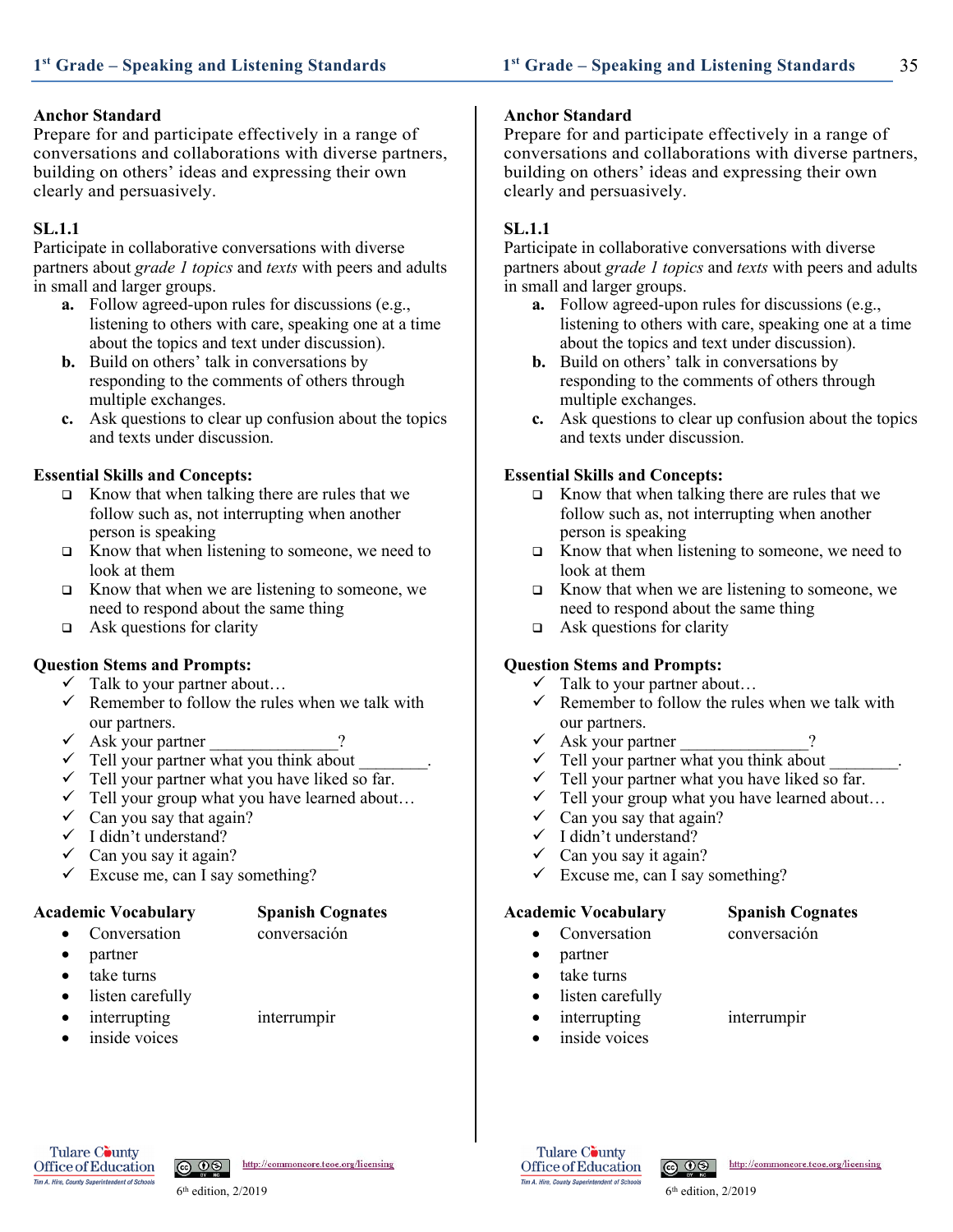Integrate and evaluate information presented in diverse media and formats, including visually, quantitatively, and orally.

### **SL.1.2**

Ask and answer questions about key details in a text read aloud or information presented orally or through other media.

**a. Give, restate, and follow simple two-step directions. CA**

#### **Essential Skills and Concepts**

- $\Box$  Understand that illustrations and words convey messages
- $\Box$  Listen with the intent to remember what is being read
- $\Box$  Recognize important details
- $\Box$  Understand the importance of the title and how it relates to the text
- $\Box$  Understand that there are messages in videos, television programs, and pictures, as well as text
- $\Box$  Know how to ask appropriate questions
- $\Box$  Answer questions to show that you understand

#### **Question Stems and Prompts**

- $\checkmark$  Look at the title, what do you think this text is about?
- $\checkmark$  What happened in the story I just read aloud?
- $\checkmark$  If you had to ask one question about the story, what would it be?
- $\checkmark$  What did you learn as you listened to this book being read?
- $\checkmark$  What is the author trying to tell you?
- $\checkmark$  Retell the story to your partner.
- $\checkmark$  What do you think the video is telling us?
- $\checkmark$  What is the one thing you learned from looking at the text, picture, video?

#### **Academic Vocabulary Spanish Cognates**

- title título
- 
- story
- ask
- author autor
- retell
- partner
- video video
- text texto
- details detailes

#### **Anchor Standard**

Integrate and evaluate information presented in diverse media and formats, including visually, quantitatively, and orally.

# **SL.1.2**

Ask and answer questions about key details in a text read aloud or information presented orally or through other media.

**a. Give, restate, and follow simple two-step directions. CA**

#### **Essential Skills and Concepts**

- $\Box$  Understand that illustrations and words convey messages
- $\Box$  Listen with the intent to remember what is being read
- $\Box$  Recognize important details
- Understand the importance of the title and how it relates to the text
- $\Box$  Understand that there are messages in videos, television programs, and pictures, as well as text
- $\Box$  Know how to ask appropriate questions
- $\Box$  Answer questions to show that you understand

### **Question Stems and Prompts**

- $\checkmark$  Look at the title, what do you think this text is about?
- $\checkmark$  What happened in the story I just read aloud?
- $\checkmark$  If you had to ask one question about the story, what would it be?
- $\checkmark$  What did you learn as you listened to this book being read?
- $\checkmark$  What is the author trying to tell you?
- $\checkmark$  Retell the story to your partner.
- $\checkmark$  What do you think the video is telling us?
- $\checkmark$  What is the one thing you learned from looking at the text, picture, video?

# **Academic Vocabulary Spanish Cognates**

- title título
- story
- ask
- author autor
- retell
- partner

Tulare County

Office of Education

- video video
- text texto
- details detailes



http://commoncore.tcoe.org/licensing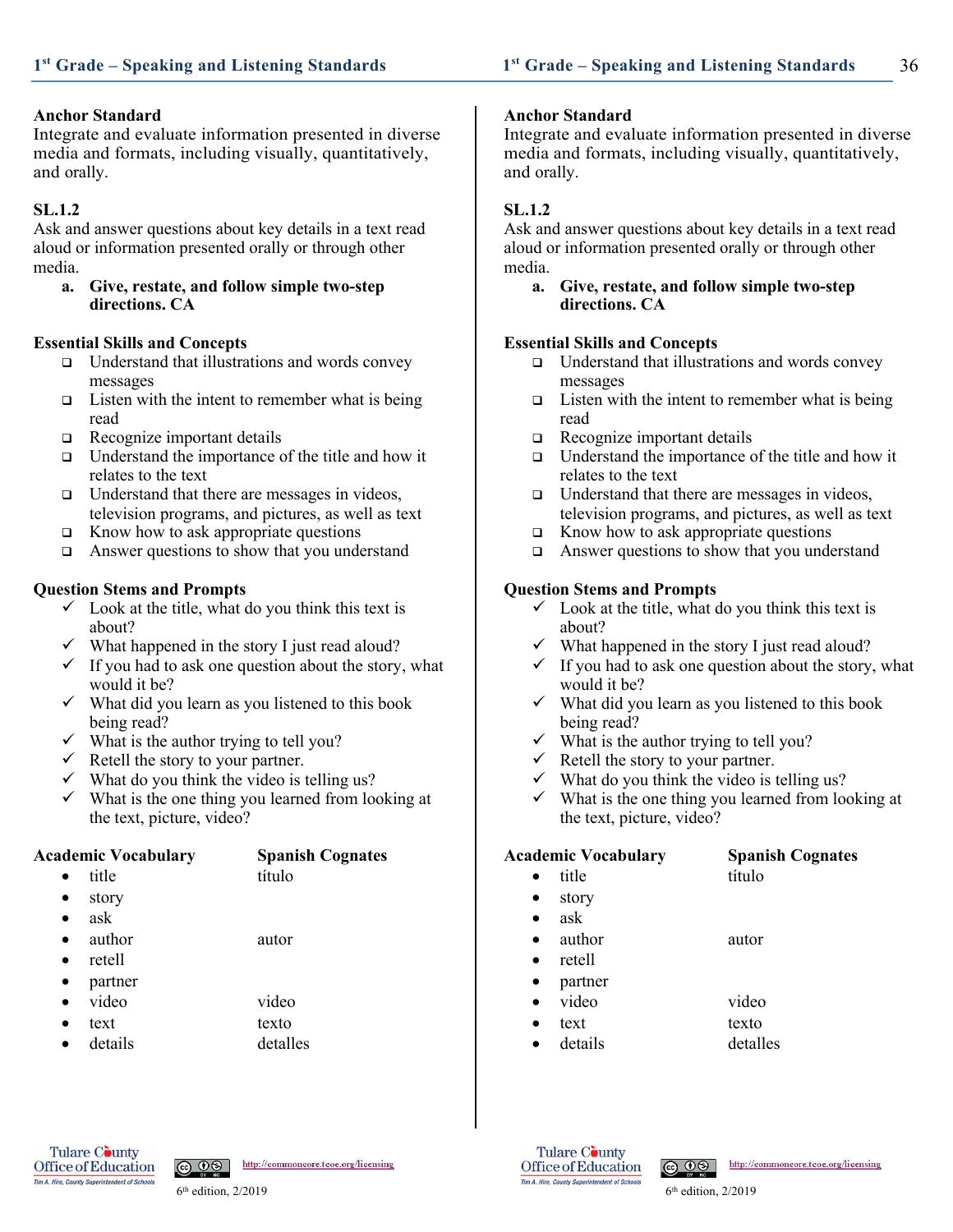Evaluate a speaker's point of view, reasoning, and use of evidence and rhetoric.

#### **SL.1.3**

Ask and answer questions about what a speaker says in order to gather additional information or clarify something that is not understood.

#### **Essential Skills:**

- $\Box$  Understand what is being said
- $\Box$  Ask important questions
- $\Box$  Answer important questions
- q Ask for more information
- $\Box$  Know how to organize information
- $\Box$  Know how to ask questions when meaning is lost

#### **Question Stems and Prompts:**

- $\checkmark$  What did the speaker say?
- $\checkmark$  What was the most important part that you heard?
- $\checkmark$  What would you say if you didn't understand the speaker?
- $\checkmark$  What would be one question that you could ask so you could find out more information?
- $\checkmark$  What was the most important detail?
- $\checkmark$  I didn't understand, can you say it again?
- $\checkmark$  Can you tell me more about it so I can understand better?

#### **Academic Vocabulary Spanish Cognates**

#### • speaker

- important importante
- understand
- information información
	- detail detailes
- describe describir

#### **Anchor Standard**

Evaluate a speaker's point of view, reasoning, and use of evidence and rhetoric.

#### **SL.1.3**

Ask and answer questions about what a speaker says in order to gather additional information or clarify something that is not understood.

#### **Essential Skills:**

- $\Box$  Understand what is being said
- $\Box$  Ask important questions
- **Q** Answer important questions
- q Ask for more information
- $\Box$  Know how to organize information
- $\Box$  Know how to ask questions when meaning is lost

#### **Question Stems and Prompts:**

- $\checkmark$  What did the speaker say?
- $\checkmark$  What was the most important part that you heard?
- $\checkmark$  What would you say if you didn't understand the speaker?
- $\checkmark$  What would be one question that you could ask so you could find out more information?
- $\checkmark$  What was the most important detail?
- $\checkmark$  I didn't understand, can you say it again?
- $\checkmark$  Can you tell me more about it so I can understand better?

#### **Academic Vocabulary Spanish Cognates**

- speaker
- important importante
- understand
- information información
- detail detailes
	- describe describir

Tulare County Office of Education Tim A. Hire, County Superintendent of Schools



http://commoncore.tcoe.org/licensing

Office of Education  $\frac{m}{100}$  a. Hire, County Superintendent of Schools  $\frac{1}{6}$  edition, 2/2019

Tulare County

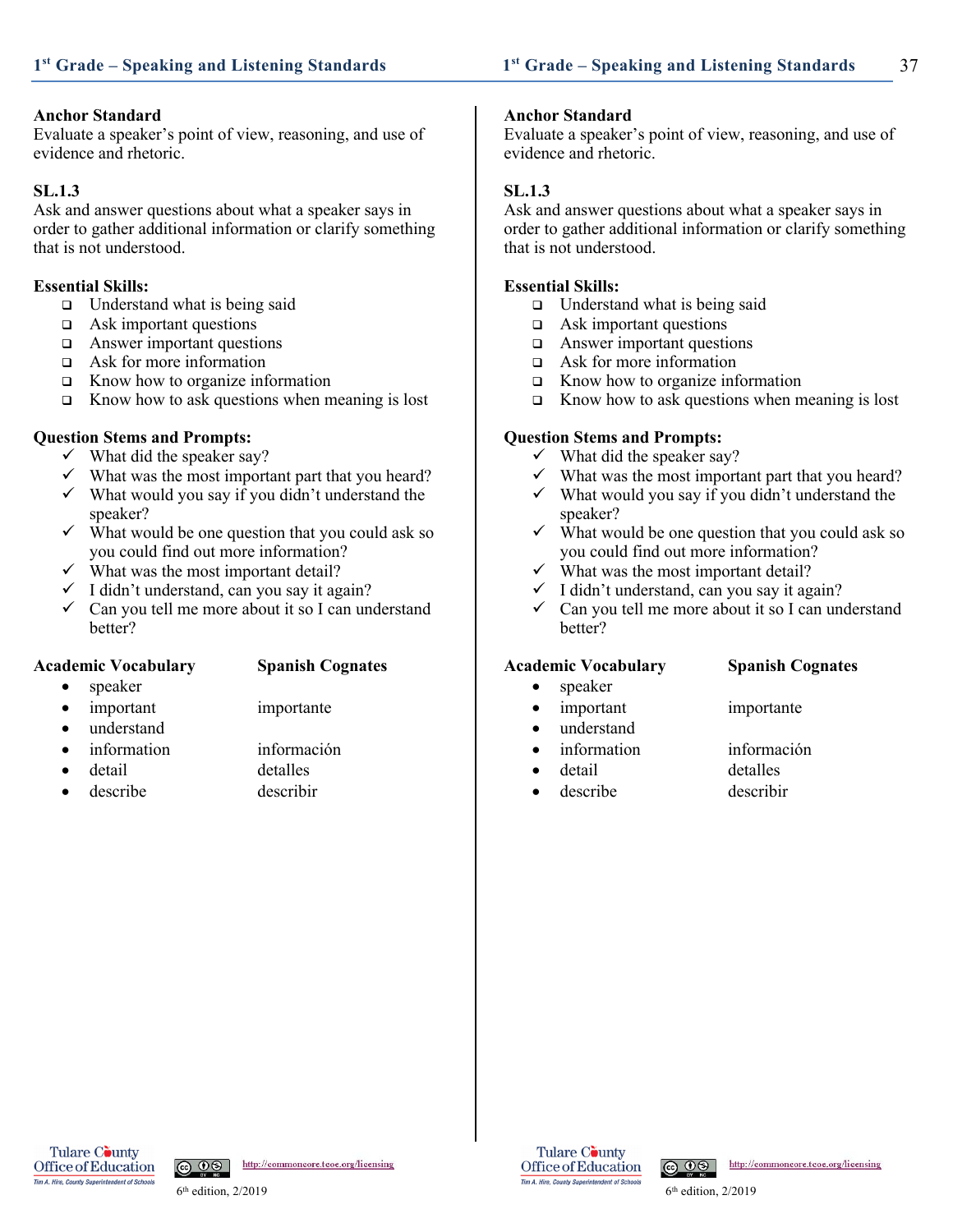Present information, findings, and supporting evidence such that listeners can follow the line of reasoning and the organization, development, and style are appropriate to task, purpose, and audience.

### **SL.1.4**

Describe people, places, things, and events with relevant details, expressing ideas and feelings clearly.

**a. Memorize and recite poems, rhymes, and songs with expression. CA**

#### **Essential Skills:**

- □ Understand the event
- $\Box$  Understand that a place can be a building, city, space, or location
- $\Box$  Know and use sensory words
- $\Box$  Know and use positional words
- $\Box$  Know and use multiple descriptive words

#### **Question Stems and Prompts:**

- $\checkmark$  Where did the event take place?
- $\checkmark$  Why was this location important to the story?
- $\checkmark$  Describe the location to your partner.
- $\checkmark$  Describe the characters to your partner.
- $\checkmark$  Can you tell why you liked the story?
- $\checkmark$  Give details to support your answer.
- $\checkmark$  What did the person/place look like?
- $\checkmark$  Where and when did the event happen?
- $\checkmark$  Did you tell how you felt when you saw...?
- $\checkmark$  Which poem will you and/or your group be working on to learn?
- $\checkmark$  Today we are going to learn a new (song, poem, rhyme.)
- $\checkmark$  Can you say more about your idea/feelings?

# **Academic Vocabulary Spanish Cognate** details detailes • character

- person persona
- people
- things • place
- happen
- describe describir

#### **Anchor Standard**

Present information, findings, and supporting evidence such that listeners can follow the line of reasoning and the organization, development, and style are appropriate to task, purpose, and audience.

### **SL.1.4**

Describe people, places, things, and events with relevant details, expressing ideas and feelings clearly.

**a. Memorize and recite poems, rhymes, and songs with expression. CA**

#### **Essential Skills:**

- $\Box$  Understand the event
- $\Box$  Understand that a place can be a building, city, space, or location
- $\Box$  Know and use sensory words
- $\Box$  Know and use positional words
- $\Box$  Know and use multiple descriptive words

#### **Question Stems and Prompts:**

- $\checkmark$  Where did the event take place?
- $\checkmark$  Why was this location important to the story?
- $\checkmark$  Describe the location to your partner.
- $\checkmark$  Describe the characters to your partner.
- $\checkmark$  Can you tell why you liked the story?
- $\checkmark$  Give details to support your answer.
- $\checkmark$  What did the person/place look like?
- $\checkmark$  Where and when did the event happen?
- $\checkmark$  Did you tell how you felt when you saw...?
- $\checkmark$  Which poem will you and/or your group be working on to learn?
- $\checkmark$  Today we are going to learn a new (song, poem, rhyme.)
- $\checkmark$  Can you say more about your idea/feelings?

- details detailes
- character
	- person persona
- people
- things
- place
- happen
- describe describir

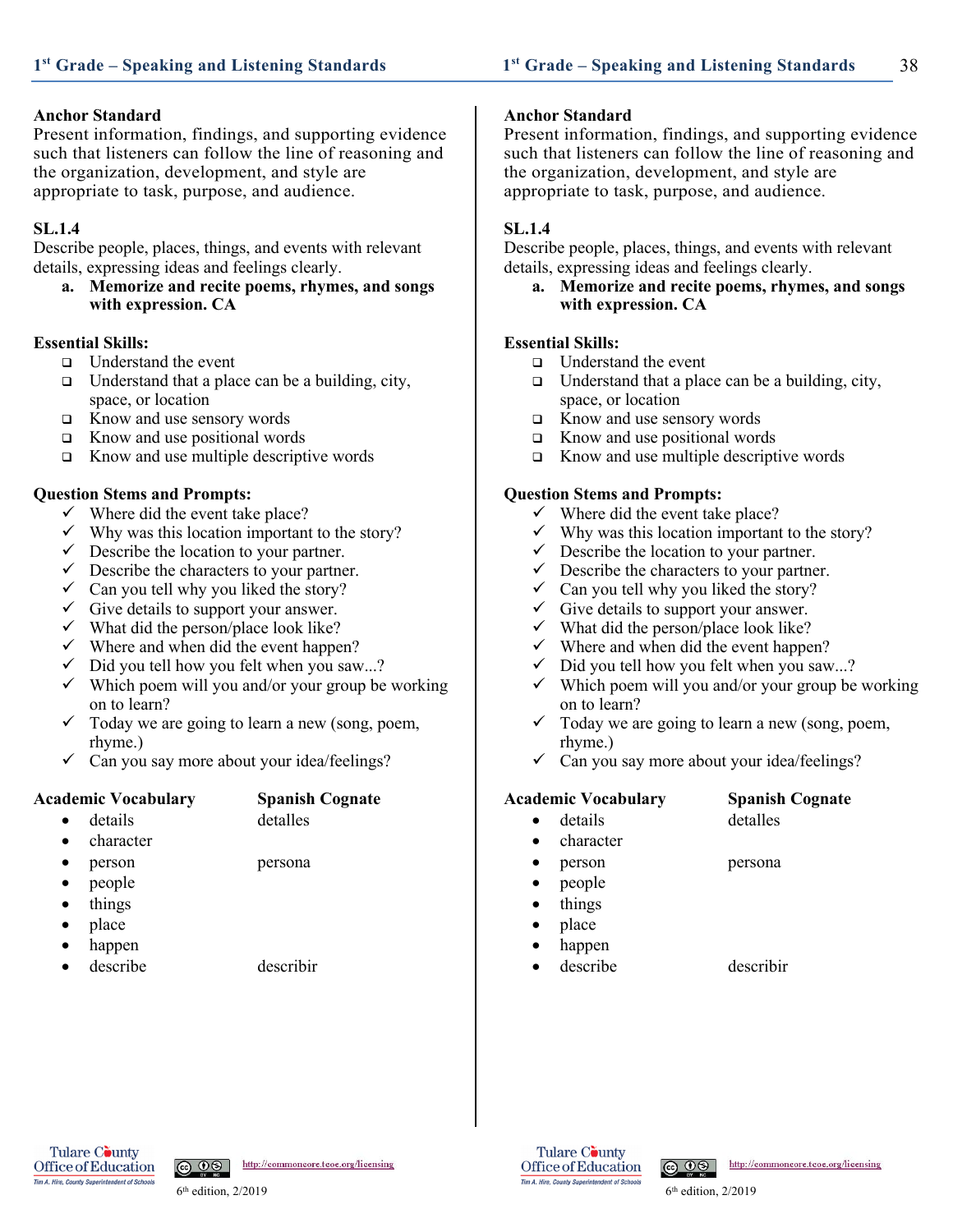Make strategic use of digital media and visual displays of data to express information and enhance understanding of presentations.

### **SL.1.5**

Add drawings or other visual displays to descriptions when appropriate to clarify ideas, thoughts, and feelings.

#### **Essential Skills:**

- $\Box$  Choose a topic to speak about
- $\Box$  Be able to describe and use adjectives
- $\Box$  Use a picture or a media presentation
- $\Box$  Use magazine pictures or clip art to mark posters to support what they are saying
- $\Box$  Understand that charts, graphs or illustrations help increase understanding

#### **Question Stems and Prompts:**

- $\checkmark$  What topic will you be speaking about today?
- $\checkmark$  Can you find or make an illustration that will help clarify your topic?
- $\checkmark$  What will you use to help your presentation?
- $\checkmark$  Can you add more information that will help clarify your ideas?
- $\checkmark$  How will you organize your speech?
- $\checkmark$  What descriptive words can you use to help your presentation be more informative and interesting?

#### **Academic Vocabulary Spanish Cognates**

- voice voz
- topic
- speaking
- illustration ilustración
- clarify clarificar
- express expresar
- ideas ideas
- feelings
- 
- description descripción
- clarify clarificar
- thoughts

### **Anchor Standard**

Make strategic use of digital media and visual displays of data to express information and enhance understanding of presentations.

### **SL.1.5**

Add drawings or other visual displays to descriptions when appropriate to clarify ideas, thoughts, and feelings.

#### **Essential Skills:**

- $\Box$  Choose a topic to speak about
- $\Box$  Be able to describe and use adjectives
- □ Use a picture or a media presentation
- $\Box$  Use magazine pictures or clip art to mark posters to support what they are saying
- □ Understand that charts, graphs or illustrations help increase understanding

#### **Question Stems and Prompts:**

- $\checkmark$  What topic will you be speaking about today?
- $\checkmark$  Can you find or make an illustration that will help clarify your topic?
- $\checkmark$  What will you use to help your presentation?
- $\checkmark$  Can you add more information that will help clarify your ideas?
- $\checkmark$  How will you organize your speech?
- $\checkmark$  What descriptive words can you use to help your presentation be more informative and interesting?

- voice voz
- topic • speaking
- illustration ilustración
- clarify clarificar
- express expresar
- ideas ideas
- feelings
- description descripción
- clarify clarificar
- thoughts





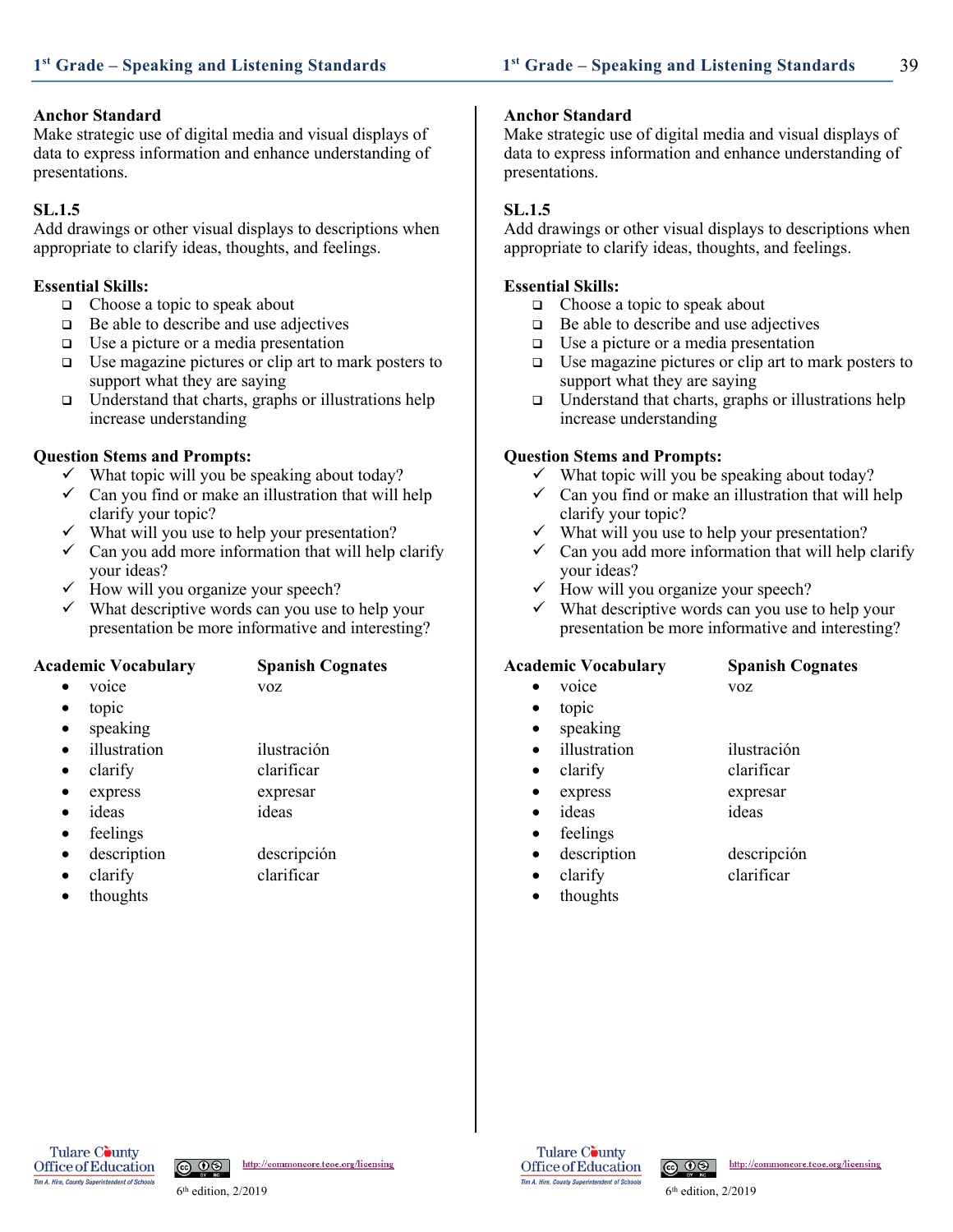Adapt speech to a variety of contexts and communicative tasks, demonstrating command of formal English when indicated or appropriate.

#### **SL.1.6**

Produce complete sentences when appropriate to task and situation. **(See grade 1 Language standards 1 and 3 for specific expectations) CA**

#### **Essential Skills:**

- $\Box$  Under that there are times when using complete sentences is required
- $\Box$  Know that complete sentences express a thought
- $\Box$  Know and use different sentence types (declarative, interrogative, exclamatory, and imperative) in response to prompts and situations

#### **Question Stems and Prompts:**

- $\checkmark$  What would you like to share today?
- $\checkmark$  What is your topic?
- $\checkmark$  Can you say that in a complete sentence?
- $\checkmark$  You told *who*, but can you tell us *what* they were doing?
- $\checkmark$  Did you remember to talk about the *who* and the *what*?
- ü Can you tell more about *where*, and *who*?

#### **Academic Vocabulary Spanish Cognates**

- share
- topic
- event
	- important importante
- voice voz

#### **Anchor Standard**

Adapt speech to a variety of contexts and communicative tasks, demonstrating command of formal English when indicated or appropriate.

#### **SL.1.6**

Produce complete sentences when appropriate to task and situation. **(See grade 1 Language standards 1 and 3 for specific expectations) CA**

#### **Essential Skills:**

- $\Box$  Under that there are times when using complete sentences is required
- $\Box$  Know that complete sentences express a thought
- $\Box$  Know and use different sentence types (declarative, interrogative, exclamatory, and imperative) in response to prompts and situations

#### **Question Stems and Prompts:**

- $\checkmark$  What would you like to share today?
- $\checkmark$  What is your topic?
- $\checkmark$  Can you say that in a complete sentence?
- $\checkmark$  You told *who*, but can you tell us *what* they were doing?
- $\checkmark$  Did you remember to talk about the *who* and the *what*?
- ü Can you tell more about *where*, and *who*?

#### **Academic Vocabulary Spanish Cognates**

- share
- topic
- event
- - important importante
		- voice voz

Tulare County Office of Education Tim A. Hire, County Superintendent of Schools





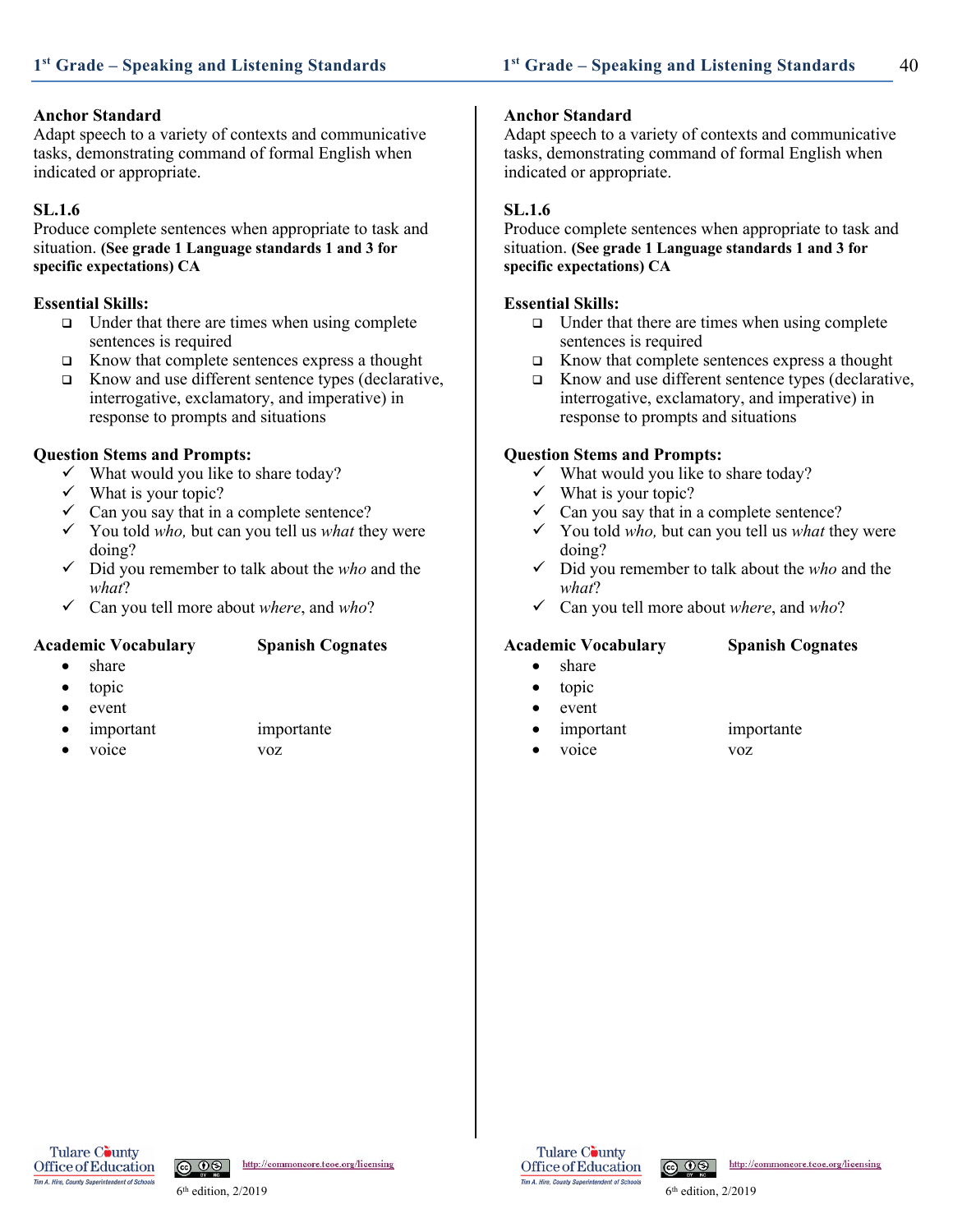Demonstrate command of the conventions of standard English grammar and usage when writing or speaking.

#### **L.1.1**

Demonstrate command of the conventions of Standard English grammar and usage when writing or speaking.

- **a.** Print all upper- and lowercase letters.
- **b.** Use common, proper, and possessive nouns.
- **c.** Use singular and plural nouns with matching verbs in basic sentences (e.g., *He hops; We hop).*
- **d.** Use personal (subject, object), possessive, and indefinite pronouns (e.g., *I, my, they, them, their; anyone, everything).*
- **e.** Use verbs to convey a sense of past, present, and future (e.g., *Yesterday I walked home; Today I walk home; Tomorrow I will walk home).*
- **f.** Use frequently occurring adjectives.
- **g.** Use frequently occurring conjunctions (e.g., *and, but, or, so, because*).
- **h.** Use determiners (e.g., articles, demonstratives).
- **i.** Use frequently occurring prepositions (e.g., *during, beyond, toward*).
- **j.** Produce and expand complete simple and compound declarative, interrogative, imperative, and exclamatory sentences in response to prompts.

#### **Essential Skills and Concepts:**

- $\Box$  Write a complete sentence
- □ Understand the use of verbs
- $\Box$  Understand that proper nouns
- $\Box$  Understand the use of adjectives
- □ Understand the difference between uppercase and lowercase letters
- □ Understand different types of sentences

### **Question Stems and Prompts:**

- $\checkmark$  Can you write a sentence using an uppercase letter?
- $\checkmark$  Write a sentence using adjectives.
- $\checkmark$  Write a question sentence.
- $\checkmark$  Underline the subject and predicate of the sentence.
- $\checkmark$  What do you put at the end of a question sentence?
- $\checkmark$  What do you put at the end of an exclamatory sentence?

### **Academic Vocabulary Spanish Cognates**

http://commoncore.tcoe.org/licensing

- sentence
- uppercase/lowercase
	- adjective adjective
- subject/predicate subjeto/predicado
- question
- exclamatory

# **Anchor Standard**

Demonstrate command of the conventions of standard English grammar and usage when writing or speaking.

#### **L.1.1**

Demonstrate command of the conventions of Standard English grammar and usage when writing or speaking.

- **a.** Print all upper- and lowercase letters.
- **b.** Use common, proper, and possessive nouns.
- **c.** Use singular and plural nouns with matching verbs in basic sentences (e.g., *He hops; We hop).*
- **d.** Use personal (subject, object), possessive, and indefinite pronouns (e.g., *I, my, they, them, their; anyone, everything).*
- **e.** Use verbs to convey a sense of past, present, and future (e.g., *Yesterday I walked home; Today I walk home; Tomorrow I will walk home).*
- **f.** Use frequently occurring adjectives.
- **g.** Use frequently occurring conjunctions (e.g., *and, but, or, so, because*).
- **h.** Use determiners (e.g., articles, demonstratives).
- **i.** Use frequently occurring prepositions (e.g., *during, beyond, toward*).
- **j.** Produce and expand complete simple and compound declarative, interrogative, imperative, and exclamatory sentences in response to prompts.

### **Essential Skills and Concepts:**

- $\Box$  Write a complete sentence
- q Understand the use of verbs
- □ Understand that proper nouns
- $\Box$  Understand the use of adjectives
- □ Understand the difference between uppercase and lowercase letters
- $\Box$  Understand different types of sentences

### **Question Stems and Prompts:**

- $\checkmark$  Can you write a sentence using an uppercase letter?
- $\checkmark$  Write a sentence using adjectives.
- $\checkmark$  Write a question sentence.
- $\checkmark$  Underline the subject and predicate of the sentence.
- $\checkmark$  What do you put at the end of a question sentence?
- $\checkmark$  What do you put at the end of an exclamatory sentence?

### **Academic Vocabulary Spanish Cognates**

- sentence
- uppercase/lowercase
- 
- 
- question
- exclamatory

Tulare County

Office of Education

- 
- adjective adjective
- subject/predicate subjeto/predicado



 $\circledcirc$   $\circledcirc$ 

Tulare County Office of Education Tim A. Hire, County Superintendent of Schools

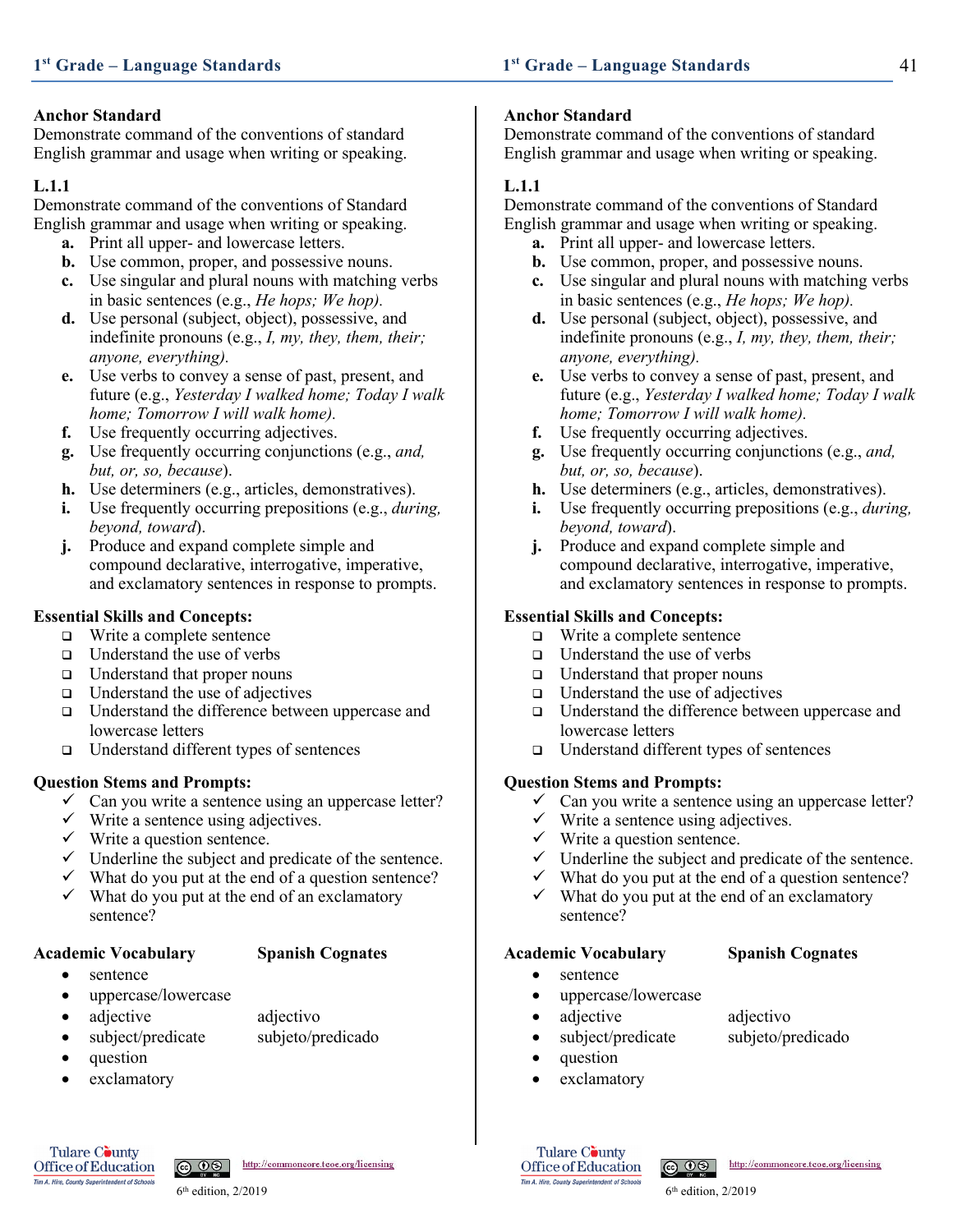Demonstrate command of the conventions of standard English capitalization, punctuation, and spelling when writing.

# **L.1.2**

Demonstrate command of the conventions of Standard English capitalization, punctuation, and spelling when writing.

- **a.** Capitalize dates and names of people.
- **b.** Use end punctuation for sentences.
- **c.** Use commas in dates and to separate single words in a series.
- **d.** Use conventional spelling for words with common spelling patterns and for frequently occurring irregular words.
- **e.** Spell untaught words phonetically, drawing on phonemic awareness and spelling conventions.

### **Essential Skills and Concepts:**

- □ Identify period, question mark, and exclamation mark
- $\Box$  Know when to use a period, question mark, and exclamation mark
- $\Box$  Know that the first word in a sentences, proper names, days of the week and months are capitalized
- $\Box$  Know that a comma separates the date from the year
- $\Box$  Understand letter patterns and their sounds

#### **Question Stems and Prompts:**

- $\checkmark$  Can you write a sentence using a period? A question mark? An exclamation mark?
- $\checkmark$  Write today's date correctly.
- $\checkmark$  Did you remember to capitalize and punctuate your sentence?
- $\checkmark$  Go through and check your work for spelling. Can you sound out words that are difficult and correct them?

#### **Academic Vocabulary Spanish Cognates**

- sentence
- period
- question mark
- exclamation mark
- date
- correctly correctamente
- capitalize
- punctuate puntuar

Standard L.1.3 is not applicable to first grade. Standard L.1.3 is not applicable to first grade. 

Tulare County Office of Education



#### **Anchor Standard**

Demonstrate command of the conventions of standard English capitalization, punctuation, and spelling when writing.

### **L.1.2**

Demonstrate command of the conventions of Standard English capitalization, punctuation, and spelling when writing.

- **a.** Capitalize dates and names of people.
- **b.** Use end punctuation for sentences.
- **c.** Use commas in dates and to separate single words in a series.
- **d.** Use conventional spelling for words with common spelling patterns and for frequently occurring irregular words.
- **e.** Spell untaught words phonetically, drawing on phonemic awareness and spelling conventions.

#### **Essential Skills and Concepts:**

- □ Identify period, question mark, and exclamation mark
- $\Box$  Know when to use a period, question mark, and exclamation mark
- $\Box$  Know that the first word in a sentences, proper names, days of the week and months are capitalized
- $\Box$  Know that a comma separates the date from the year
- $\Box$  Understand letter patterns and their sounds

### **Question Stems and Prompts:**

- $\checkmark$  Can you write a sentence using a period? A question mark? An exclamation mark?
- $\checkmark$  Write today's date correctly.
- $\checkmark$  Did you remember to capitalize and punctuate your sentence?
- $\checkmark$  Go through and check your work for spelling. Can you sound out words that are difficult and correct them?

#### **Academic Vocabulary Spanish Cognates**

- 
- sentence
- period
- question mark
- exclamation mark
- date
	- correctly correctamente
- capitalize

Tulare County

Office of Education

• punctuate puntuar

 $\circledcirc$ 

http://commoncore.tcoe.org/licensing

 $\frac{m}{100}$  a. Hire, County Superintendent of Schools  $\frac{1}{6}$  edition, 2/2019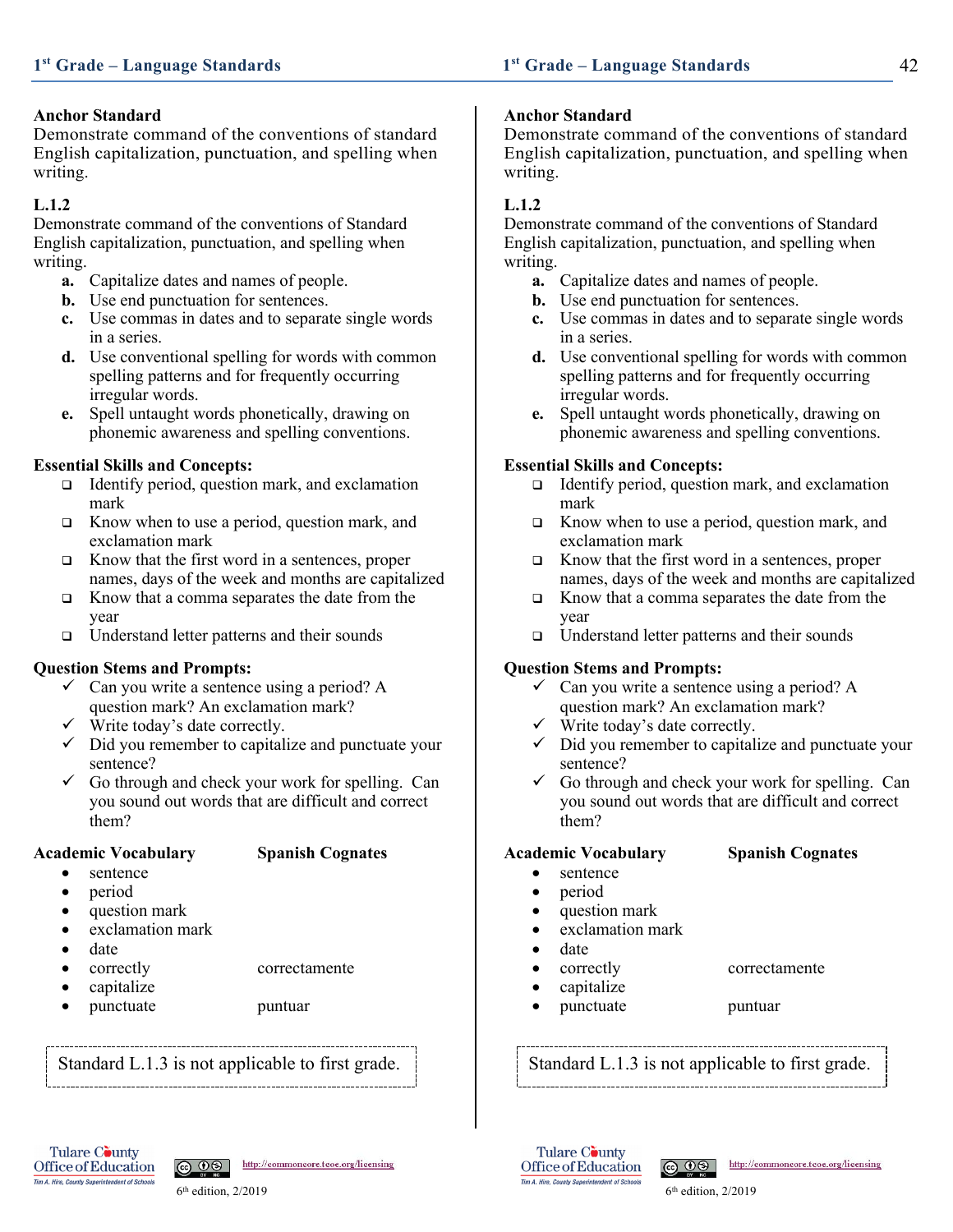Determine or clarify the meaning of unknown and multiplemeaning words and phrases by using context clues, analyzing meaningful word parts, and consulting general and specialized reference materials, as appropriate.

# **L.1.4**

Determine or clarify the meaning of unknown and multiplemeaning words and phrases based on *grade 1 reading and content*, choosing flexibly from an array of strategies.

- **a.** Use sentence-level context as a clue to the meaning of a word or phrase.
- **b.** Use frequently occurring affixes as a clue to the meaning of a word.
- **c.** Identify frequently occurring root words (e.g., *look*) and their inflectional forms (e.g., *looks*, *looked*, *looking*).

#### **Essential Skills and Concepts:**

- □ Understand and know many common words
- $\Box$  Understand that some words have other meanings
- $\Box$  Use context and /or pictures to help determine a new meaning for a known word
- $\Box$  Know and understand affixes

#### **Question Stems and Prompts:**

- $\checkmark$  Can you look at the picture, or the words around the word you don't know, to understand its meaning?
- $\checkmark$  Does this word have a prefix or suffix?
- $\checkmark$  How does the prefix or suffix change the meaning of the word?
- $\checkmark$  Can you use a word with a prefix or suffix in a sentence?

#### **Academic Vocabulary Spanish Cognates**

- picture
- understand
- meaning
- prefix prefijo
- suffix sufijo

# **Anchor Standard**

Determine or clarify the meaning of unknown and multiplemeaning words and phrases by using context clues, analyzing meaningful word parts, and consulting general and specialized reference materials, as appropriate.

# **L.1.4**

Determine or clarify the meaning of unknown and multiplemeaning words and phrases based on *grade 1 reading and content*, choosing flexibly from an array of strategies.

- **a.** Use sentence-level context as a clue to the meaning of a word or phrase.
- **b.** Use frequently occurring affixes as a clue to the meaning of a word.
- **c.** Identify frequently occurring root words (e.g., *look*) and their inflectional forms (e.g., *looks*, *looked*, *looking*).

#### **Essential Skills and Concepts:**

- □ Understand and know many common words
- $\Box$  Understand that some words have other meanings
- $\Box$  Use context and /or pictures to help determine a new meaning for a known word
- $\Box$  Know and understand affixes

### **Question Stems and Prompts:**

- $\checkmark$  Can you look at the picture, or the words around the word you don't know, to understand its meaning?
- $\checkmark$  Does this word have a prefix or suffix?
- $\checkmark$  How does the prefix or suffix change the meaning of the word?
- $\checkmark$  Can you use a word with a prefix or suffix in a sentence?

- picture
- understand
- meaning
	- prefix prefijo
	- suffix sufijo



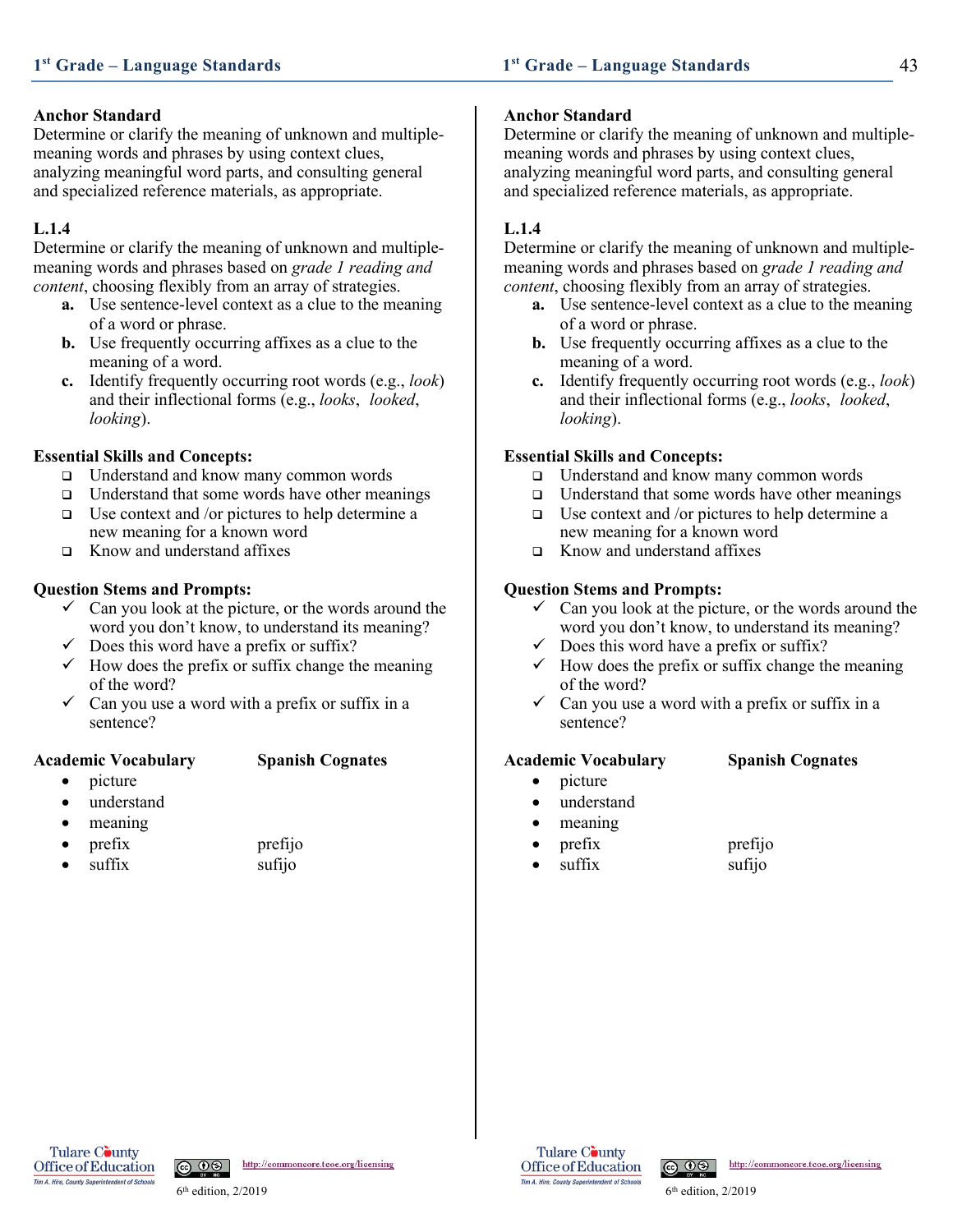Demonstrate understanding of, word relationships and nuances in word meanings.

# **L.1.5**

With guidance and support from adults, demonstrate understanding of word relationships and nuances in word meanings.

- **a.** Sort words into categories (e.g., colors, clothing) to gain a sense of the concepts the categories represent.
- **b.** Define words by category and by one or more key attributes (e.g., a *duck* is a bird that swims; a *tiger* is a large cat with stripes).
- **c.** Identify real-life connections between words and their use (e.g., note places at home that are *cozy*).
- **d.** Distinguish shades of meaning among verbs differing in manner (e.g., *look, peek, glance, stare, glare, scowl*) and adjectives differing in intensity (e.g., *large, gigantic*) by defining or choosing them or by acting out the meanings.

# **Essential Skills and Concepts:**

- □ Understand parts of speech
- $\Box$  Distinguish between nouns, verbs, adjectives
- □ Understand shades of meaning for appropriate usage
- $\Box$  Understand the relationship between groups of words
- $\Box$  Sort words into categories

# **Question Stems and Prompts:**

- $\checkmark$  Can you and your partner sort these words into groups?
- $\checkmark$  Can you give me an explanation of why you grouped your words in this way?
- $\checkmark$  How could you use the word at home?
- $\checkmark$  What's the difference between the words *peek* and *stare?*

# **Academic Vocabulary Spanish Cognates**

| $\alpha$ and $\alpha$ $\beta$<br>$v_{\rm{p}}$ $v_{\rm{m}}$ |  |
|------------------------------------------------------------|--|
| Synonym<br>sinonimo                                        |  |

- antonym antónomio
- powerful
- partner
- group groupo
- explanation explicación

# **Anchor Standard**

Demonstrate understanding of, word relationships and nuances in word meanings.

# **L.1.5**

With guidance and support from adults, demonstrate understanding of word relationships and nuances in word meanings.

- **a.** Sort words into categories (e.g., colors, clothing) to gain a sense of the concepts the categories represent.
- **b.** Define words by category and by one or more key attributes (e.g., a *duck* is a bird that swims; a *tiger* is a large cat with stripes).
- **c.** Identify real-life connections between words and their use (e.g., note places at home that are *cozy*).
- **d.** Distinguish shades of meaning among verbs differing in manner (e.g., *look, peek, glance, stare, glare, scowl*) and adjectives differing in intensity (e.g., *large, gigantic*) by defining or choosing them or by acting out the meanings.

# **Essential Skills and Concepts:**

- □ Understand parts of speech
- $\Box$  Distinguish between nouns, verbs, adjectives
- $\Box$  Understand shades of meaning for appropriate usage
- $\Box$  Understand the relationship between groups of words
- $\Box$  Sort words into categories

# **Question Stems and Prompts:**

- $\checkmark$  Can you and your partner sort these words into groups?
- $\checkmark$  Can you give me an explanation of why you grouped your words in this way?
- $\checkmark$  How could you use the word  $\checkmark$  at home?
- $\checkmark$  What's the difference between the words *peek* and *stare?*

- 
- Synonym sinónimo
- antonym antónomio
- powerful
- partner
- group groupo
	- explanation explicación



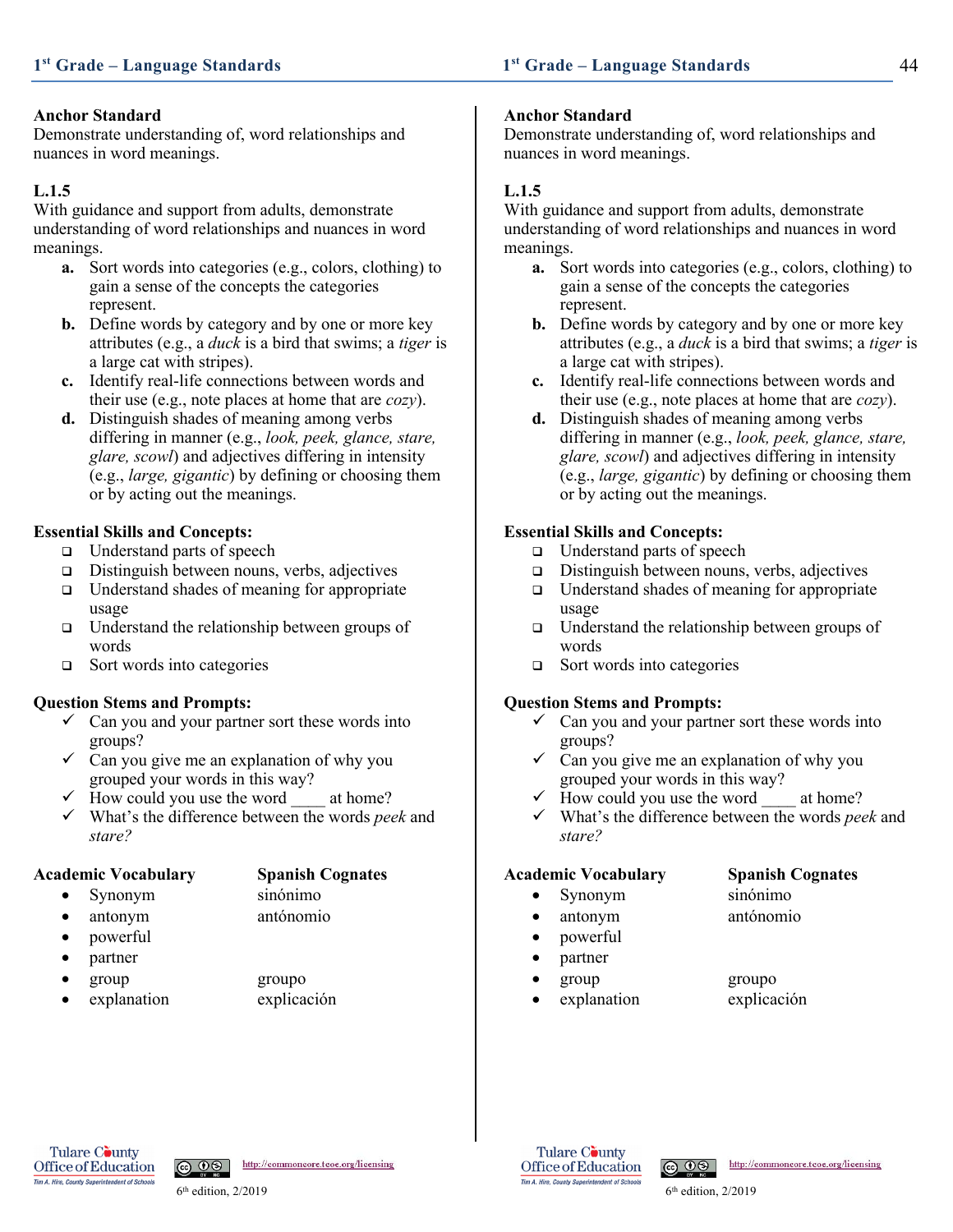#### **1st Grade – Language Standards 1st Grade – Language Standards**

#### **Anchor Standard**

Acquire and use accurately a range of general academic and domain-specific words and phrases sufficient for reading, writing, speaking, and listening at the college and career readiness level; demonstrate independence in gathering vocabulary knowledge when encountering an unknown term important to comprehension or expression.

#### **L.1.6**

Use words and phrases acquired through conversations, reading and being read to, and responding to texts, including using frequently occurring conjunctions to signal simple relationships (e.g., *because*).

#### **Essential Skills and Concepts:**

- $\Box$  Understand the importance of sequence in retelling what you have read
- $\Box$  Retell the most important events, and then add details
- □ Understand cause and effect events
- $\Box$  Ask questions of difficult events
- $\Box$  Discuss with partner the events in the story and how the problem was solved.

#### **Question Stems and Prompts:**

- $\checkmark$  Can you retell the story in your own words and add details?
- $\checkmark$  What was the most important event in the story? Why?
- $\checkmark$  Was there a problem? If so, how was this problem solved?
- $\checkmark$  What caused the problem?
- $\checkmark$  What was the solution?
- $\checkmark$  Would you have solved the problem differently?

#### **Academic Vocabulary Spanish Cognates**

- retell
- details detailes
- important importante • event evento
- 
- problem problema
- solution solución
	- differently diferente

#### **Anchor Standard**

Acquire and use accurately a range of general academic and domain-specific words and phrases sufficient for reading, writing, speaking, and listening at the college and career readiness level; demonstrate independence in gathering vocabulary knowledge when encountering an unknown term important to comprehension or expression.

### **L.1.6**

Use words and phrases acquired through conversations, reading and being read to, and responding to texts, including using frequently occurring conjunctions to signal simple relationships (e.g., *because*).

# **Essential Skills and Concepts:**

- $\Box$  Understand the importance of sequence in retelling what you have read
- $\Box$  Retell the most important events, and then add details
- □ Understand cause and effect events
- $\Box$  Ask questions of difficult events
- $\Box$  Discuss with partner the events in the story and how the problem was solved.

#### **Question Stems and Prompts:**

- $\checkmark$  Can you retell the story in your own words and add details?
- $\checkmark$  What was the most important event in the story? Why?
- $\checkmark$  Was there a problem? If so, how was this problem solved?
- $\checkmark$  What caused the problem?
- $\checkmark$  What was the solution?
- $\checkmark$  Would you have solved the problem differently?

- retell
	- details detailes
- important importante
- event evento
- problem problema
	- solution solución
		- differently diferente





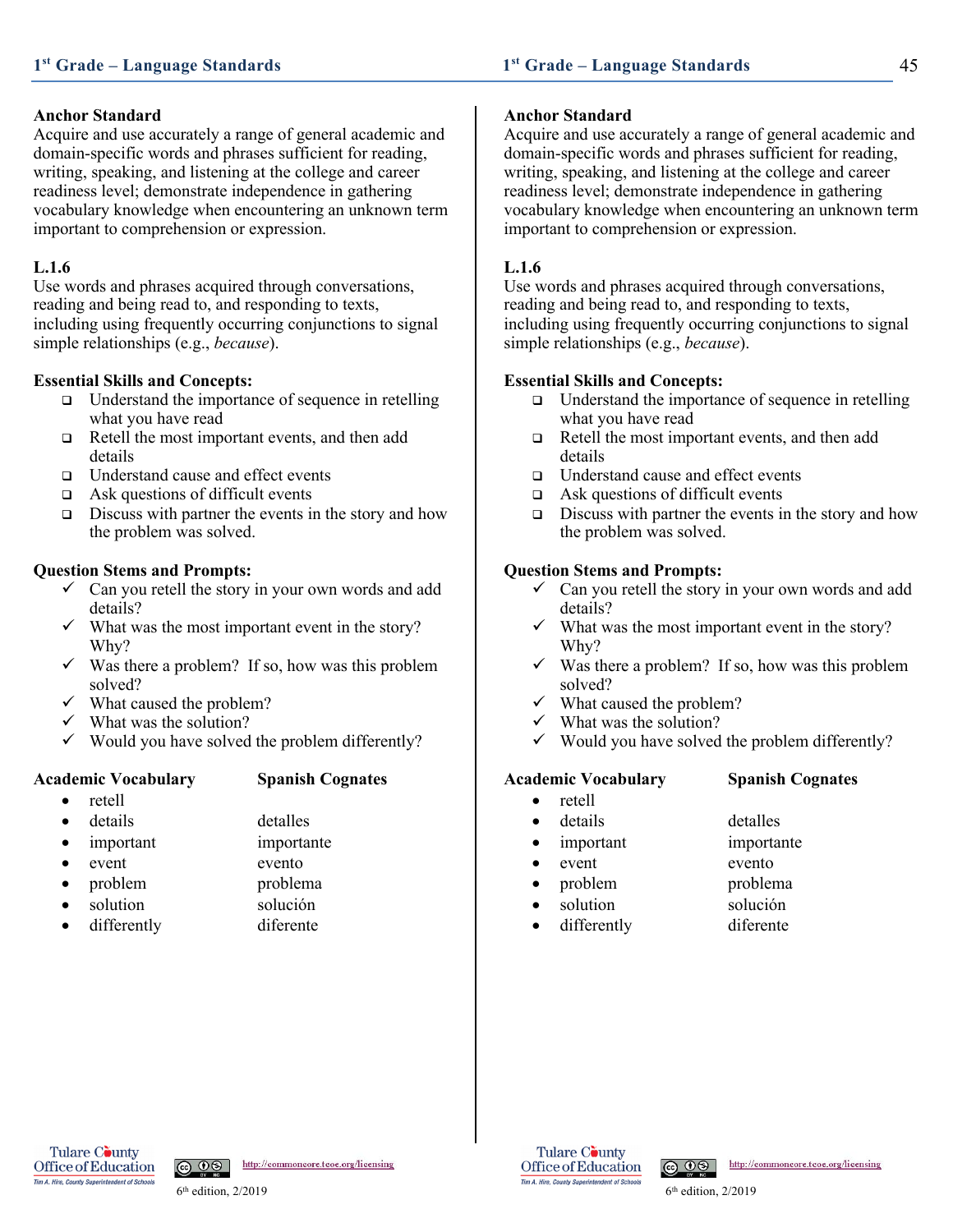